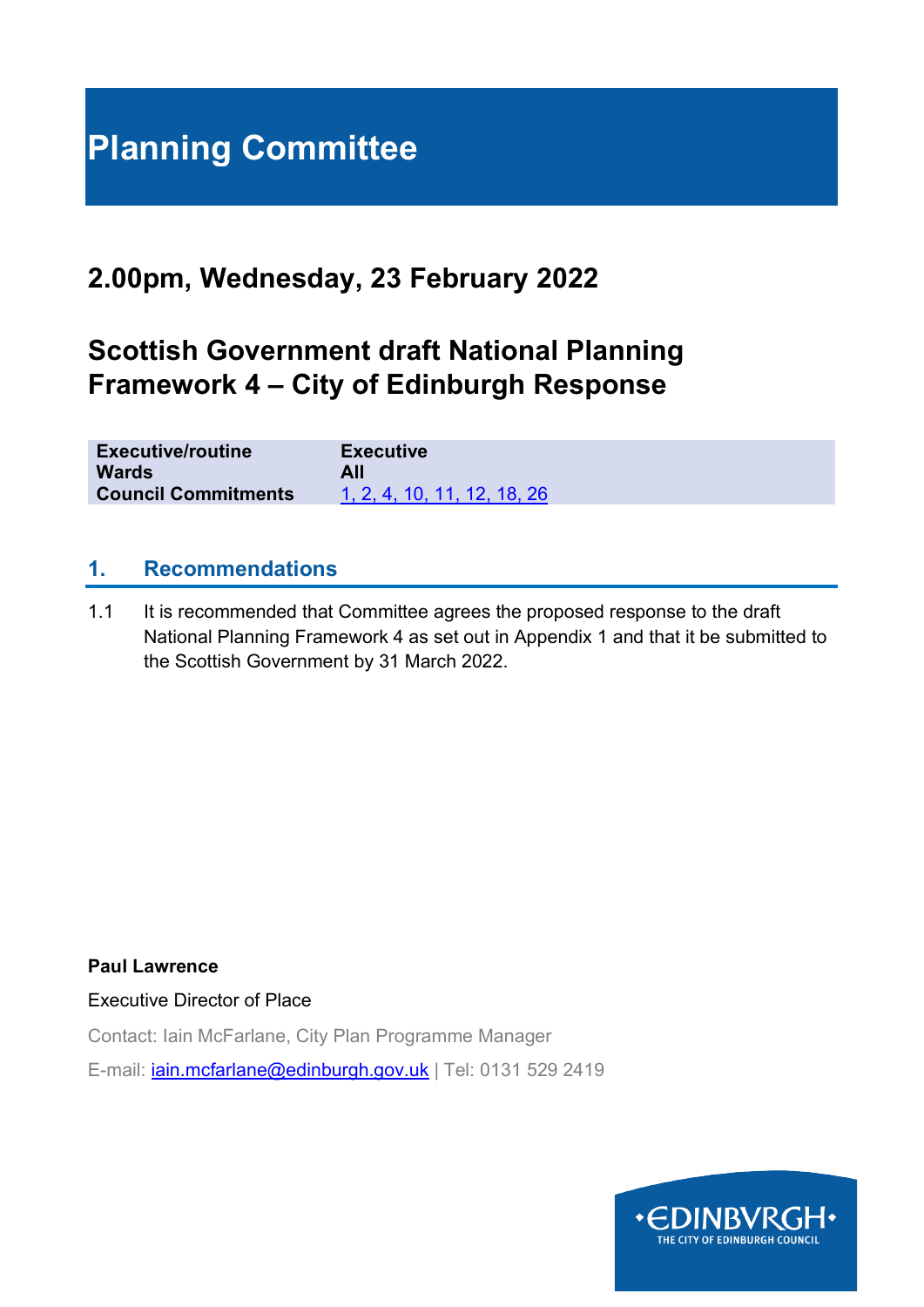**Report**

## **Scottish Government draft National Planning Framework 4 – City of Edinburgh Response**

## **2. Executive Summary**

2.1 The purpose of this report is to seek approval for a supportive response to the Scottish Government's draft National Planning Framework 4 as an appropriate development strategy and national policy document, subject to the considerations and proposed amendments set out in Appendix 1.

## **3. Background**

- 3.1 The Planning (Scotland) Act 2019 set out that the National Planning Framework (NPF) becomes a statutory part of the development plan which informs and has regard to Regional Spatial Strategies (RSSs) and informs Local Development Plans (LDPs). As part of this, the Act provides that the NPF would set targets for new homes as well as incorporating a revised Scottish Planning Policy (SPP), in addition to setting a national spatial strategy and designating National Developments.
- 3.2 Draft NPF4 was published on 10 November 2021, following an engagement process carried out by the Scottish Government which included collaborative work on interim RSSs, A Call for Ideas, a Position Statement on policy revisions and consultation on proposed default minimum housing land numbers. Planning Committee has approved responses to each of those.

## **4. Main report**

- 4.1 The Scottish Government seeks comment on the draft NPF4.
- 4.2 The draft sets out in its four main sections:
	- 4.2.1 A **spatial strategy** for the country and for regional development;
	- 4.2.2 A series of **National Developments** subject to Ministerial rather than Planning Authority decision making, with associated statutory requirements;
	- 4.2.3 A **National Planning Policy Handbook**, replacing the current Scottish Planning Policy (2014), which are intended to replace the need for policy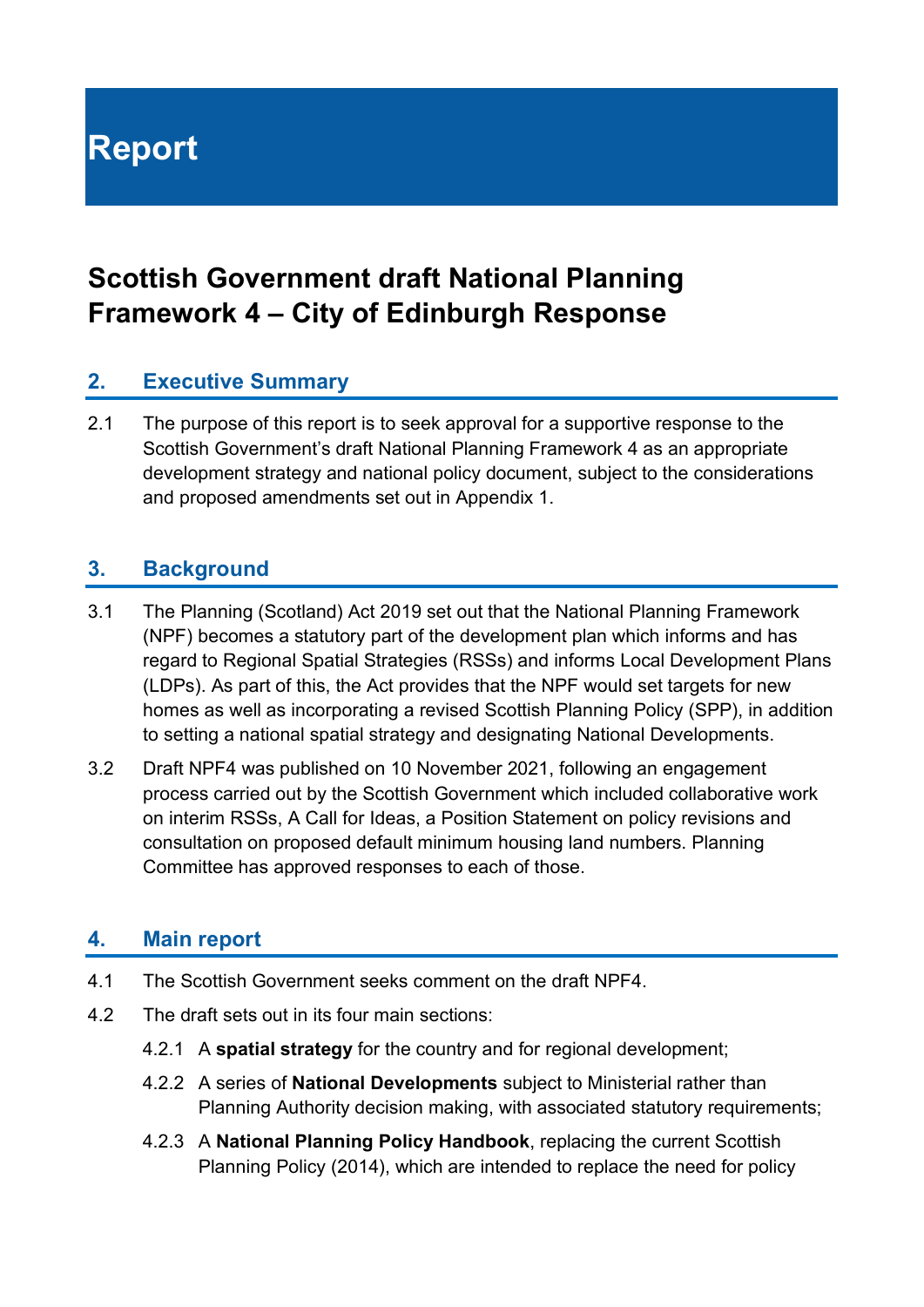statements in future LDPs made under the relevant provisions of the 2019 Act (other than for localised issues); and

- 4.2.4 **Delivering Our Spatial Strategy**, setting out how this might be brought about.
- 4.3 There is also a section containing annexes of Outcomes Statement, Housing Numbers and Glossary.
- 4.4 Appendix 1 to this report sets out the proposed response to the draft NPF, following the structure of the Scottish Government's consultation questions and stating where proposed strategy, National Developments and national policies should be amended to enable the NPF to properly influence how development happens and how it can contribute to emission reductions and net zero carbon targets.
- 4.5 The **Spatial Strategy** has been formed giving regard to updating NPF3 and the making of interim RSSs by planning authorities in collaboration with the Scottish Government. The strategy has four main themes of creating better places (sustainable, liveable, productive, distinctive) and a strong focus on the need for planning to address climate change impacts and the nature crisis. It is based on six overarching principles, compact growth, local living, balanced development, conserving and recycling assets, urban and rural synergy and just transition.
- 4.6 The spatial strategy has five areas of action, with Edinburgh part of the Central Urban Transformation area with a range of actions to tackle emissions by decarbonising buildings and transport, making better use of land and promoting a wellbeing economy.
- 4.7 The considerations of the spatial strategy are similar to those of the Proposed City Plan 2030 and if approved in this or a similar form, it will support many aspects of the plan at Examination.
- 4.8 The **National Developments** include some relevant to the country as a whole and some more area or site specific. Notably, the national development status in NPF3 for West Edinburgh, as an area of business led development, is proposed to be removed and there is support in the Central Urban Transformation actions for this area as an extension of the city with a wide range of uses. National Development status designations include urban mass/rapid transport, Central Scotland Green Network, National Walking, Cycling and Wheeling Network, Sustainable Blue and Green Drainage Solutions and Edinburgh Waterfront.
- 4.9 The National Developments, as relevant, are supportive of the objectives of the Proposed City Plan 2030 and the Granton Development Framework.
- 4.10 The **national planning policies** are set out across four main themes of creating better places (sustainable, liveable, productive, distinctive).and encompass the policy areas either required of LDPs by regulation or expected to be found in LDPs in terms of the planning duties of an authority. The policies are intended to deliver the four main themes of the strategy.
- 4.11 The policy approach is largely supportive of the objectives of City Plan 2030. Consideration needs to be given to the objectives, form and wording of these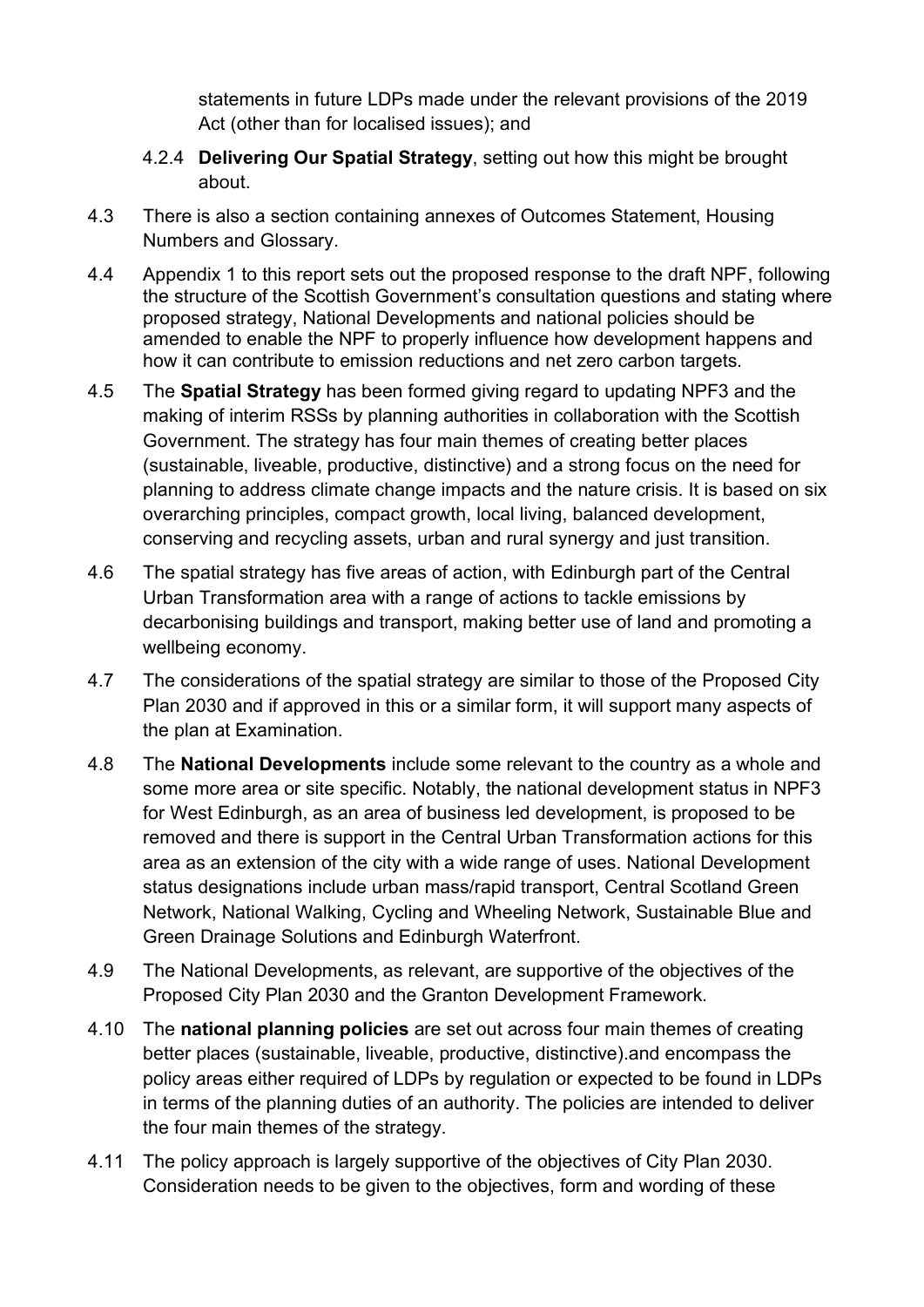proposed policies as to how they might be applied in making an LDP and in making decisions on planning applications, through a series of officer workshops.

- 4.12 On **Delivering our Spatial Strategy** the draft recognises the need for an infrastructure fist approach and a range of delivery mechanisms to bring about the strategy and policy outcomes and in this supports the approach taken in Proposed City Plan 2030.
- 4.13 The proposed response in Appendix 1 includes commentary on where it is recommended that changes be made to the relevant parts of draft NPF4. Overall, the strategy, national development and policy proposals of the draft are considered to be appropriate to climate change and nature crisis objectives and give support to Proposed City Plan 2030. Amendments, as proposed in Appendix 1, are intended to ensure the final NPF4 is appropriately worded to enable its objectives to be secured in the assessment of proposals and decisions on planning applications. Therefore, it is recommended the draft should be supported subject to the proposed amendments.

## **5. Next Steps**

5.1 Subject to approval of the proposed response, this will be submitted to the Scottish Government as the Council's formal response on this consultation. Officers will continue to promote these principles to the Scottish Government, including through any post-consultation process which follows.

## **6. Financial impact**

6.1 This report has no direct financial impacts, with the final stages of NPF4 requiring parliamentary approval.

## **7. Stakeholder/Community Impact**

- 7.1 The content of the draft NPF4 has been shaped by consultation and engagement with stakeholders throughout 2020 and 2021 and the Government now seeks comment on it.
- 7.2 The Scottish Government's proposals are clearly set out and communicated, allowing all stakeholders the opportunity to comment further.
- 7.3 There are no direct sustainability impacts arising from this report.
- 7.4 Any required assessment of impacts would be addressed by the Scottish Government or through the LDP process.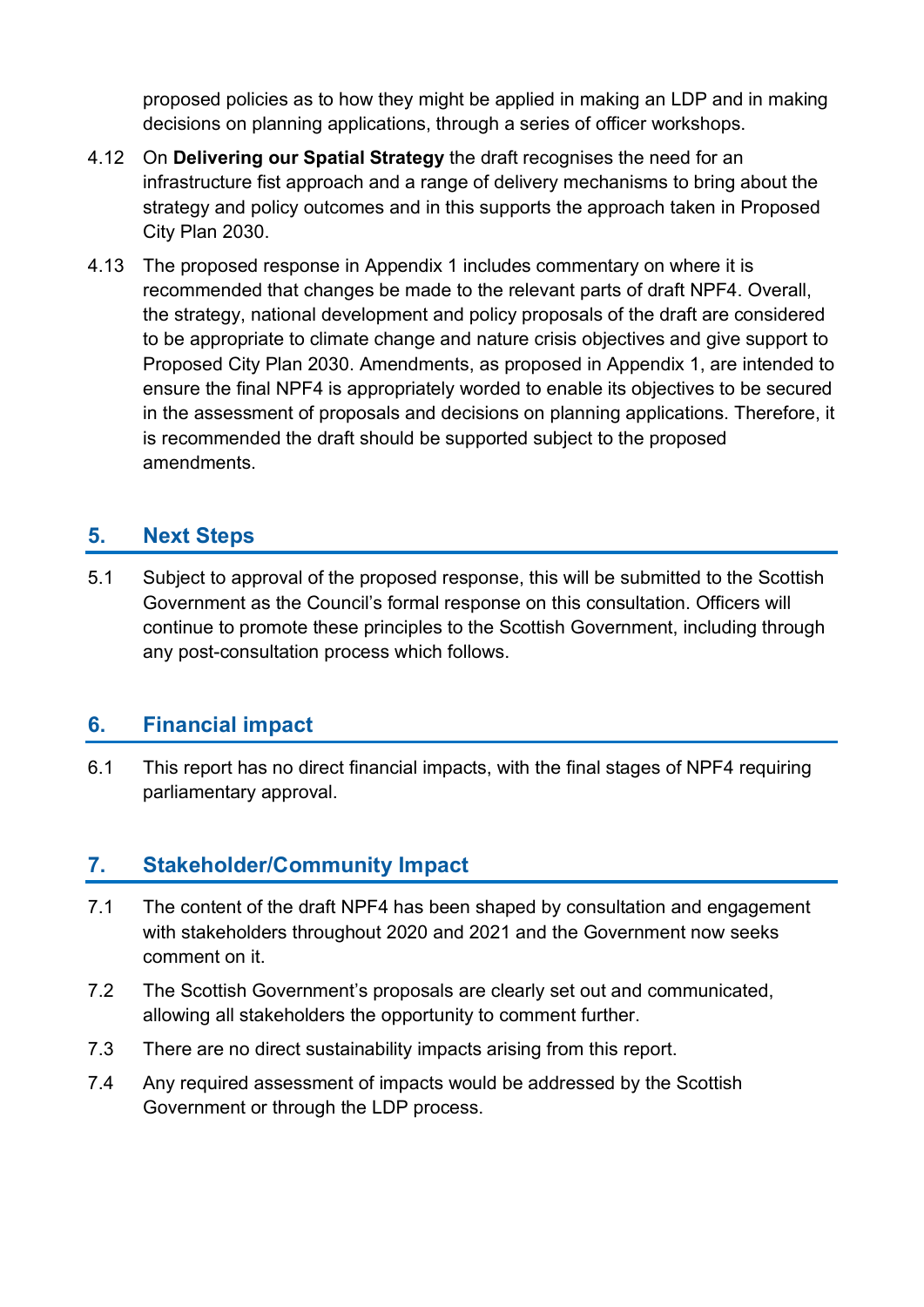## **8. Background reading/external references**

- 8.1 [Scottish Government National Planning Framework 4 Housing Land Figures –](https://democracy.edinburgh.gov.uk/documents/s34025/Item%206.2%20-%20SG%20NPF4%20Housing%20Land%20Figures%20-%20CEC%20Response.pdf) City [of Edinburgh Response.](https://democracy.edinburgh.gov.uk/documents/s34025/Item%206.2%20-%20SG%20NPF4%20Housing%20Land%20Figures%20-%20CEC%20Response.pdf)
- 8.2 [Scottish Government Position Statement on National Planning Framework 4 –](https://democracy.edinburgh.gov.uk/documents/s31074/Item%206.1%20-%20Scottish%20Government%20Position%20Statement%20on%20National%20Planning%20Framework%204.pdf) City [of Edinburgh Response.](https://democracy.edinburgh.gov.uk/documents/s31074/Item%206.1%20-%20Scottish%20Government%20Position%20Statement%20on%20National%20Planning%20Framework%204.pdf)
- 8.3 Scottish Government Call for Ideas [for National Planning Framework 4 –](https://democracy.edinburgh.gov.uk/documents/s27914/Item%206.1%20-%20Scottish%20Government%20Call%20for%20Ideas%20for%20National%20Planning%20Framework%204%20Interim%20Regional%20S.pdf) Interim [Regional Spatial Strategy.](https://democracy.edinburgh.gov.uk/documents/s27914/Item%206.1%20-%20Scottish%20Government%20Call%20for%20Ideas%20for%20National%20Planning%20Framework%204%20Interim%20Regional%20S.pdf)

## **9. Appendices**

- 9.1 Appendix 1 Response to Scottish Government draft National Planning Framework 4 .
- 9.2 Appendix 2 [Draft National Planning Framework 4.](https://www.gov.scot/binaries/content/documents/govscot/publications/consultation-paper/2021/11/scotland-2045-fourth-national-planning-framework-draft/documents/scotland-2045-fourth-national-planning-framework/scotland-2045-fourth-national-planning-framework/govscot%3Adocument/scotland-2045-fourth-national-planning-framework.pdf?forceDownload=true)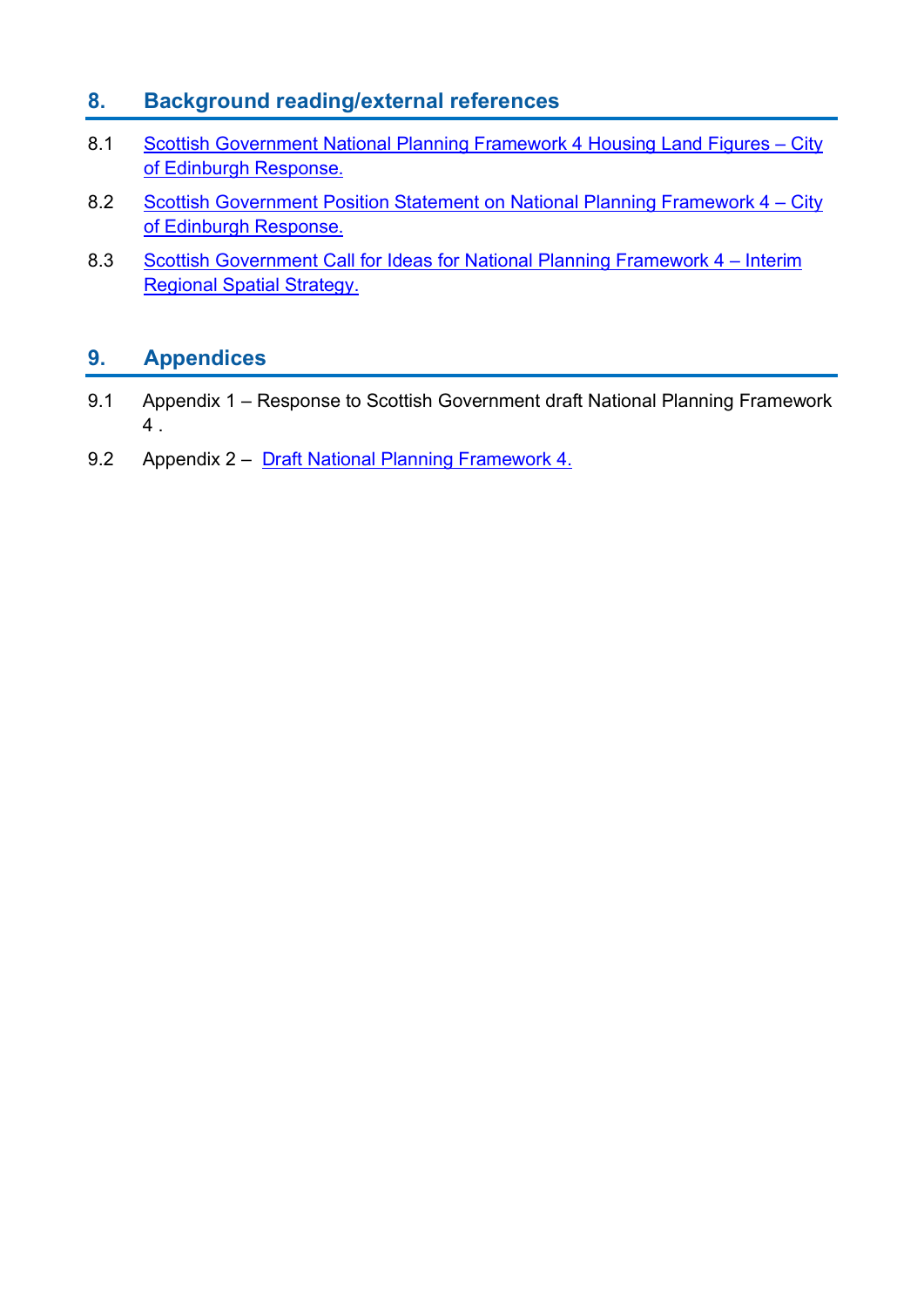## **Scottish Government draft National Planning Framework 4 – City of Edinburgh Council Response**

#### **Spatial Strategy**

We welcome that the spatial strategy is informed by the collaborative work between local authorities and the Scottish Government through the interim Regional Spatial Strategies (iRSS). We consider that the work done by the South East Scotland authorities has generally been taken account of and the emphasis on meeting net carbon zero emissions by 2045. It would be beneficial if the drive to net zero could be expressed as something to be reached as soon as possible within that timescale rather than the 2045 target, given the severity of the climate emergency and its impacts; this would enable those authorities that have committed to reaching net zero earlier, including the City of Edinburgh Council, as a significant contribution to the national target, have support in their objectives and how to reach them.

NB text in italics is from draft National Planning Framework (NPF) 4 for context to assist in Members' consideration of the issues. The full draft NPF4 is available [here.](file:///C:/Users/9982594/OneDrive%20-%20City%20of%20Edinburgh%20Council/Downloads/scotland-2045-fourth-national-planning-framework%20(1).pdf)

#### **Sustainable places**

*Our future net zero, nature-positive places will be more resilient to the impacts of climate change and support the recovery and restoration of our natural environment. This will help Scotland's places to thrive within the planet's sustainable limits and will maximise the new economic and wellbeing opportunities from a just transition to a net zero, nature positive economy. The United Nations Intergovernmental Panel on Climate Change has made clear the very real threat and heightened risk the climate emergency poses to the planet; and the health of the planet's ecosystems is declining faster than at any point in human history. Scotland must play its full role in tackling these crises and invest in reducing carbon emissions and restoring the richness and resilience of our natural environment. Our strategy is to transform the way we use our land and buildings so that every decision we make contributes to making Scotland a more sustainable place. In particular, we want to encourage lowand zero-carbon design and energy efficiency, reduce the need to travel unsustainably, and diversify and expand renewable energy generation. We will secure positive effects for biodiversity, creating and strengthening nature networks and investing in nature-based solutions to support nature recovery and create multiple benefits for our natural capital, health, wellbeing, resilience and jobs. And we will encourage sustainable design and use of resources, including circular economy approaches to construction and development.*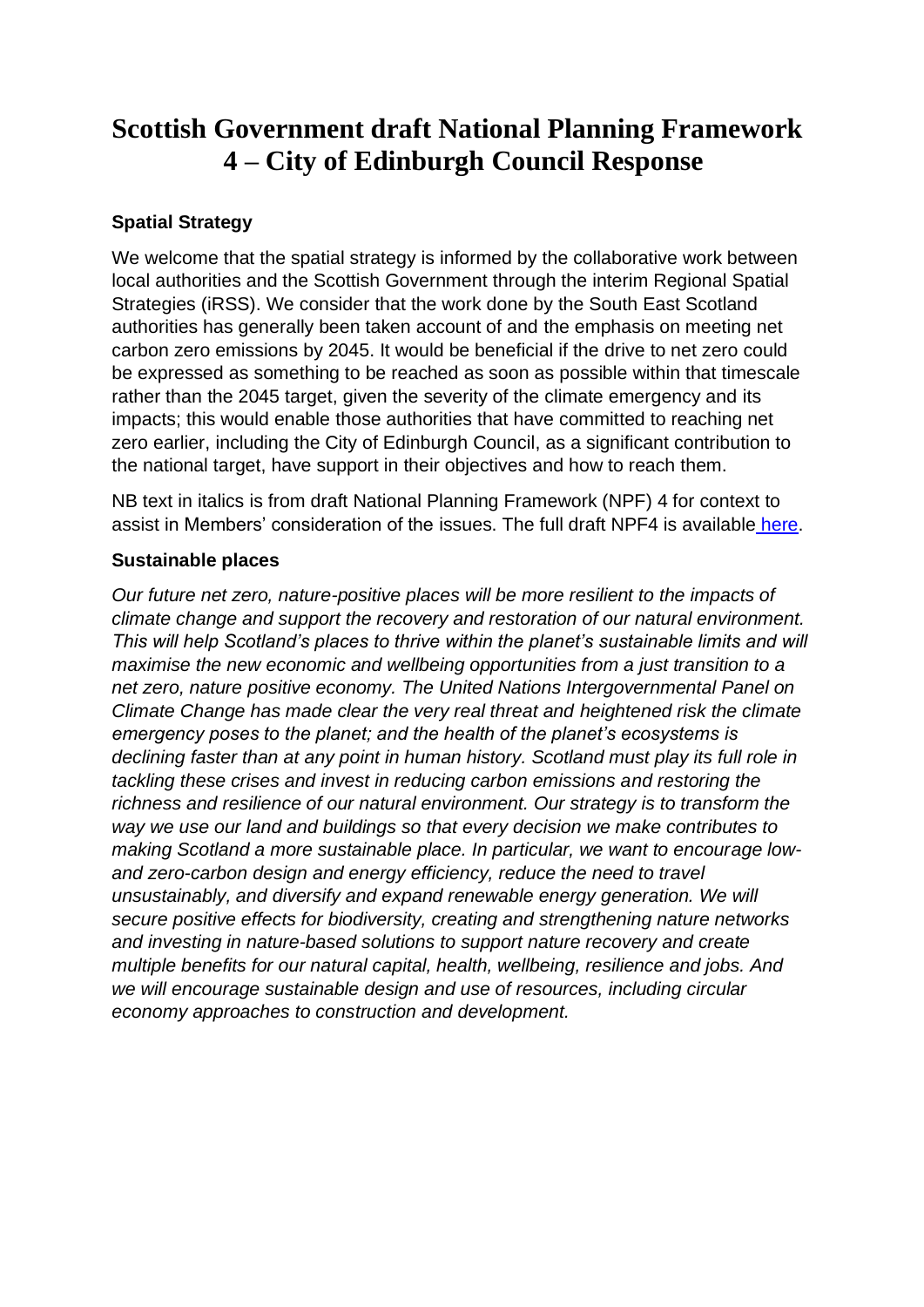#### **Q1: Do you agree that this approach will deliver our future net zero places which will be more resilient to the impacts of climate change and support recovery of our natural environment?**

Agree with the aims, however, there is a need to ensure that objectives, and the polices to secure them, do more than 'encourage'. The strategy must require action by all stakeholders to ensure the objectives are met and the language has to be sufficiently strong to do so. In general, many policies are worded in terms of 'should' rather than as a policy requirement 'must'.

#### **Liveable places**

*Our future places, homes and neighbourhoods will be better, healthier and more vibrant places to live. This will ensure that we live in communities that are inclusive, empowered, resilient and safe. It will also help us to be healthy and active, creative and diverse, so that people grow up loved, safe and respected, and realise their full potential. The COVID-19 pandemic has left a social legacy that requires urgent action, and longer term restructuring. Although these are unprecedented challenges, they also create an opportunity to significantly improve our places, address longstanding inequality and eliminate discrimination, helping to transform our country for the better. We will need better places to create the conditions for lifelong health and wellbeing for all, restore biodiversity and strengthen our future resilience. Our strategy is to change the way we live in the future – transformative social and economic change will be needed. We will create places with good-quality homes close to local facilities and services by applying the concept of 20 minute neighbourhoods. We want to make better use of our spaces to support physical activity, relaxation and play, to bring people together and to celebrate our culture, diversity and heritage. We hope to empower more people to shape their places.*

#### **Q2: Do you agree that this approach will deliver our future places, homes and neighbourhoods which will be better, healthier and more vibrant places to live?**

The aims are supported, however, it should be made clear in the text that the concept of 20 minute neighbourhoods needs to include references to the practical means of bringing them about, through higher density, mixed use development as the businesses, services, opportunities for active travel and linkage of areas with viable public transport can only flourish where there is sufficient density and mix to support them. It should be clear that new neighbourhoods must be built in this way and that retrofitting to existing areas lacking in facilities and linkages requires consideration of how this can be made viable.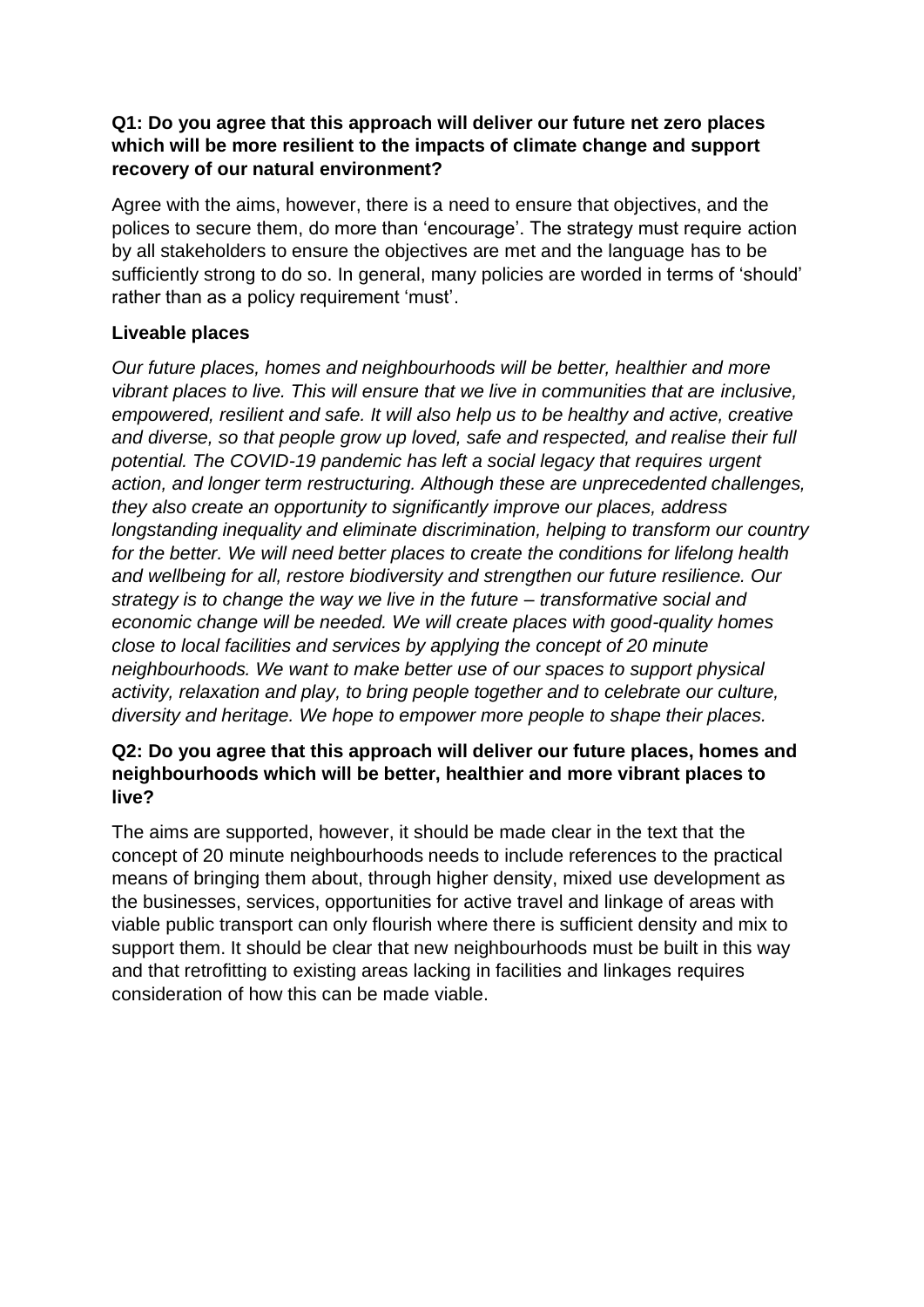#### **Productive places**

*Our future places will attract new investment, build business confidence, stimulate entrepreneurship and facilitate future ways of working – improving economic, social and environmental wellbeing. This will help us to have a globally competitive, entrepreneurial, inclusive and sustainable economy, with thriving and innovative businesses, quality jobs and fair work for everyone. A new National Strategy for Economic Transformation will set out how we can work together to recover from the COVID-19 pandemic and build a sustainable economy in the longer term. By helping to deliver this, planning will contribute to our short-term recovery, as well as our long term just transition to a net zero, nature-positive economy. Our strategy is to build a wellbeing economy that benefits everyone, and every place, in Scotland. The transformations needed to tackle the climate and nature crises, together with the impact of the pandemic, means that green investment is a key priority for the coming years. The way we work is changing, and we will need to be flexible to facilitate future business and employment that benefits communities and improves places. We will play to the economic strengths and opportunities of each part of Scotland. We want to encourage development that supports the prosperity of key sectors, builds community wealth and creates fair work and good green jobs where they are most needed. We will need to support, and be supported by, businesses and communities across Scotland.*

#### **Q3: Do you agree that this approach will deliver our future places which will attract new investment, build business confidence, stimulate entrepreneurship and facilitate future ways of working – improving economic, social and environmental wellbeing?**

The approach is supported, it is critical that detailed policy to achieve it is robustly and practically worded to ensure that it is meaningful and can be appropriately measured and applied in the assessment of proposals, rather than being aspirational and difficult to achieve. Again, the language needs to be stronger and reflect requirements rather than aspirations.

#### **Distinctive places**

*Our future places will be distinctive, safe and pleasant, easy to move around, welcoming, nature-positive and resource efficient. This will ensure that people value, enjoy, protect and enhance their environment. Scotland has a rich and high quality natural and historic environment. We must also tackle challenges in some parts of the country. This may mean changes at local, regional and national scales, for example where there has been past decline, where the pandemic has exacerbated inequalities, or where there is a need to make more efficient and equitable use of our assets. To respond to the global biodiversity crisis, nature recovery and connected blue and green infrastructure must be at the heart of all our future places. Our strategy is to value, enhance, conserve and celebrate our best places and to build better places for future generations. A stronger commitment to place-making, through a design led approach and a focus on quality, will ensure every new development improves the experience of our places. We will reshape future city and town centres, reuse vacant and derelict land and buildings, enhance our natural and*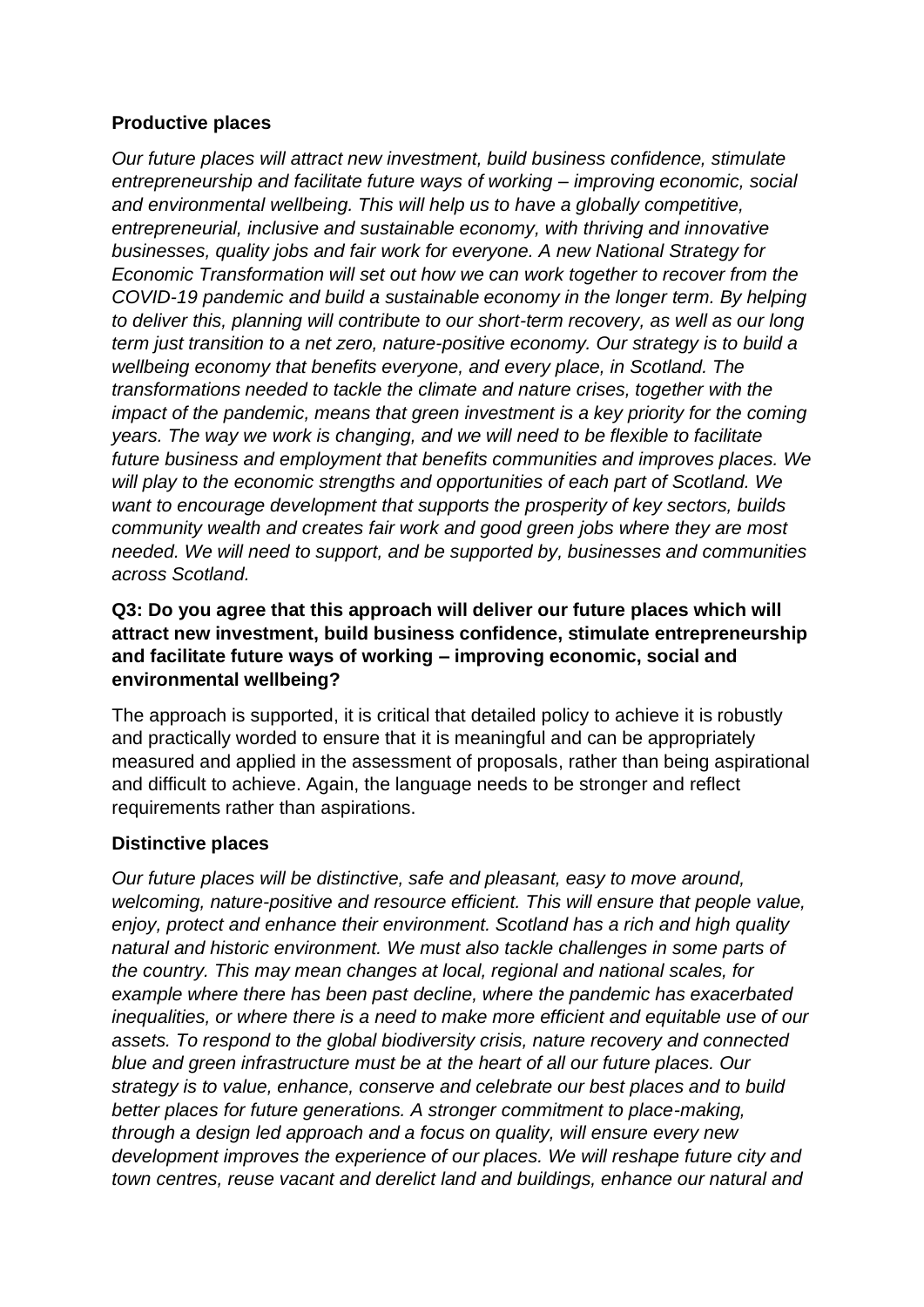*cultural heritage, and create new rural opportunities. We will restore the richness of Scotland's natural environment, protect and enhance our historic environment, and safeguard our shared heritage for future generations. We will work together to ensure that development onshore aligns with national and regional marine plans so that we can protect and enhance the marine environment and unlock the potential of our coastal assets.*

#### **Q4: Do you agree that this approach will deliver our future places which will be distinctive, safe and pleasant, easy to move around, welcoming, naturepositive and resource efficient?**

Agree that the commitments set out here will deliver those objectives, subject to suitable worded detailed policies that can be practically applied to the assessment of proposals.

#### **Q5: Do you agree that the spatial strategy will deliver future places that overall are sustainable, liveable, productive and distinctive?**

The spatial strategy has the potential to improve the quality and sustainability of our places. To do so it is critical that it is backed by policies which have the robustness and practical applicability to ensure that development is carried out in the right places, in the right way and there are not loopholes or caveats that allow for developments which do not meet the standards required.

#### **Overarching Principles**

Within the overall strategy, the draft NPF sets out six overarching principles, for: compact growth; local living; balanced development; conserving and recycling assets; urban and rural synergy and just transition.

#### **Q6: Do you agree that these spatial principles will enable the right choices to be made about where development should be located?**

Whilst respecting the overall strategy it has to be recognised that there are regional disparities in demand for homes and jobs and that locational considerations need to be carefully considered to respond to as well as to try and mange growth spatially. Particularly in regard to affordable housing and funding for it, there needs to be a strong focus on where there is greatest need as the allocation of funding by area is critical to ensuring that appropriate developments are happening in the key areas such as south east Scotland and Edinburgh where growth, demand and housing prices and rentals are out of balance with earnings and affordable need is acute. It is essential to support key sectors of the economy in the region that housing need is addressed through appropriate levels of funding.

#### **Spatial Strategy Areas for Action**

The strategy considers five areas for action, Edinburgh is within the Central Urban Transformation Area – Transforming and pioneering a new era of low carbon urban living. This area broadly covers central Scotland from the Glasgow city region and the Ayrshires in the west to Edinburgh city region in the east, including the Tay cities, the Forth Valley and Loch Lomond and The Trossachs National Park.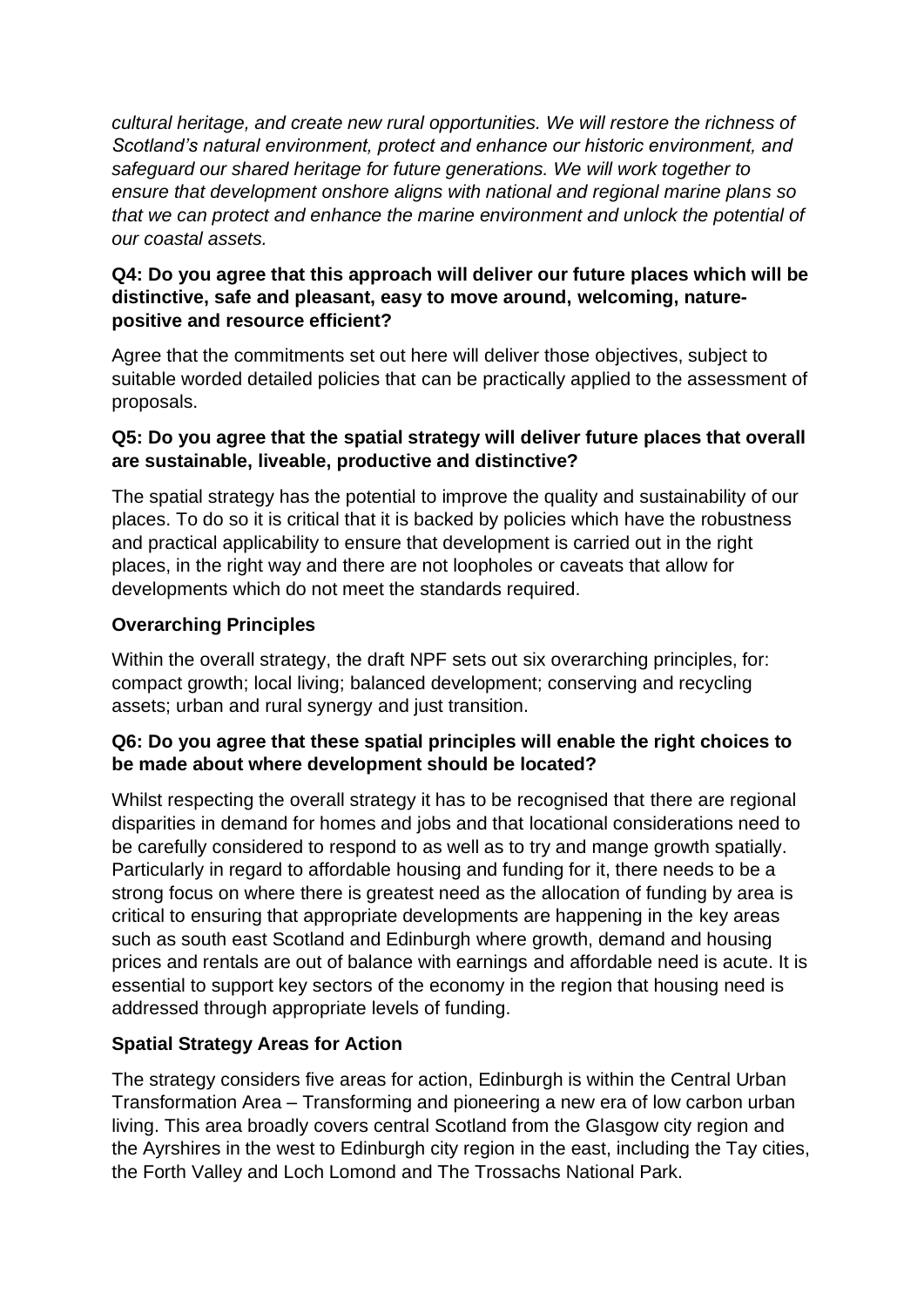The other areas are: North and West Coastal Innovation; Northern Revitalisation; North East Transition and Southern Sustainability.

For Edinburgh, the default minimum housing land figure has been set at 41,300 as submitted in the response to the relevant consultation, approved by Planning Committee on 19 May 2021.

In this area actions will be to:

- pioneer low-carbon, resilient urban living;
- reinvent and future-proof city centres;
- accelerate urban greening:
- rediscover urban coasts and waterfronts;
- reuse land and buildings;
- invest in net zero housing solutions;
- grow a wellbeing economy;
- reimagine development on the urban fringe; and
- improve urban accessibility.

#### **Q7: Do you agree that these spatial strategy action areas provide a strong basis to take forward regional priority actions?**

Agree that the areas are appropriate and in some reflect longer term strategic regional planning areas. The actions are critical factors for all the areas and particularly for South East Scotland where they need to be matched by investment strategies, particularly in sustainable transport, infrastructure and affordable housing.

#### **Q8-13 cover other action areas**

No comment is given on these

#### **Central Urban Transformation Area**

*Edinburgh has similar challenges [to Glasgow] and opportunities for positive change. High interest in investment and associated demand for new homes means that planning will need to help deliver sustainable development that supports the quality of life of existing and future residents. As a capital city with a World Heritage Site at its core, it will be crucial that future development takes into account the capacity of the city itself and its surrounding communities and makes the most of its exceptional heritage assets, places and cultural wealth. The City Centre Transformation Plan supports a move away from a car-based city centre to create a more liveable and attractive place to live, work and visit. The Forth Bridge is also an inscribed UNESCO World Heritage Site, and our rich industrial and cultural heritage remains apparent across the area.*

*The Central Scotland Green Network will continue to bring together environmental enhancement projects. Initiatives such as the John Muir Pollinator Way demonstrate*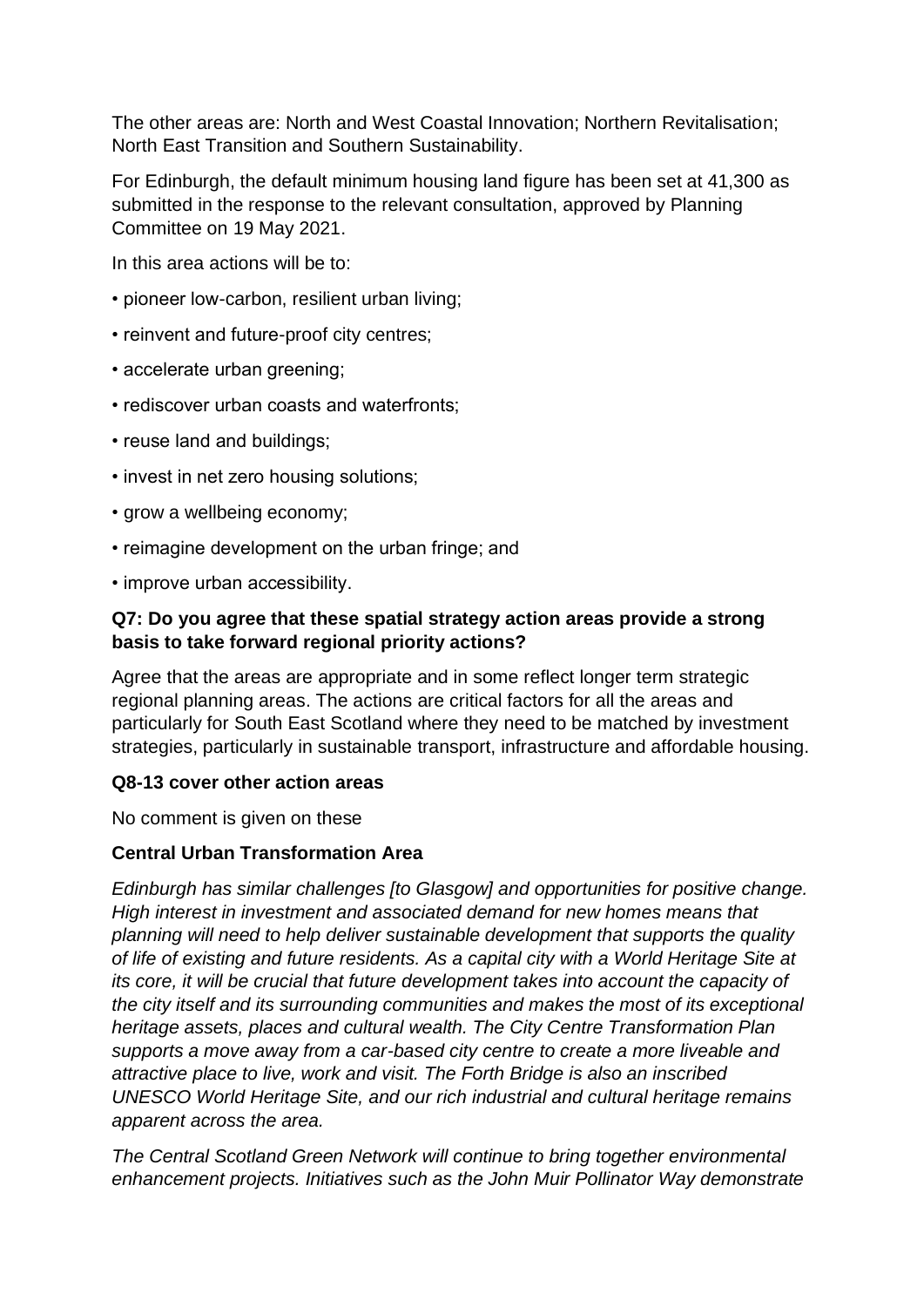*how nature networks can help restore and better connect biodiversity and enhance green infrastructure at a landscape scale.* 

*Edinburgh's waterfront regeneration is ongoing with Granton benefiting from an ambitious masterplan, the tram extension to Leith progressing and potential development at Seafield helping to redefine the city's relationship with its coastline, reusing existing assets and helping Edinburgh to become a more liveable city. A master planned approach to regenerating the Edinburgh Waterfront can take into account opportunities for the Port of Leith to service the offshore energy sector.*

*Edinburgh has committed to building a significant share of future housing development on brownfield sites…*

*Edinburgh has committed to building affordable homes at scale and will need to work*  with the region to accommodate wider need and demand in a strategic way. Seven *strategic sites, supported through the Edinburgh and South East Scotland City Region Deal, could accommodate up to 45,000 homes and associated economic and employment benefits including: Blindwells, Calderwood, Dunfermline, Edinburgh Waterfront, Shawfair, Tweedbank and Winchburgh. The need for proposals to be supported by low carbon transport solutions, in line with the Infrastructure Investment Plan and National Transport Strategy investment hierarchies and infrastructure first approach, will be critical to their success. The Edinburgh and South East Scotland City Deal identifies infrastructure investment and includes a commitment from partners to put in place a regional developer contributions framework building on work undertaken to look at cross boundary transport challenges. These interventions and commitments, taken with the additional transport investment made through the Deal, will ensure the city region continues to grow and flourish. Regionally significant services including healthcare and social care facilities and investment in the learning estate is also planned to support future growth and sustain the wellbeing of existing, new and expanding communities.*

*Engineered solutions to adapt our water and drainage infrastructure will be required in some circumstances, but should support more natural benefits as far as possible. There is scope to continue, and extend, the lessons from the Metropolitan Glasgow Strategic Drainage Plan to future proof infrastructure in support of the long term growth and development of Edinburgh. The Lothian Drainage Partnership is taking this forward with projects emerging within Edinburgh and at the ClimatEvolution Zone in East Lothian.*

*The Edinburgh City region supports investment in significant clusters including the Bioquarter, Mid Fife, Dunfermline, Guardbridge St. Andrews, Galashiels, Cockenzie, Midlothian and the M8 corridor. A strategy for West Edinburgh is emerging which guides a wide range of uses to create a sustainable extension to the city, with added benefit from associated improvements to the quality of place of existing communities. Proposals focus on locating development on and around existing transport corridors and work is ongoing to improve accessibility including the Edinburgh tram extension. Further investment should take into account the impact of new development on potentially compounding existing capacity constraints and congestion, and prioritise sustainable choices.*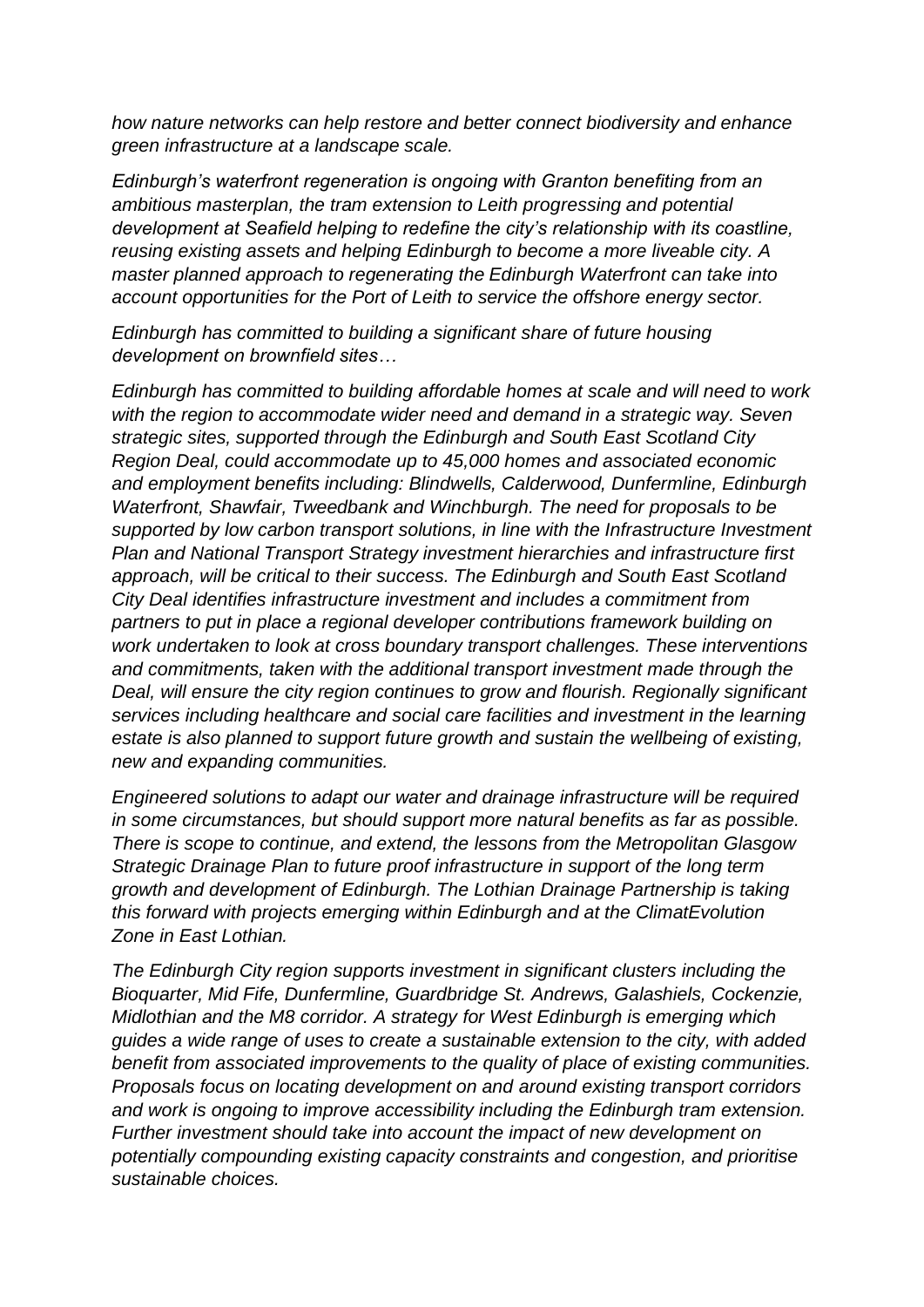*Whilst predominantly urban, this part of Scotland benefits from a rich and diverse rural area and there are many areas where town meets countryside. These green areas and natural spaces are key assets, sustaining communities that could become better places to live if we can achieve this in a way that is compatible with our wider aims for climate change, nature restoration and 20 minute neighbourhoods.*

*A focus on community wealth building, together with growing opportunities for longer term remote working, could address the high levels of transport movement by private car and challenges of congestion and air pollution across the area. Local living, including 20 minute neighbourhoods, will help to minimise future commuting and ensure jobs and income can be spread more evenly across the area. Accessibility and transport affordability can support more resilience which benefits communities who are less connected. By putting in place mass transit systems for Edinburgh through plans to extend the tram network, and for Glasgow including the Glasgow Metro and multi-modal connectivity, we have an opportunity to substantially reduce levels of car based commuting, congestion and emissions from transport at scale Connections to the rest of the UK will be strengthened in the longer term through high speed rail connectivity, with stations expected in Glasgow and Edinburgh.*

#### **Q14: Do you agree with this summary of challenges and opportunities for this action area?**

The Council generally agrees. For West Edinburgh it would be appropriate to add reference to shorter and longer term timescales, given Proposed City Plan 2030 applies the approach of the Main Issues Report (Choices) preferred strategy of higher density, residential led, mixed use neighbourhoods to its sites.

*A strategy for West Edinburgh is emerging which guides a wide range of uses to create a sustainable extension to the city, with added benefit from associated improvements to the quality of place of existing communities.* 

In line with that emergent strategy, the existing land allocations and adjacent brownfield sites provide opportunities for significant delivery of affordable and market homes as part of a sustainable mixed use neighbourhood based around the existing tram and rail connectivity, providing for homes and employment uses.

#### **Q15: What are your views on these strategic actions for this action area?**

The strategic actions are considered appropriate as a development of collaborative work on Regional Spatial Strategies.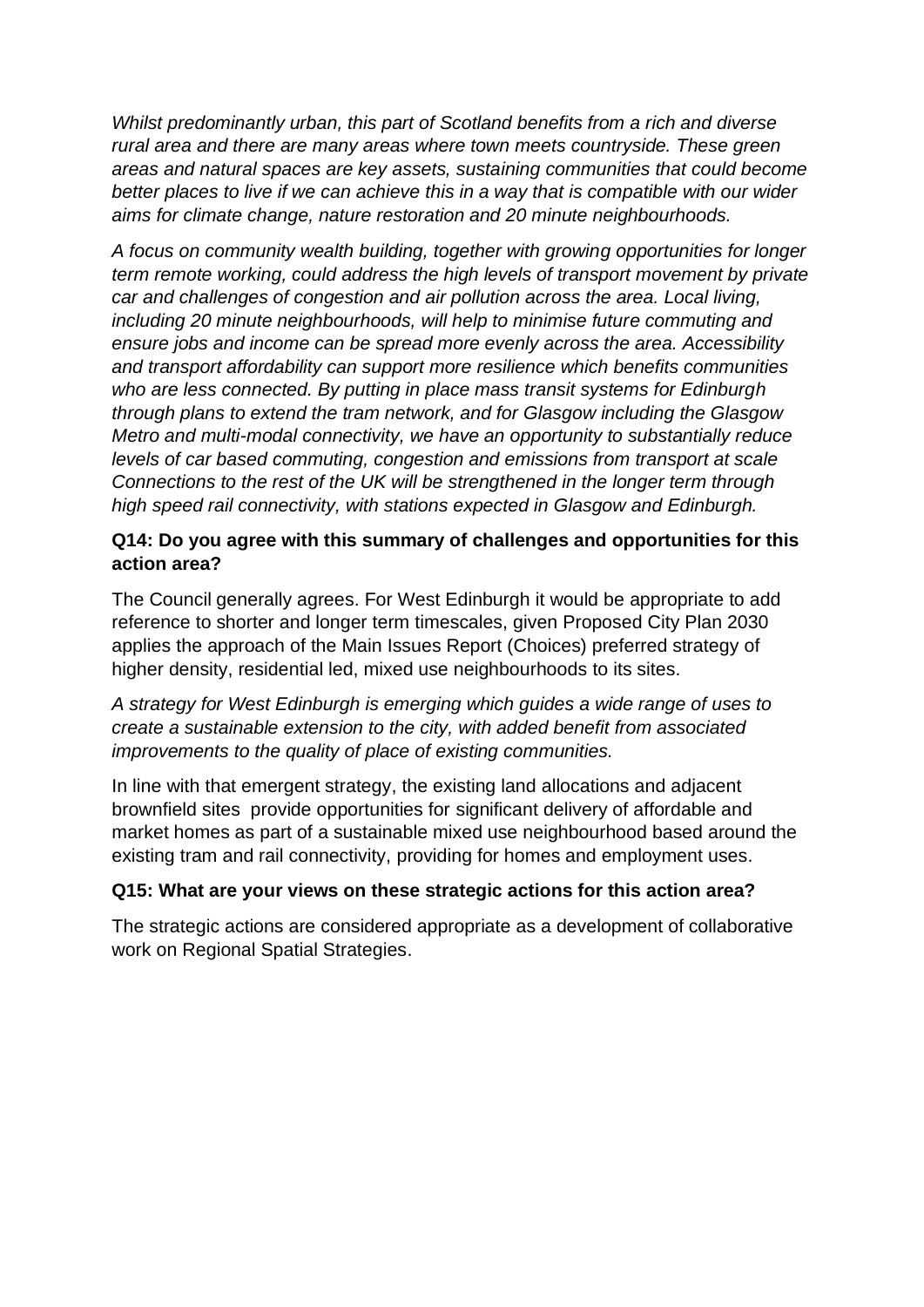#### **Q16-17 are on other action areas**

No comment is given on these.

#### **National Developments**

*Eighteen national developments are proposed to support the delivery of our spatial strategy. These national developments range from single large scale projects or collections and networks of several smaller scale proposals. They are also intended to act as exemplars of the place principle and placemaking approaches*.

Some of the proposals are Scotland - wide and some area or site specific. Relevant to Edinburgh are:

- *1. Central Scotland Green Network This national development is one of Europe's largest and most ambitious green infrastructure projects. It will play a key role in tackling the challenges of climate change and biodiversity loss including by building and strengthening nature networks. A greener approach to development will improve placemaking, can contribute to the roll-out of 20 minute neighbourhoods and will benefit biodiversity connectivity. This has particular relevance in the more urban parts of Scotland where there is pressure for development as well as significant areas requiring regeneration to address past decline and disadvantage. Regeneration, repurposing and reuse of vacant and derelict land should be a priority.*
- *2. National Walking, Cycling and Wheeling Network This national development facilitates the shift from vehicles to walking, cycling and wheeling for everyday journeys contributing to reducing greenhouse gas emissions from transport and is highly beneficial for health and wellbeing. The upgrading and provision of additional active travel infrastructure will be fundamental to the development of a sustainable travel network providing access to settlements, key services and amenities, employment and multi-modal hubs. Infrastructure investment should be prioritised for locations where it will achieve our National Transport Strategy 2 priorities and outcomes, to reduce inequalities, take climate action, help deliver a wellbeing economy and to improve health and wellbeing. This will help to deliver great places to live and work.*
- *3. Urban Mass/Rapid Transit Networks This national development supports lowcarbon mass/rapid transit projects for Aberdeen, Edinburgh and Glasgow. To reduce transport emissions at scale, we will require low-carbon transport solutions for these three major cities that can support transformational reduction in private car use. Phase 1 of the second Strategic Transport Projects Review (STPR2) recommended the development of the Glasgow 'Metro' and Edinburgh Mass Transit in these cities and their associated regions. In Aberdeen, the North East Bus Alliance has been awarded funding through Transport Scotland's Bus Partnership to develop the Aberdeen Rapid Transit system identified in the Regional Transport Strategy and being considered in the STPR2. This will support placemaking and deliver improved transport equity across the most densely populated parts of Scotland,*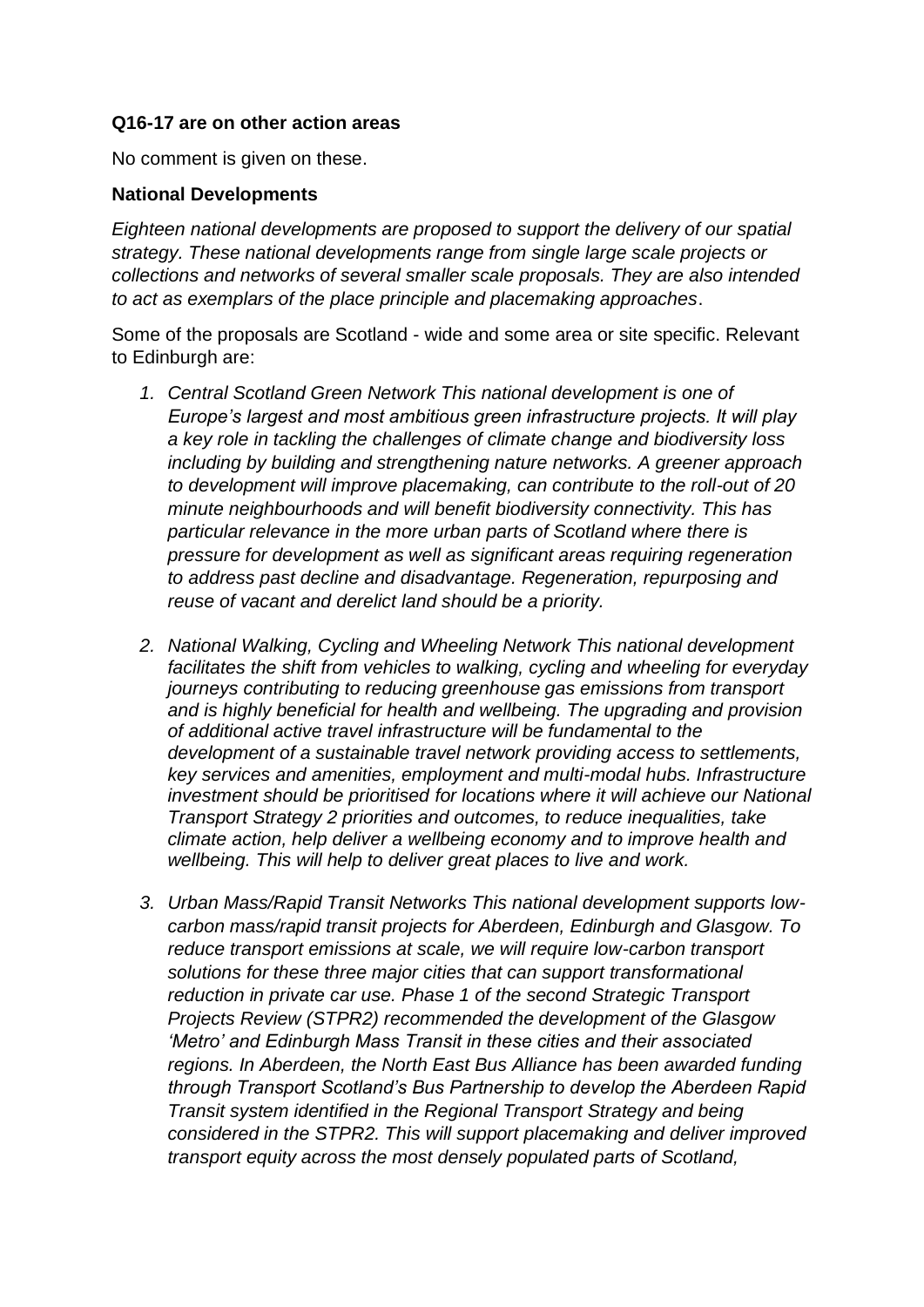*improving access to employment and supporting sustainable investment in the longer term.*

- *4. Urban Sustainable, Blue and Green Drainage Solutions This national development aims to build on the benefits of the Metropolitan Glasgow Strategic Drainage Partnership, to continue investment and extend the approach to the Edinburgh city region.*
- *5. Circular Economy Materials Management Facilities This national development supports the development of facilities required to achieve a circular economy. This sector will provide a range of business, skills and employment opportunities as part of a just transition to a net zero economy.*
- *6. Digital Fibre Network This national development supports the continued rollout of world class broadband across Scotland*
- *13. High Speed Rail This national development supports the implementation of increased infrastructure to improve rail capacity and connectivity on the main cross-border routes, the east and west coast mainlines. Rail connectivity that can effectively compete with air and road based transport between the major towns and cities in Scotland, England and onward to Europe is an essential part of reducing transport emissions, making best use of the rail network and providing greater connectivity opportunities. There can be significant emissions savings of approximately 75% to be made when freight is transported by rail instead of road.*
- *17.Edinburgh Waterfront This national development supports the regeneration of strategic sites along the Forth Waterfront in Edinburgh. The waterfront is a strategic asset that contributes to the city's character and sense of place and includes significant opportunities for a wide range of future developments. Development will include high quality mixed use proposals that optimise the use of the strategic asset for residential, community, commercial and industrial purposes, including support for off-shore energy relating to port uses. Further cruise activity should take into account the need to manage impacts on transport infrastructure. This will help maintain and grow Edinburgh's position as a capital city and commercial centre with a high quality and accessible living environment. Development locations and design will need to address future resilience to the risks from climate change, impact on health inequalities, and the potential to incorporate green and blue infrastructure.*

#### **Q18: What are your overall views on this proposed national spatial strategy?**

The proposed national spatial strategy sets out appropriate ambitions and objectives, however, this needs to be reflected in the strength of the policies which are required to deliver the ambitions, strategy and objectives. Further comment is given through the remaining questions. The proposed National Developments reflect a range of national priorities and spatial actions which build on regional cohesion and opportunities for inclusive growth.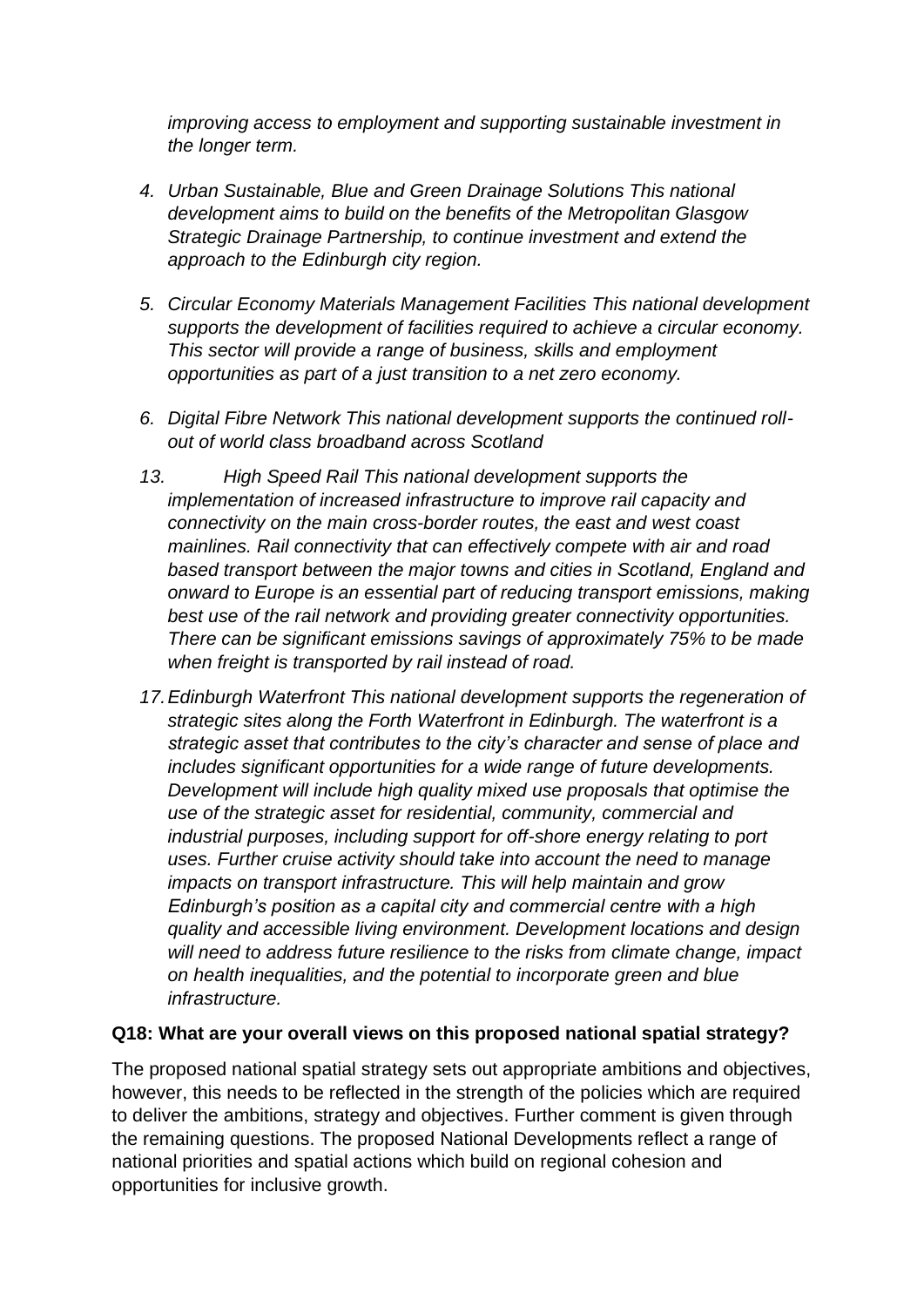**Q19: Do you think that any of the classes of development described in the Statements of Need should be changed or additional classes added in order to deliver the national development described?** 

No.

**Q20: Is the level of information in the Statements of Need enough for communities, applicants and planning authorities to clearly decide when a proposal should be handled as a national development?**

Yes.

**Q21: Do you think there are other developments, not already considered in supporting documents, that should be considered for national development status?**

No.

## **National Planning Policy Handbook**

The national policies set out in NPF4 draft follow the strategy approaches set out above. They are intended to replace Scottish Planning Policy and as part of the statutory development plan would not need to be repeated in future Local Development Plans (LDPs), though there is scope for further locally based policy which remains compliant with the universal policies.

The four policy strands give a good thread through the plan, with strong link to 'Place' and placemaking, and strong focus on net zero, adaptation and nature positive themes. However, some of the policies within the categories seem better related to others and consideration should be given to this e.g. sustainable transport policy is not in sustainable places.

## *Sustainable Places*

## **Policy 1: Plan-led approach to sustainable development**

*All local development plans should manage the use and development of land in the long term public interest.*

## **Q23: Do you agree with this policy approach?**

The principle of the plan – led approach is fully supported, though given it is an integral provision of legislation there may not be a need to add this provision to national policy. The policy also reflects the statutory purpose of planning set out in the Planning (Scotland) Act 2019. An alternative approach would be to refer to the plan-led approach, purpose of planning and role of LDPs in the preamble to the following policies. As with most of the policies that follow, to be effective reference to 'should' needs to be reconsidered. In this instance it dilutes the requirement of the Act for planning to manage the development and use of land in the long term public interest. Options would be that LDPs 'are required', or 'must' manage the use and development of land in the long term public interest.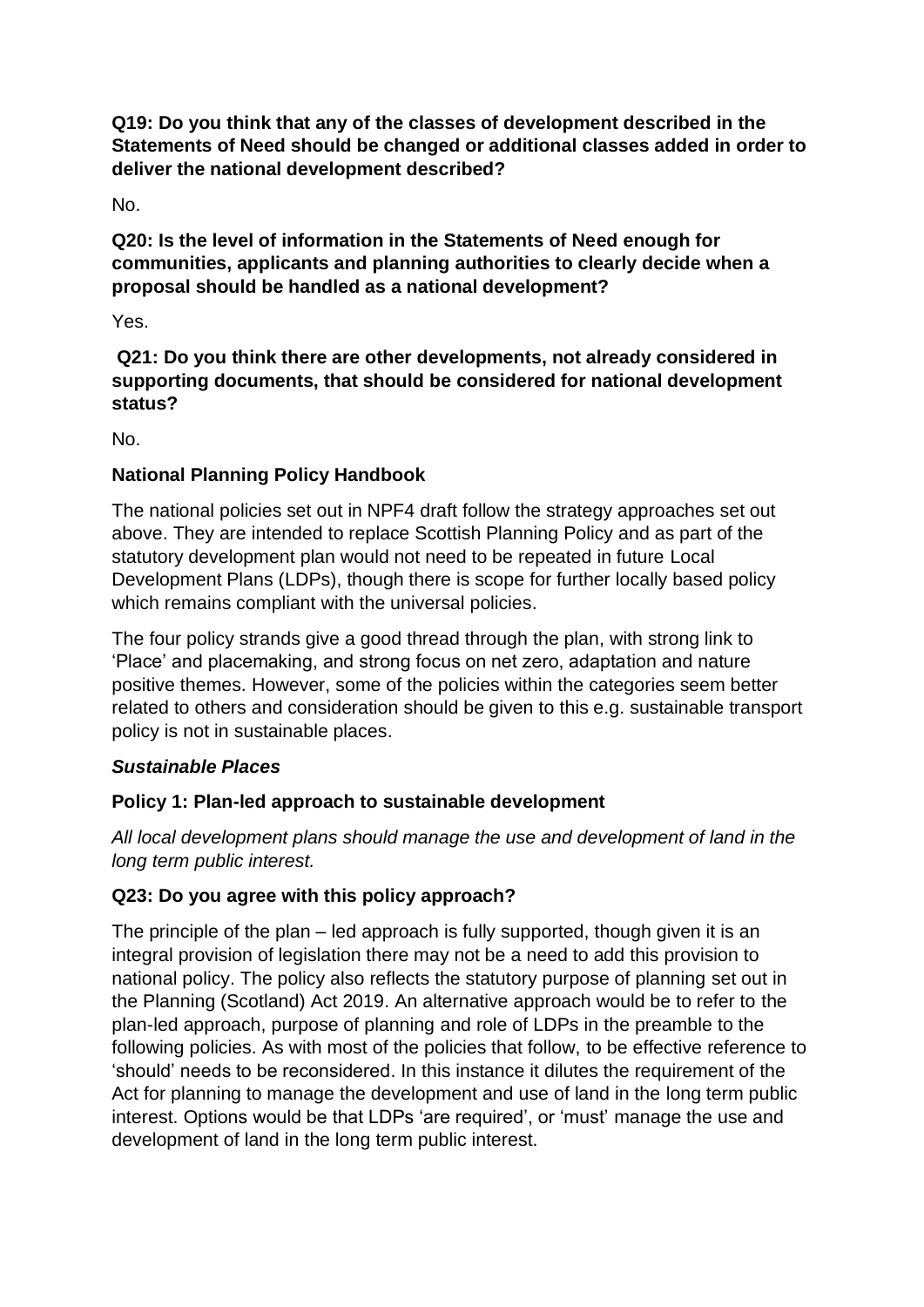#### **Policy 2: Climate Emergency**

Policy 2 has 4 sections which cover aspects of how climate emergency considerations need to be part of the decision making process. Consideration needs to be given to how this policy is structured and made effective. Wording needs to reflect a requirement rather than be 'should'.

#### **Q24: Do you agree that this policy will ensure the planning system takes account of the need to address the climate emergency?**

Part a) on giving significant weight to climate emergency for all proposals, this should be the overall policy requirement with parts b) – d) as parts a) to c) of the policy to give it effect.

Part b) that all developments should be designed to minimise emissions over their lifecycle needs to include a measure or reference to a measure for assessing this, including how it interacts with viability of the development. Without clarity on this it could become a point of dispute as to whether or not emissions are minimised and it is not clear if the decarbonisation pathways referred to will provide this or provide to a sufficient standard to meet targets prior to 2045. There is scope to provide for local pathways. Proposed City Plan 2030 sets out Policy ENV7:

For proposals involving the replacement of existing buildings proposals should be accompanied by a carbon assessment setting out the 'whole-life' carbon footprint of the proposed development compared to the option of re-using the existing building to a accommodate the proposed use. Where this comparative assessment fails to show an overall lower carbon footprint then it must be set out why the developer considers the proposal justified, for example because the new development provides additional floorspace and/or dwellings compared to the existing building.

Part c) that development proposals which generate significant emissions should not be supported unless they are the minimum level that retains viability and need to demonstrate this is in the long term public interest.

To be workable this needs consideration of how 'significant', 'minimum' and long term interest can be measured and assessed, along with what skills are needed to assess it.

Reference to 'in combination' is repetitive and could be simplified.

The reference to 'scale of contribution' in regard to national and major developments is unhelpful in that this proportionality could be seen as writing into the policy a get out clause It is not clear if this is what's intended? Whether accidental or intended, any such case should be treated by exception should material considerations justify it rather than be written into policy.

In referencing 'off setting' measures this needs a caveat that mitigation itself may have significant historic or natural environment consequences and impacts. As such although the general principles are supported there must be policies to assess these off-set locations through the planning process to avoid potential significant impacts.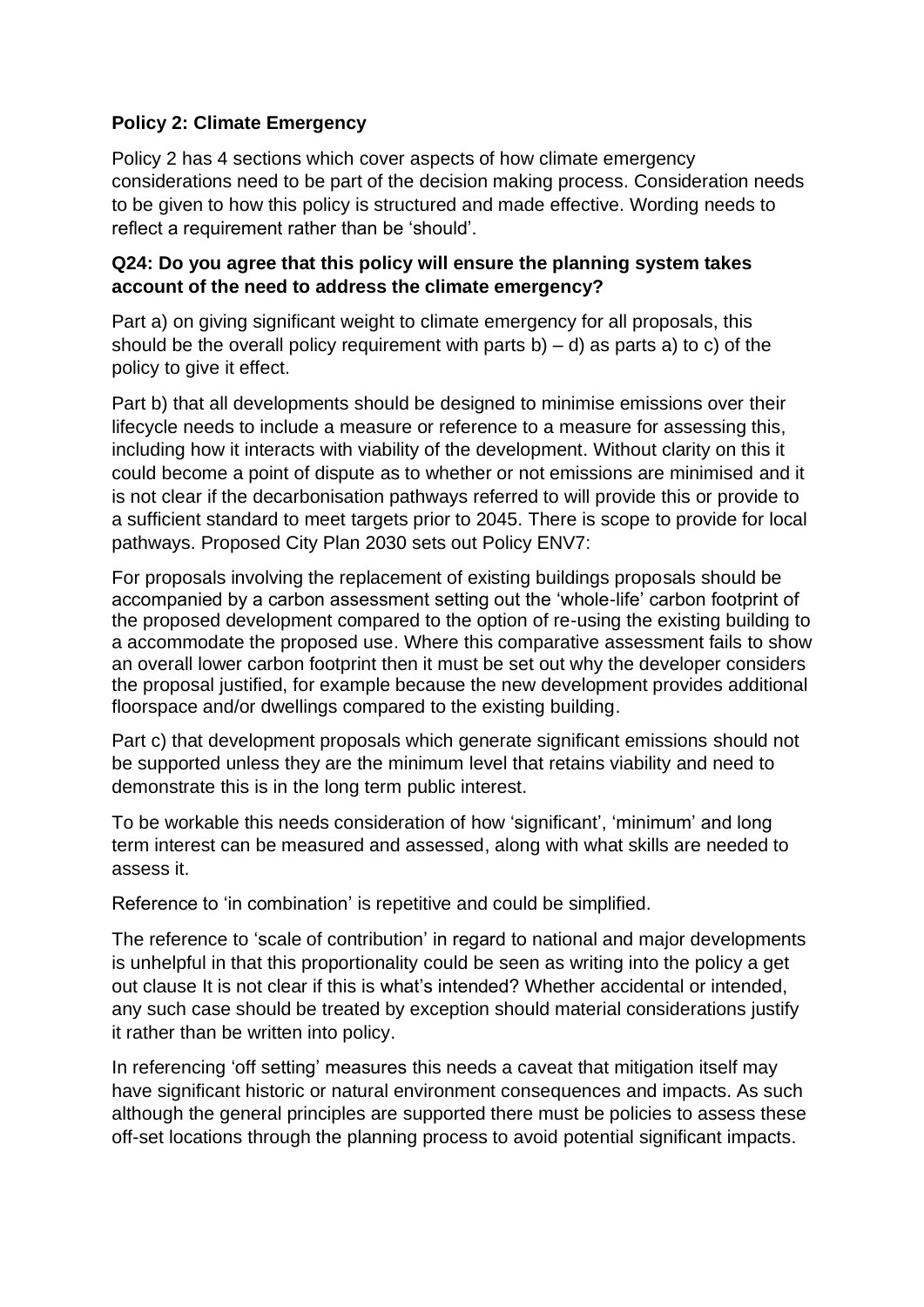Part d) that development be designed to be adaptable to future climate change impacts, this should refer to resilient adaptable rather than adapted and ready.

Adaptation measures should be designed to avoid significant adverse impacts on the historic environment assets (e.g. archaeology, buildings pre 1919, listed structures) which by their definition are finite and often not suitable for adaptation. Support research in this area to find adaptation solutions which respect the historic environment and meet Climate Change objectives.

#### **Policy 3 Nature Crisis**

The policy in 5 parts seeks to enhance biodiversity to redress loss.

#### **Q25: Do you agree that this policy will ensure that the planning system takes account of the need to address the nature crisis?**

Scotland's landscapes, even the wildest areas have been influenced by humankind since after the last Ice age and contain evidence of our past, the vast majority (95%) of which is undesignated but contribute significantly to our sense of place and wellbeing. As such although schemes which will enhance and seek to restore natural habits and wildlife are welcomed, badly planned proposals can have a significant impact with loss of potentially nationally important archaeological remains and degradation of historic landscapes. Carefully constructed polices can avoid this and secure the protection and enjoyment of national heritage.

For part a) the principle of it being a matter for LDPs to facilitate enhancement of biodiversity is supported, however, this needs to be a requirement of LDPs and not that they 'should' do this, if the principle is central to the philosophy and strategy of NPF4.

For part b) that proposals should contribute to enhancement, again this is supported but needs to be a requirement, not should. The wording would benefit from reference to protecting as well as enhancing biodiversity. It should also reflect the nature.scot mitigation hierarchy.

In part c) that any potential impacts of proposals should be minimised, this should instead refer to designing around constraints and avoiding adverse impact, the starting point as written seems to be that there will be impacts protect against. Any exceptions can be dealt with by reference to other material considerations rather than being written into policy with an assumption of adverse impacts.

Part d) on supporting Environmental Impact Assessment (EIA) /Major/National/Appropriate Assessment development if biodiversity if conserved or enhanced – the bullet points are the wrong way round so it doesn't flow logically. Assessment should be first. Also, the third bullet point goes against the nature.scot mitigation hierarchy.

For part e) that local applications should only be supported if including appropriate enhancement, this appears to exclude householder developments and not being applied to these would omit a significant level of impact given the scale and sensitivity of many householder application environments as can local development.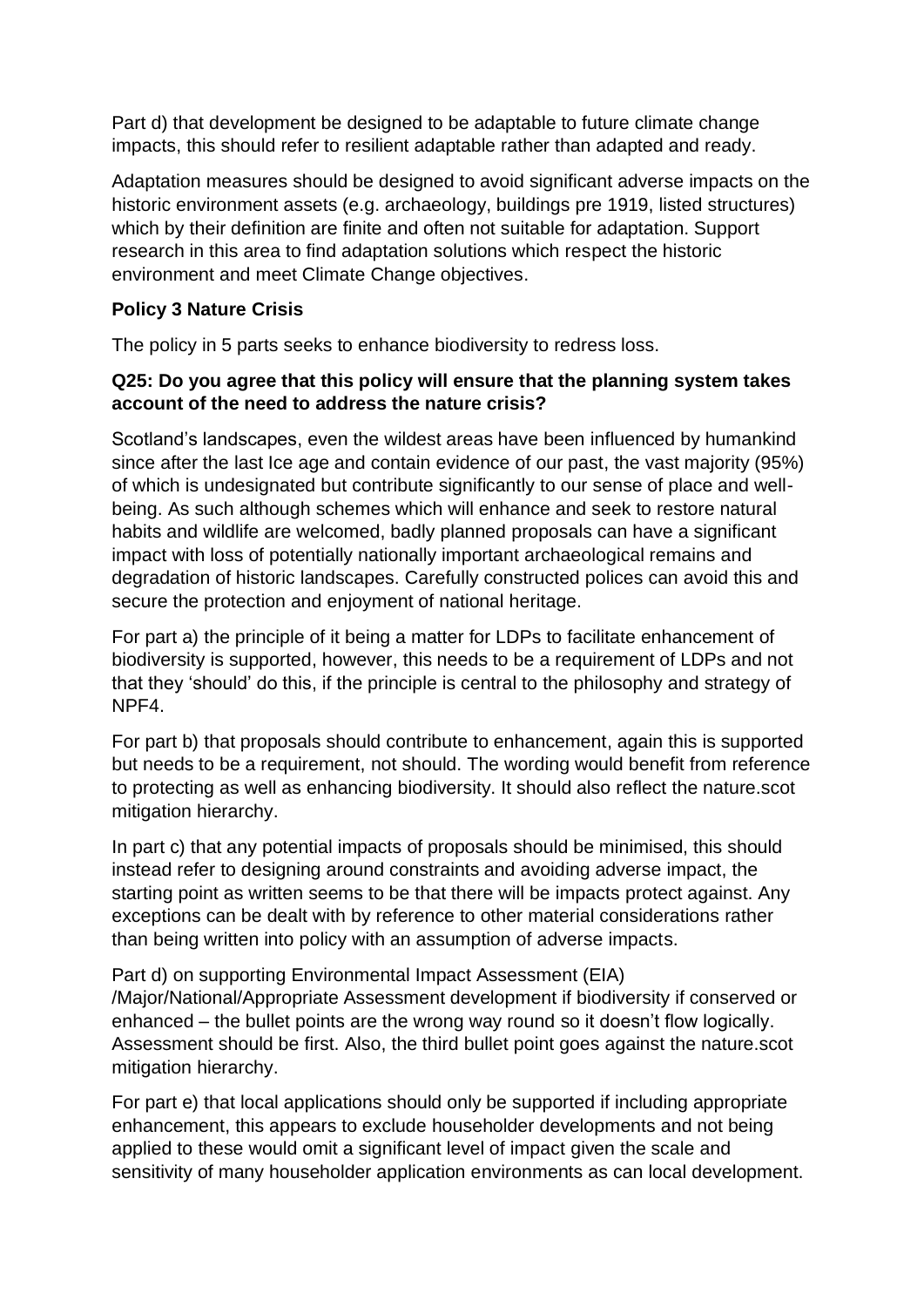For both there needs to be consideration of the value and scale of context and how much it is affected. This needs to go in conjunction with a review of permitted development rights (PDR) to mitigate the impacts of PDR developments. This would benefit from nature.scot guidance and a nature based solutions approach.

#### **Policy 4 Human Rights and Equality**

#### **Q26: Do you agree that this policy effectively addresses the need for planning to respect, protect and fulfil human rights, seek to eliminate discrimination and promote equality?**

Whilst there is no issue with supporting rights and equalities, there is the consideration of whether these issues are covered by legislation, including the purpose of planning, and whether or not this needs to be expressed in a national policy to have effect. Section 270B of the Act requires planning authorities to perform their functions in a manner which encourages equal opportunities and in particular the observance of the equal opportunities requirements as defined by Section L2 of Part 2 of schedule 5 of the Scotland Act.

For part a) to be effective there need to be a measure of assessing how planning should respect, protect and fulfil human rights, seek to eliminate discrimination and promote equality.

In part b) the provision that stakeholders should consult and engage collaboratively, meaningfully and proportionately is also covered by requirements of planning law. If the intent is to guide how this is gone about then that needs to be set out in the policy with relevant criteria that can be used for assessment. As worded, it lacks precision and could be used by parties in the process to challenge proposals.

## **Policy 5 Community Wealth Building**

#### **Q27: Do you agree that planning policy should support community wealth building (CWB), and does this policy deliver this?**

This seems to be about the non-physical aspects of land use decisions whereas community benefits in Liveable Places is more about physical assets. It needs further distinction and explanation. It could be a strong overarching principle but ere is potential for misunderstanding around what the concept is. Case studies would help with practical interpretation and how it could be delivered.

For part a) that LDPS should address community wealth building, explanation is needed as to how the policy objective might be brought about and how it might be assessed. It also needs cross referred to Productive Places and consideration of what a land use plan can achieve, and be a requirement, not should, if it is to have effect.

In part b) that proposals should contribute to CWB objectives, there needs to be a way of measuring and assessing the effect of proposals on their contribution to CWB objectives for the policy to be effective.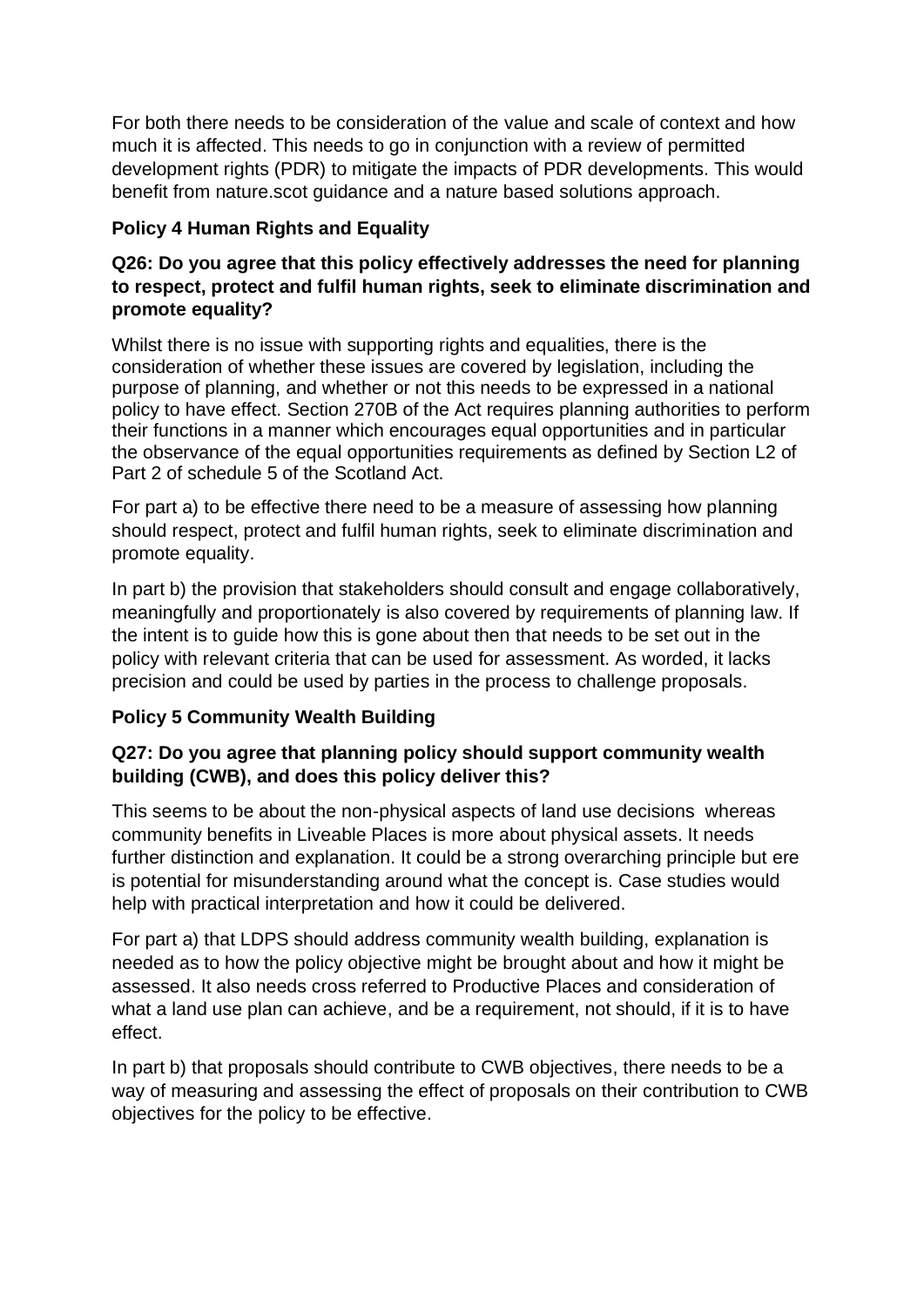It is noted that the Proposed City Plan 2030 does not include a policy on this, though it's economic policies support social enterprises and other community based approaches. That needs to be considered as City Plan progresses through its stages

#### **Policy 6 Design Quality and Space**

#### **Q28: Do you agree that this policy will enable the planning system to promote design, quality and place?**

It is unclear if this is to be a universal policy and it and needs to be cross referenced with Policy 9 on housing. It also needs clarity as to what policy measures are applied to placemaking and what to individual homes.

For part a) that proposals should be to a high quality and contribute positively, there would be a clearer logic to making this the overarching policy with parts b) to e) then forming the clauses beneath that, giving principles to assess whether a proposal meets the policy requirement through them.

In part b) the key principles of Designing Streets and other national guidance are referred to as and also reference to Planning Authority guidance. This raises a question as to why local guidance is seen as appropriate here, but not in other policy areas e.g. Nature crisis/biodiversity. This needs a consistent approach.

In part c) which needs demonstrating how the 6 qualities of successful places are incorporated, it's welcome this does not have a caveat on householder development, though noted that there is inconsistency between this and the biodiversity provisions.

At part d) poor design which doesn't address the above should not be supported, there needs to be a requirement to achieve the policy objective.

For part e) protecting amenity, this captures the need to consider daylighting impacts of development whereas the similar provision of Policy 9 does not, so consistency should be sought.

#### **LIVEABLE PLACES**

**Policy 7 Local Living** [20 minute neighbourhoods]

#### **Q29: Do you agree that this policy sufficiently addresses the need to support local living?**

The policy needs to be stronger emphasis on developments contributing to infrastructure which supports 20 min neighbourhood creation, i.e. active travel/public transport infrastructure, mobility hubs etc – it seems to focus more on the context of development that will supported if it fits into existing infrastructure/is accessible. Recognition needed that developments must provide this infrastructure if appropriate, where development needs require going beyond existing infrastructure.

In part a) that LDPs should support 20 minute neighbourhoods, this should refer to density and mixed use and to discouraging single use, low density occupancy. There is a need for greater emphasis on designing routes, Active Travel should be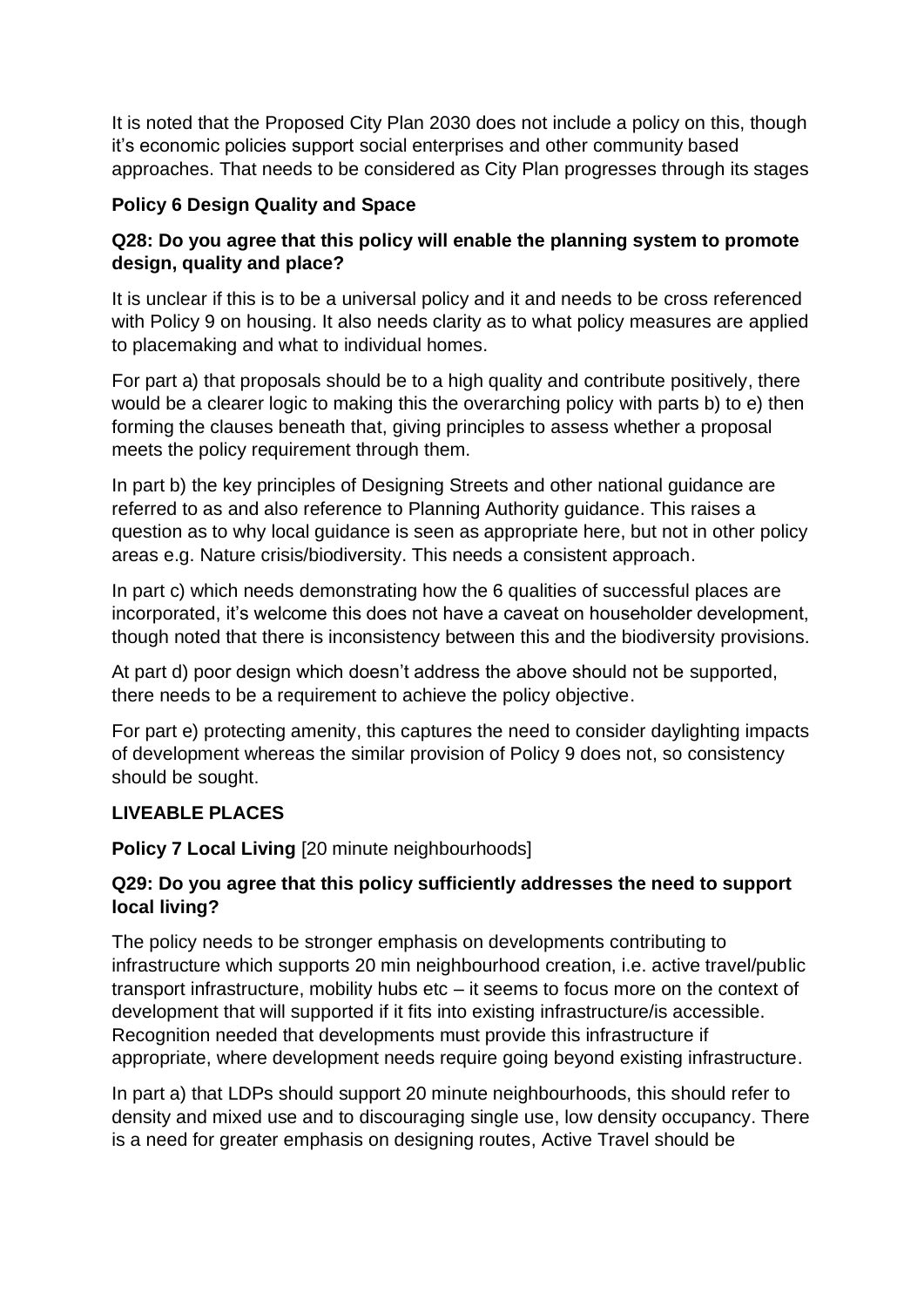designed in not added on and needs to be a policy priority rather than a consideration.

For part b) that development proposals consistent with the principles of 20 minute neighbourhoods should be supported, this needs to be a requirement rather than 'should' to be effective and again should prioritise the need for actual safety and perception of safety and for alternative routes (permeability). It should refer to needing mixed use development on a human scale but with density. In terms of uses it would be beneficial to set out how we prescribe for and provide for uses. There is a need to have parameters on local/locally accessible and levels of provision and uses are distributed in communities.

#### **Policy 8 Infrastructure first**

#### **Q30: Do you agree that this policy ensures that we make best use of existing infrastructure and take an infrastructure first approach to planning?**

Structure-wise this would make more sense as Policy 7, swapping places with Local Living.

For part a) that LDPs should be based on the infrastructure first approach, this needs to be a requirement, not should, and the definitions need to be wider to include infrastructure for health, for the bluegreen network and to cross refer to 2019 Act definitions, and needs to up front and clearer. It also needs to refer to new provision and cumulative impacts so as to capture true infrastructure needs. It also needs to have consideration of and reference to timing of infrastructure to allow for managing public funding and the timing of developer contributions.

Part b) that where proposals create an infrastructure need, they should demonstrate that account is s taken of the national investment hierarchy. No guidance is given for how this might be assessed, or whether it takes account of adaptation. Practically, it is not clear how this would consider, for example, a new unit on an existing out of centre shopping development as part of the investment hierarchy. Additionally, it must make reference to sustainable mitigation of any impacts.

In part c) that proposals which contribute to LDP infrastructure should be supported, the use of should is appropriate here, as it would be only one criterion used.

For part d) that proposals should mitigate their impact, this needs to be phrased as a requirement and needs to reference sustainable mitigation measures that are not contrary to other policy requirements.

The policy would also benefit from referencing the contribution that converted buildings can make as well as new build. That would support the adaptation principle and the reuse of existing infrastructure.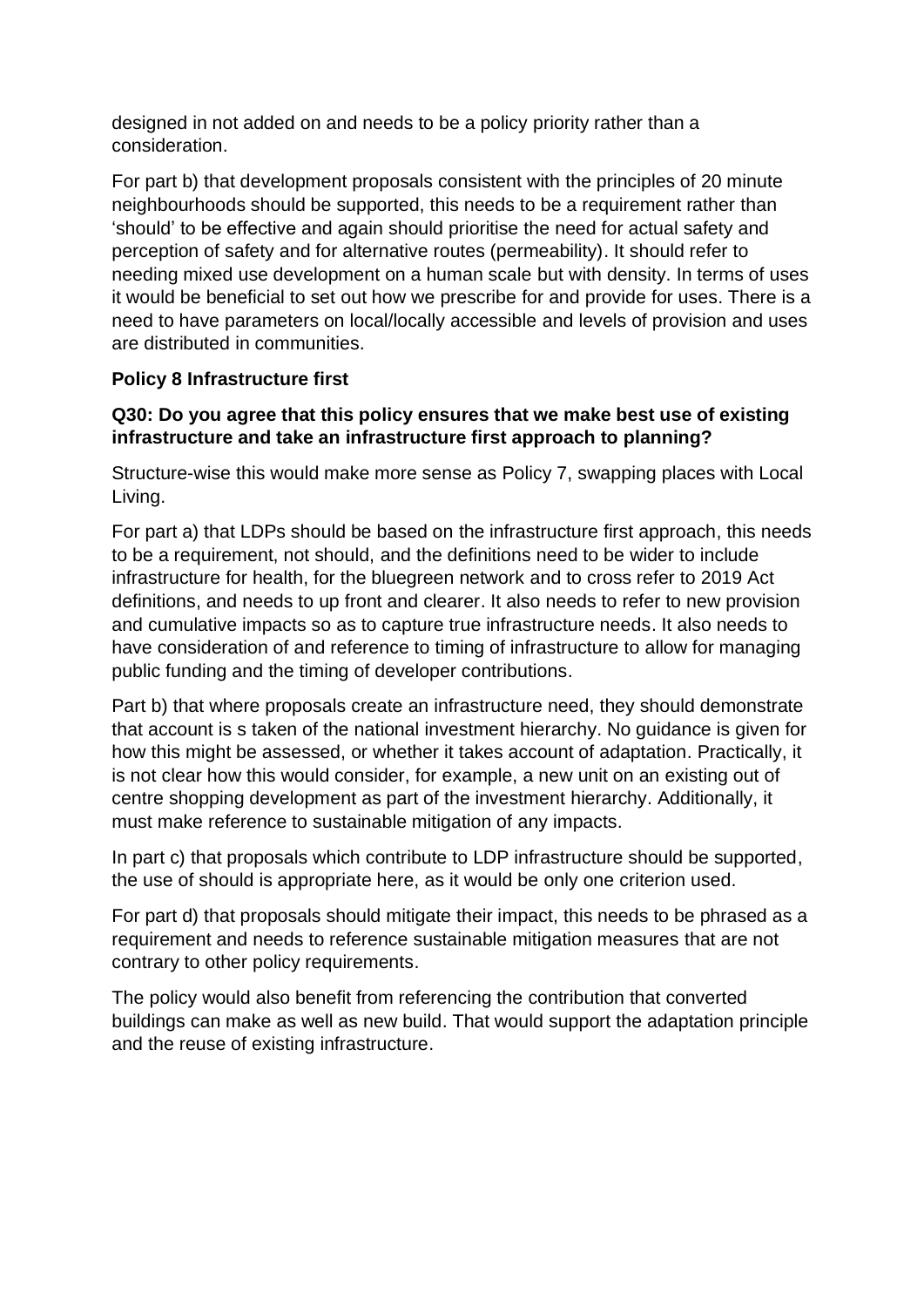#### **Policy 9: Quality homes**

#### **Q31: Do you agree that this policy meets the aims of supporting the delivery of high quality, sustainable homes that meet the needs of people throughout their lives?**

The policy needs to say more on what are the right locations. It needs to be cross referenced with Policy 6 and be clearer between the two what is about placemaking and what is about homes. That raises the question as to whether there should be a separate part on the technical aspects of housing numbers, land supply etc.

For part a) this needs to require LDPs to deliver the housing land requirement, not that they 'should' deliver it.

In part b) that LDPs should provide a deliverable pipeline of sites/land for short/medium and long term, this needs to set out how and with what mechanisms a land supply can be robustly managed in this way. As written, it recognises an issue but doesn't provide a solution. It isn't clear if this would come from a policy provision that land be categorised in certain ways and only phased otherwise if other sites weren't deliverable. As written, it will likely lead to considerable debate over new LDP gateways and examinations. There is also a need to consider how a brownfield first principle fits with a phasing approach if for some off that land supply the likely timescales for starting development are longer than for some greenfield sites, and what mechanisms need to be in place to enforce this if required. It may be that 'should' provide is appropriate if no mechanisms to manage the land supply are appropriate or sufficiently robust.

Part c) that land for the housing land requirement should be allocated in sustainable locations and be consistent with 20 minute neighbourhoods and an infrastructure first approach needs greater definition and clarity if not in this policy then the individual policies on those criteria. There is no mention of any balance of types of locations and no mention of brownfield land so it is unclear how this works with part b)

Part d) needs to require that proposals meet the six qualities of good places and be adaptable to change rather than saying that they 'should'. This policy also needs to be more about layout, spaces and design and require that developments be tenure blind. It needs also to refer to attractive, varied and sustainable design and materials.

Part e) that proposals of more than 50 dwellings (major housing development) should include a statement of community benefit, this needs to refer to 50 homes or more to properly reflect the hierarchy of developments and to require such a statement if it is to be effective. Any such statement realistically needs to relate to either an LDP or a Local Place Plan for legitimacy, needs to be linked to an engagement process, needs to have a measure of proportionality to the scale of the development.

Part f) needs to be carefully worded as proposals for new homes that provide for affordability and choice should be supported mustn't override other policy considerations, and provisions on choice need to be carefully assessed. The policy gives no criteria for assessing this.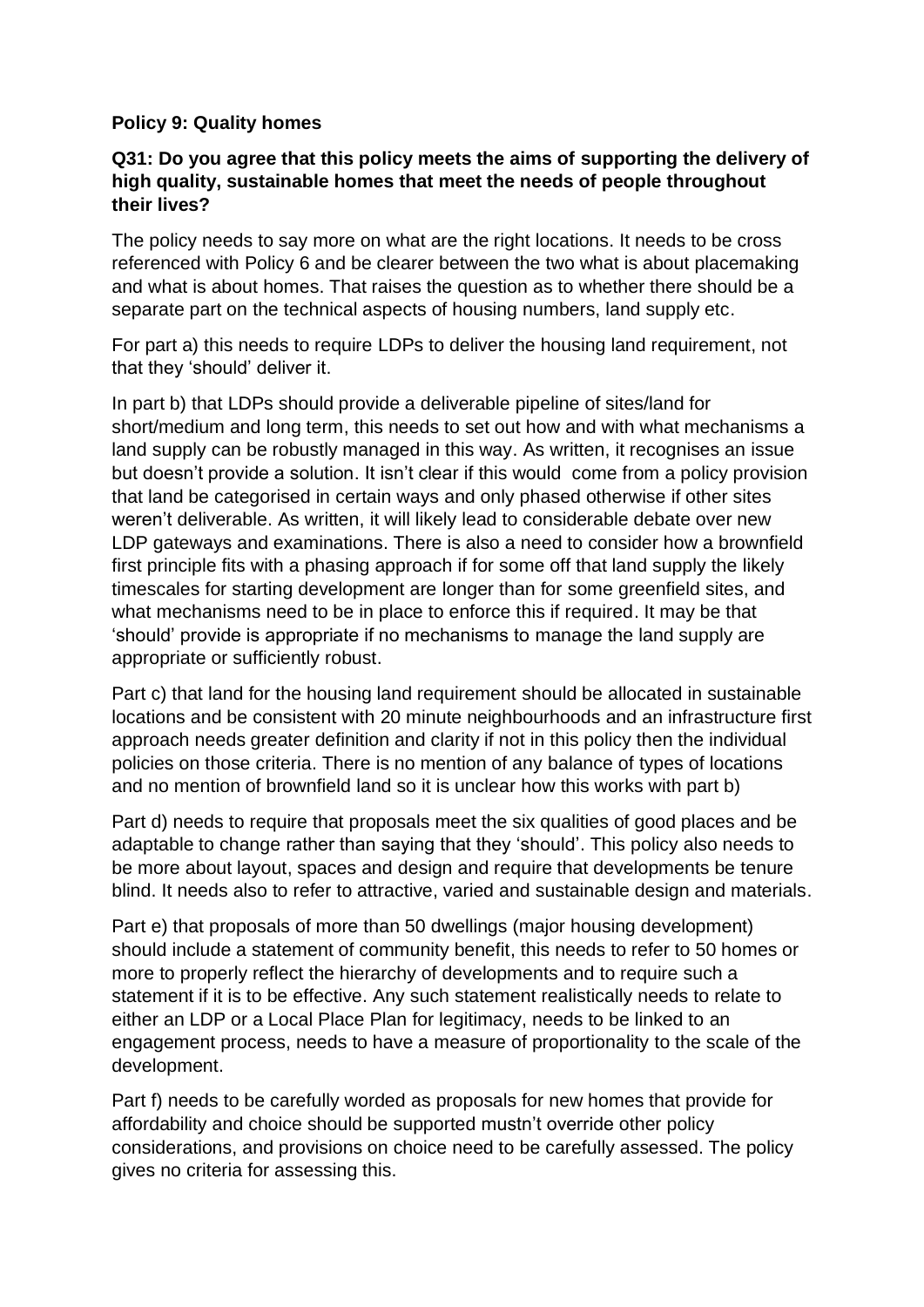In part g) that proposals that provide for Gypsy/Traveller accommodation should be supported, subject to criteria, this needs to be clarified as being subject to meeting other plan policies.

In part h) that affordable housing should be at least 25% of the total number of homes, this needs definition of affordable in the glossary, and definition between 'affordable' and affordability. A significant part of the paragraph seems to be defining ways to avoid providing affordable homes, as with other significant policy provisions, exceptions should be considered on the basis of the relevant material considerations, not written into policy as an exception.

Part i) as to proposals for housing on land not identified in the LDP for housing should not be supported unless certain criteria apply, the criteria are generally supported, however, the policy is too negative for application good brownfield windfall sites. It needs to be worded to support those.

Part j) that householder development supported subject to amenity considerations is appropriate to its subject in principle but seems out of place in this part of the NPF. There is also a consideration as to whether the NPF should be looking at householder development or whether it is more appropriate for this to be left to LDPs. If retained, it needs to consider daylighting impact issues and householder development in the green belt context. It would also need a review of PDR to consider impacts of that on sustainability and climate change.

#### **Policy 10 Sustainable Transport**

#### **Q32: Do you agree that this policy will reduce the need to travel unsustainably, decarbonise our transport system and promote active travel choices?**

The policy needs a better flow and should be cross referred to 20 minute neighbourhoods. It may be better to place it in the sustainable places section rather than this one. The wording should be more positive, about requiring sustainable solutions rather than just reducing unsustainable travel and addressing accessibility and mobility in terms of need to travel and travel distances. Also, it addresses trunk roads first before active travel, rather than being set out in line with the people, wheels/cycle, bus, car hierarchy of the National Transport Strategy

Part a) sets out that LDPs should aim to prioritise locations by sustainable modes, this needs to be more directive, for example, LDPs must prioritise. Exceptions can be addressed by weight of other material considerations and shouldn't be written into policy.

Part b) specifies that LDPs should have a Transport Assessment (TA). It should be worded as must and identify satisfactory ways of meeting the sustainable transport requirements in line with the National Transport Strategy (NTS) 2 hierarchies, again with positive wording. The reference to Development Planning and Management Transport Appraisal Guidance is considered out of date in the context of NTS2.

In part c) the ask of a transport assessment for development proposals which are likely to generate a significant increase in the number of person trips needs to be stronger and clearer as to what might constitute a significant number of trips so as to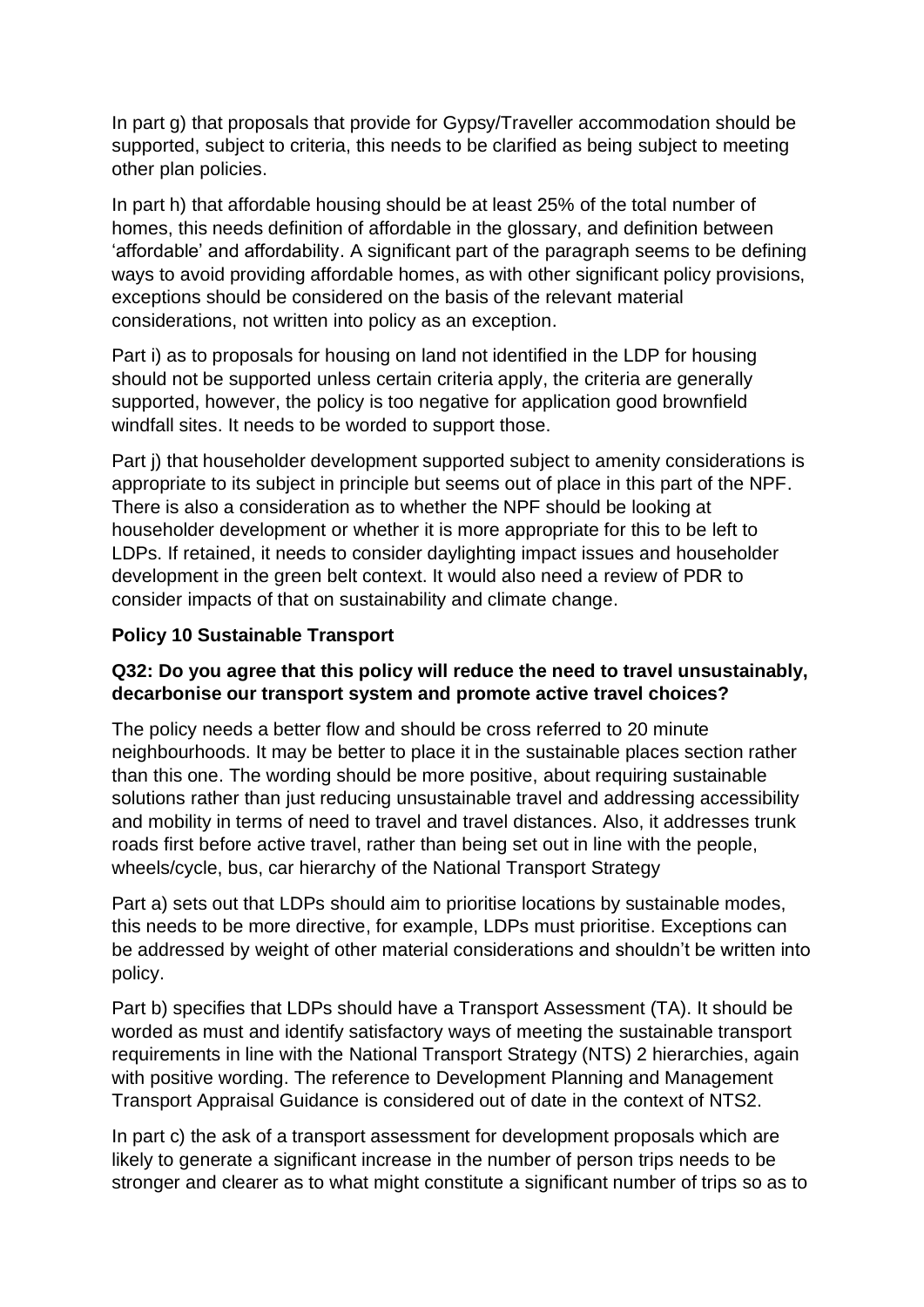minimise debate about the requirement for any particular proposal, there needs to be a method which forms the basis of the assessment and mitigation required. The reference here to the NTS and the National Investment Hierarchy is helpful but overall the language needs to require things to be done rather than 'should' be.

For part d) the above comments apply in respect of travel plans for significant generating uses and these need to be informed by TA/design and access statement as a source of data. Monitoring requirements of travel plans will need to be more precise on measures rather than 'arrangements' and targets should be set by LDPs and local transport strategies, relating to national ones but allowing for local circumstances. Again, Transport Scotland guidance needs to be updated for cross reference.

Part e) refers to the assessing development impacts on the operation and safety of the strategic transport network and need for mitigation. It needs to be clearer as to whether this refers only to Transport Scotland interests and would be more sensibly directed to the local network also, including all modes. Where mitigation is required this needs to be sustainable mitigation.

In part f) the consideration that new trunk road junctions will not normally be supported but can be justified where there are significant prosperity or regeneration benefits seems to be contrary to the spirit of the NPF and NTS transport hierarchy. This needs strengthening and clarity on the scale of justification if it is to be retained; as with other policies, exceptions can be considered in the light of other material considerations rather than specified. It also needs clarity in references to mitigation that this be sustainable.

Part g) states that development proposals should put people and place before unsustainable travel where appropriate. The principle is supported but needs stronger prioritisation for all circumstances rather than making suggestions for managing traffic in some circumstances. It needs to be more specific in requiring actions to be effective, as worded it would not be clear, precise or prescriptive to bring about change towards the policy objectives.

For part h) which sets out that proposals for significant travel generating uses should not be supported at locations which would increase reliance on the private car, where not mitigated by active travel provision, public transport and meeting NTS2 hierarchy. There is much unclear and imprecise in the wording that could not be used to assess proposals objectively. The wording needs clarity and to specify what needs to be done and what specific criteria would be used to assess whether or not that has been achieved.

Part i) seeks that proposals should demonstrate meeting the NTS hierarchy, integrating modes, public transport use and low emission targets. Without wording to require proposals to achieve targets and measures of this the policy it would not be effective.

Part j) in supporting development where it is enabling active travel infrastructure, public transport, and modal hubs if deliverable and effective. This needs more prominence and priority along with reference to the targets are in national policy.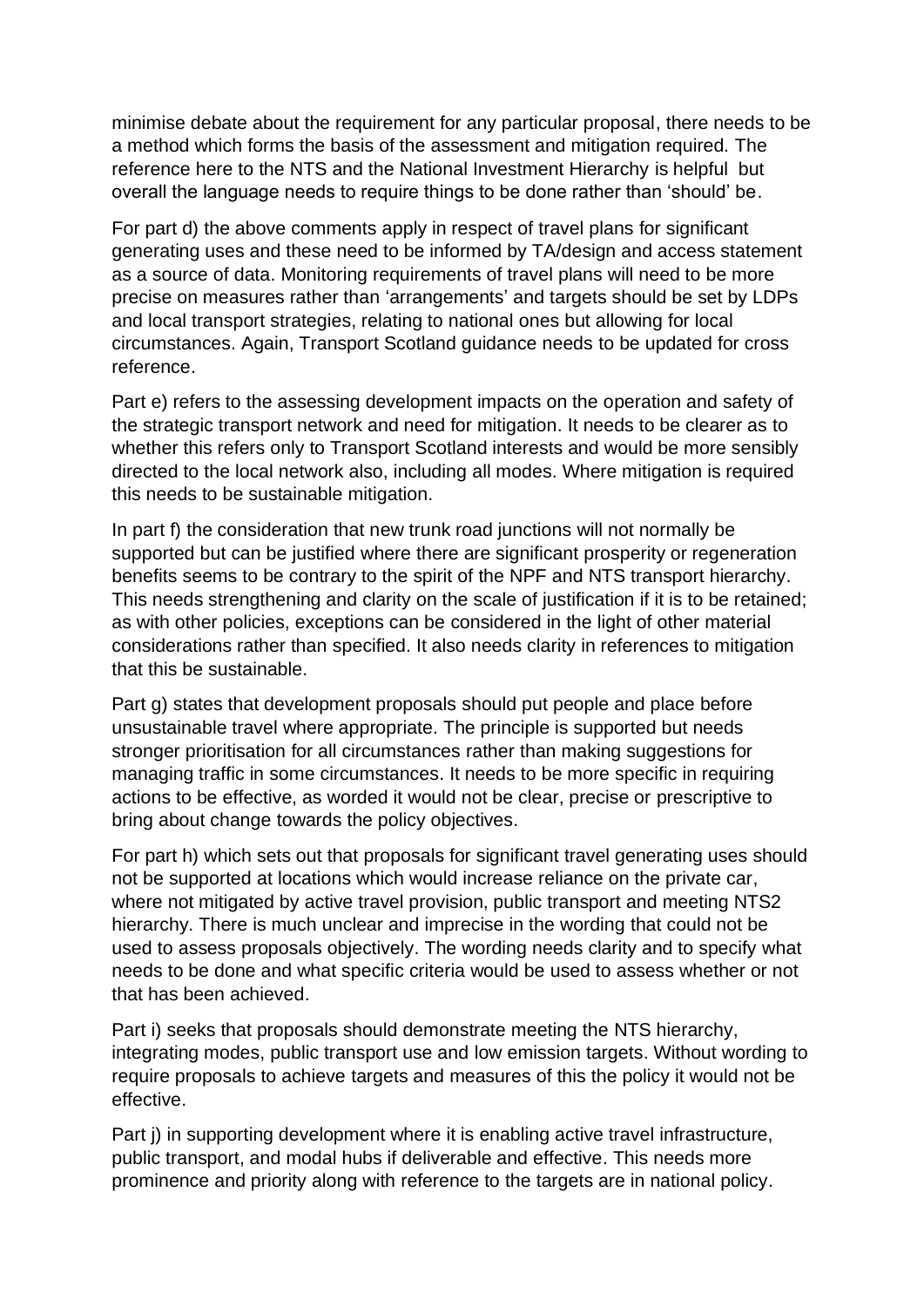Part k) has a consideration that all new and upgraded transport infrastructure must consider the needs of users of all ages and abilities and refers to relevant equalities legislation. If a legal requirement then the question arises as to whether there is a need for this to be part of policy. If it should be, then the wording should define what priorities need to be met and how this is assessed otherwise the provision to 'consider' means the policy will not be effective.

In part I) on provision of Cycle Parking there is no policy strength in having proposals 'consider' the provision of cycle parking, to be effective it must require a level and type of cycle parking to be able to bring this about.

For part m) development proposals need to be required to comply with or propose low or no parking provision rather than the policy just encouraging it, otherwise the policy objective will not be delivered.

Additionally, this policy needs to provide for infrastructure provision of **electric, hydrogen, and other low or zero-emission vehicle and cycle charging points** that are provided in safe **accessible** and convenient locations. This should be proportionate to reducing levels of private car use rather than promote such use.

On travelling safely in relation to personal safety, rather than road safety per se, this should feature here as well lit, overlooked routes ae an essential consideration for sustainable travel modes to be used more widely. There is debate on women's safety in particular so this needs strong consideration.

The proposed policy refers to mode share targets, however Scottish Government does not set mode share targets. City Mobility Plan (CMP) is attempting to do so, but meeting challenges. Is NPF4 suggesting that LDPs need to have mode share targets, and if so, guidance on this would be helpful – not necessarily in NPF4, but as a connected piece of guidance linked to national targets of 20% reduction in car kms. There is only one refence to this target (page 47).

Support could be given for provision for sustainable freight, here potentially in terms of provision for deliveries which can be undertaken sustainably – last mile deliveries, and the policy should specifically mention mobility hubs as a way of mitigating significant travel generating uses (Part J) – this would give a practical steer for delivering this infrastructure as set out in the Council's City Mobility Plan (CMP).

#### **Policy 11 Heat and Cooling**

#### **Q33: Do you agree that this policy will help us achieve zero emissions from heating and cooling our buildings and adapt to changing temperatures?**

Part a) sets out that LDPs should take into account the area's Local Heat and Energy Efficiency Strategy (LHEES) and areas of heat network potential and any designated heat network zones (HNZ) when allocating land. This should be a requirement.

Part b) supports development, including retrofitting, connecting to existing heat networks. It needs to say that new developments must not only connect to existing heat networks, but also facilitate the expansion of the network through the new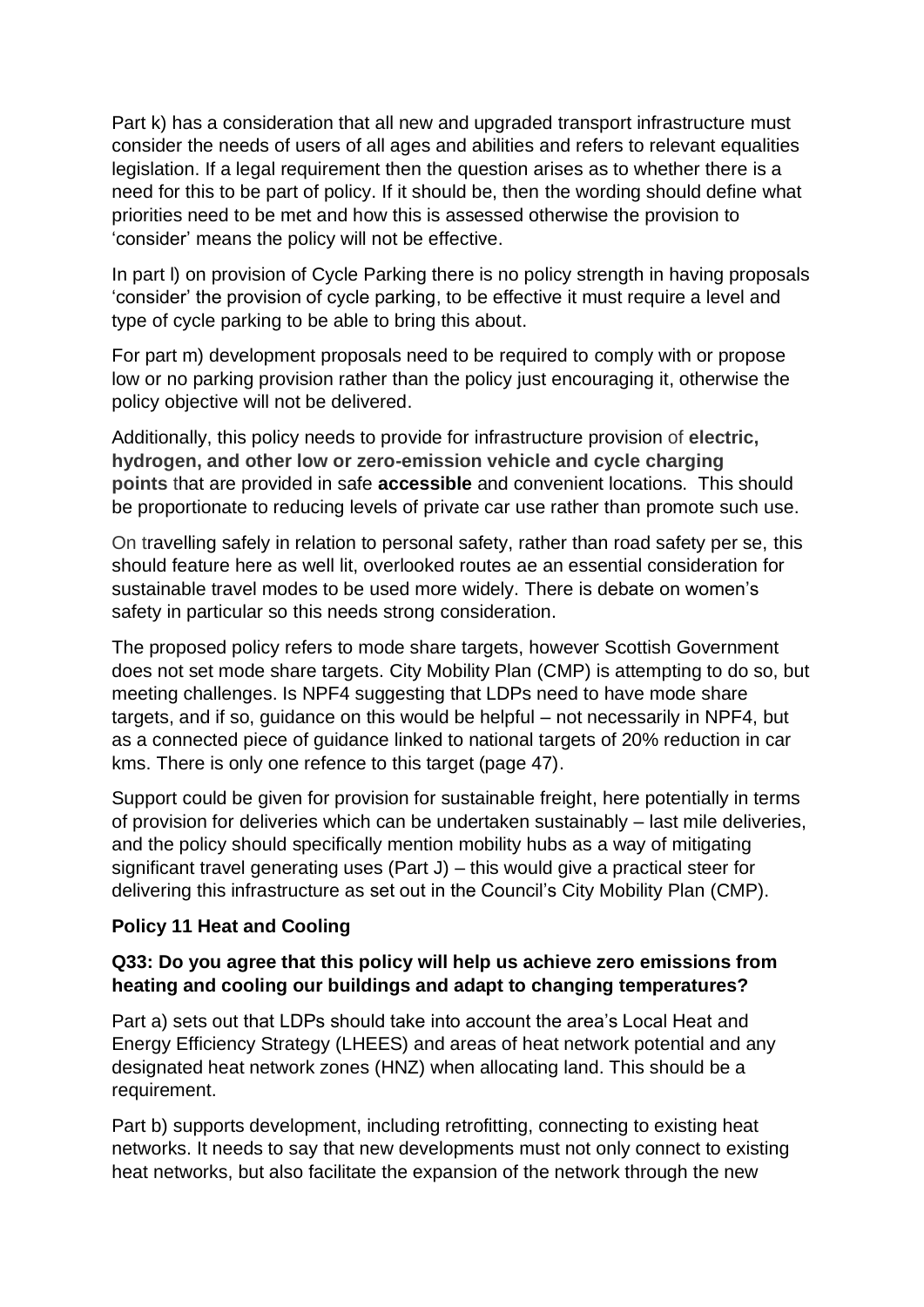development to that subsequent development (or existing areas which are currently unserved by the network) can make future connections.

Part c) provides that development proposals in locations where a heat network is planned but not yet in place should only be supported where they are designed to allow for the cost-effective connection at a later date. To be effective it needs to specify a level of requirement rather than refer to what 'may' be required.

Part d) covers that proposals with no demonstrable effective solution to connecting to a heat network should provide an alternative low or zero emissions heating system. When this refers to 'no demonstrable effective solution' is available it should clarify if this means the proposal is not able to meet either criteria b or c above.

Part e) to h) cover a range of scenarios where heat or heat source types might be applicable. Whilst the principles of these are supported they could only be made effective by ensuring the policy text is sufficiently prescriptive to require the relevant actions to be taken by the relevant developer.

#### **Policy 12 Blue and green infrastructure, play and sport**

#### **Q34: Do you agree that this policy will help to make our places greener, healthier, and more resilient to climate change by supporting and enhancing blue and green infrastructure and providing good quality local opportunities for play and sport?**

Generally, support as the policy should achieve positive outcomes across a range of the benefits that green and blue infrastructure should provide. It might benefit from being split into two so that green and blue infrastructure are covered in one policy and then play/sport facilities/loss of open space are covered in a separate policy. That would keep the policies a more manageable length.

There should also be a mention of how green infrastructure is an important part of creating, enhancing and extending green networks that are important for walking and cycling as they can make the experience more enjoyable/welcoming as well as safer when the infrastructure is designed appropriately.

Part b) whilst it is good for LDPs to include reference to new/enhanced play opportunities, there should probably be an acknowledgement that the primary responsibility for that job will be in the Open Space Strategy (OSS) which will become a statutory document and generally precede an LDP in cycle.

Neither LDPs nor OSSs should be identifying informal and incidental spaces for play as this is impractical; virtually anything could comprise such a space depending on the point of view of the child.

For part c) there is a concern that this allows for eroding the network since 'eroding the overall network' is a very difficult thing to establish for an individual proposal in the context of a network spanning a whole city for example. Most developments will argue their individual proposal would not, in itself, result in harm at the overall network scale. It would benefit from removal of the second part of this this policy paragraph. If any loss of GB infrastructure is considered acceptable then this should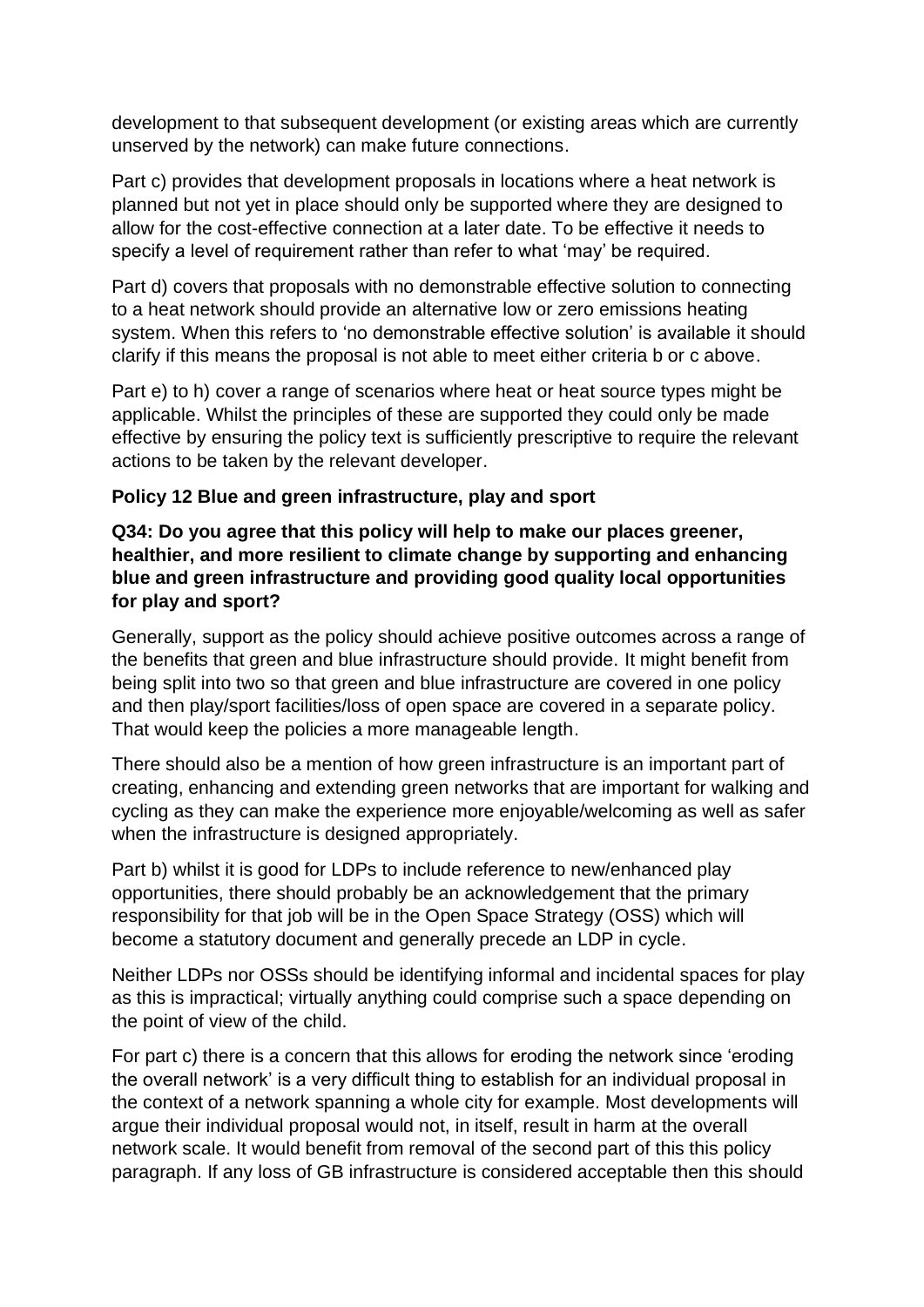only be allowed if this is wholly off-set by contributions to the network elsewhere in the local area in line with opportunities identified by the planning authority either in its LDP or other documents e.g. Open Space Strategy. Also, if the policy designed to cover when loss of open space can be considered it is certainly weak on that too.

Part d) is supported but needs a reference to Culture and Historic Environment.

Parts e) to g) reference the potential loss of types of open space provision to development and presume against this, and support temporary uses. This is all supported, though the language does need to more prescriptive to enable effective policies.

In part h) the historic environment should be cross referenced here. There should be some expansion on what multifunctional means here as this isn't fully covered by the six qualities of a successful place. The six outcomes in the draft Open Space Strategy regulations would be a good reference. There should also be a reference to the importance of making sure the location and form of green blue infrastructure should link to and complement the networks and infrastructure in the surrounding area.

Part I) reference to maintenance information being required 'wherever necessary' is a little vague and means there may be quite a lot of onus on Local Planning Authorities to make judgements about that (for developers to argue about it too). Management and maintenance information might not always be needed but is often important even at a small scale. I would suggest making the default that information is provided unless it is actively demonstrated that it is not required due to the nature of the green infrastructure.

#### **Policy 13 Flooding**

#### **Q35: Do you agree that this policy will help to ensure places are resilient to future flood risk and make efficient and sustainable use of water resources?**

Remove the reference to 'encourage' in promoting the use of natural flood risk management. This should be the default first option looked at. At the end of the first paragraph where it refers to the benefits of natural flood risk management then it should cross-refer back to this as mentioned in Policy 12.

Part a) this should refer to precautionary principle rather than 'cautious approach'.

In part b) there should be a reference to the SEPA flood risk guidance and any applicable local guidance to be taken into account of.

Part c). use of terms like small scale and 'significant impact' are imprecise and open to interpretation. This could be considered in terms of the hierarchy of developments. Equally, 'significant effect' on the flood plain is imprecise and could be quantified in terms of a threshold of the volume of water displacement. It should conclude by saying if smaller extensions are to be considered within the scope of this policy then they are to be assessed in line with the rest of the policy principles.

Part d) greater precision of language needs to be used for 'additional measures to make safe' or guidance used to clarify further what is meant.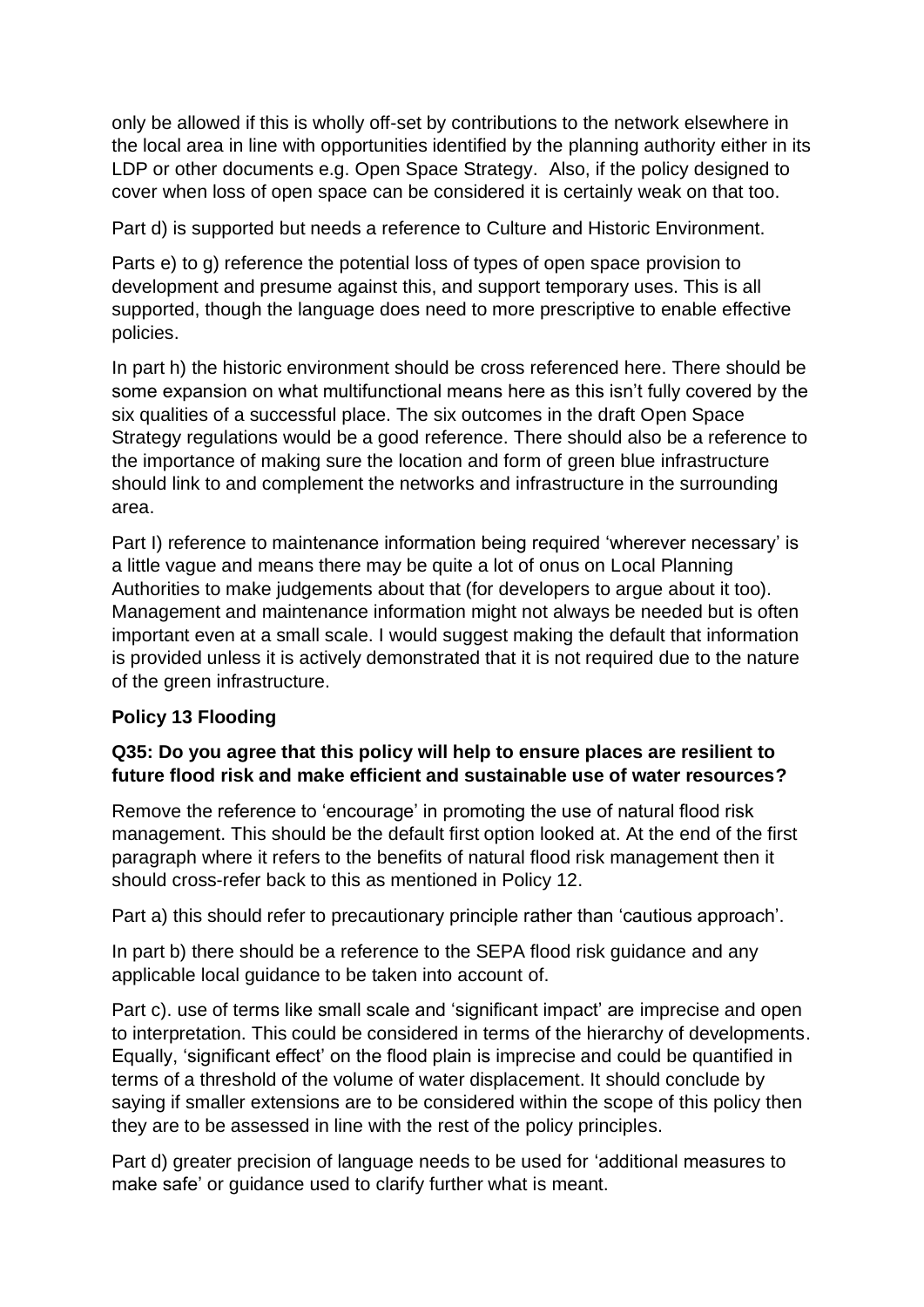In part e) in bullet points one and three add 'fully' or 'wholly' successfully mitigated and refer to this mitigation should be in the form of nature based solutions.

For part f) the second bullet point of should say provide drainage *and* attenuation of surface water and remove the reference to adequate as the reference to 'wherever practicable' should be the defining factor for how maximising and defining how much of the site is given over to SUDS. Once again, a reference to local and/or national guidance in relation to surface water flooding and SUDS should be made.

Part g) the reference to 'wholesome' water supply needs clarified.

Part h) is supported.

#### **Policy 14 Health and Wellbeing**

#### **Q36: Do you agree that this policy will ensure places support health, wellbeing and safety, and strengthen the resilience of communities?**

Whilst generally welcomed and supported, the health and wellbeing policy should not be at the end of liveable places. It needs to be one of the overarching policies and link to the infrastructure first section too. It seems to be rushed, poorly structured and last minute. It should be a universal policy.

Part a) provides that LDPs should aim to create vibrant, healthier and safe places. If health facilities and infrastructure are a key consideration then they should be included in the definition of infrastructure within the section.

For part b) that development proposals should not be supported where significant adverse health impacts are likely to occur this reinforces the need for health and welling being to be given much more priority in this section and the whole NPF4. This seems unduly negative, development should be able to support positive health outcomes and development that does not should be treated as an exception on the basis of the relevant material considerations and not be written into policy.

The requirement for a health impact assessment needs to be clarified as to the threshold, should this be EIA, national or major development criteria as without definition this is likely to lead to debate as to whether or not assessment is needed.

In part c) on air quality there needs to be more consideration of the need for air quality assessments and how these are appropriately required and assessed, including for cumulative impacts.

For part d) the issues are similar to those set out for c) above.

#### **Policy 15 Safety Major accident hazard sites**

This is not a general policy on safety, it relates to specific land uses and hazards of those uses and should be with business and/or infrastructure policies.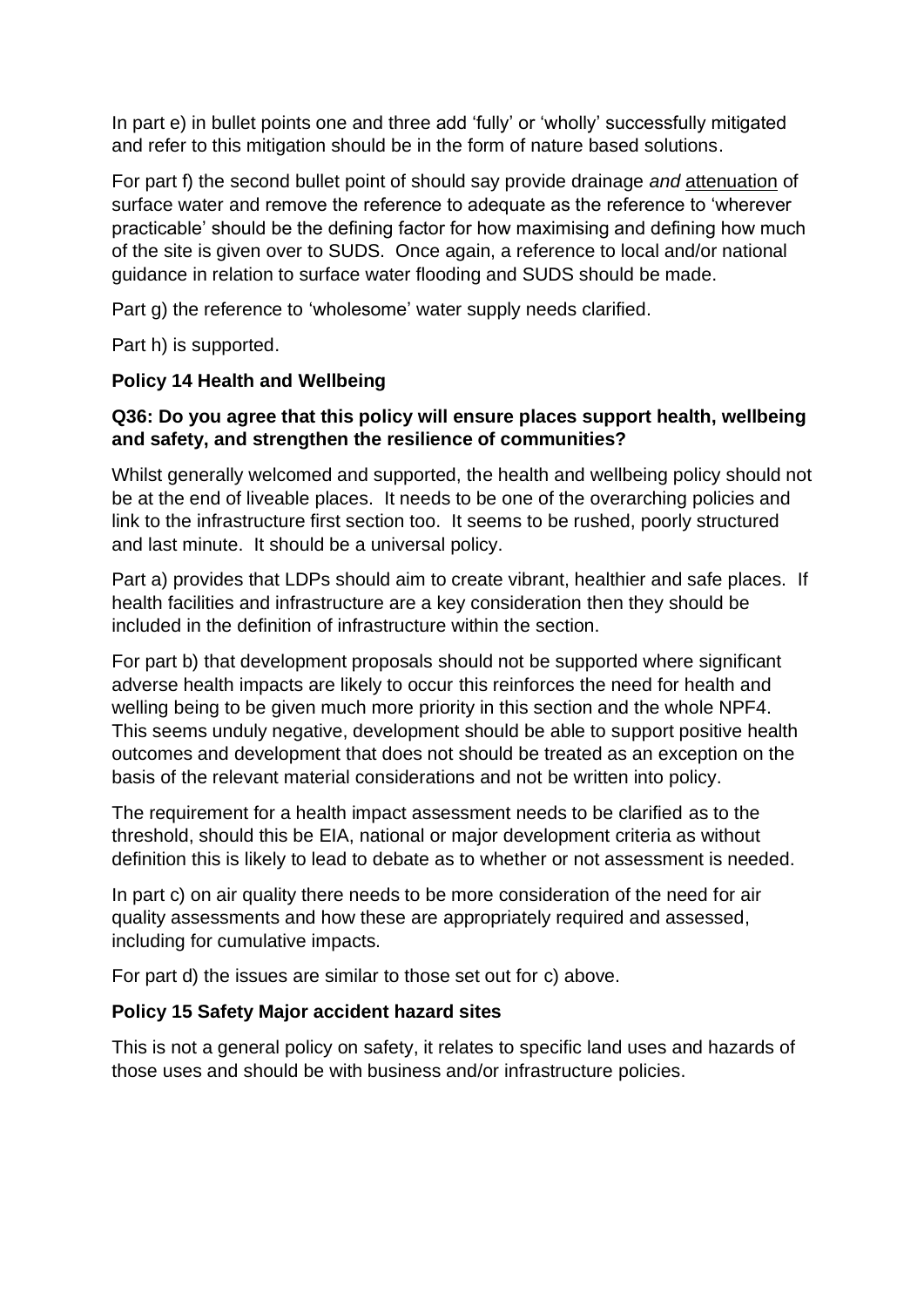#### **Productive Places**

#### **Policy 16 Business and Employment**

**Q37: Do you agree that this policy ensures places support new and expanded businesses and investment, stimulate entrepreneurship and promote alternative ways of working in order to achieve a green recovery and build a wellbeing economy?**

The policy preamble says a lot about the need to provide for sustainable and inclusive growth but needs definition of many of its terms e.g. greener, wellbeing, fairer, nature positive without a suggestion of the means of assessing these.

In part a) on LDPs setting out how to meet requirements for employment land, infrastructure and investment the above point is relevant, it needs consideration of how these attributes are measured.

Part b) on supporting business and employment on sites allocated for those uses seems unnecessary and the caveats around assessing impacts are in principle the process of determining a planning application, though notably the consideration of net economic benefit comes with no clarity as to how this might be assessed.

In part c) on proposals for home-working, live-work units and microbusiness being supported subject to compatibility with surroundings, this doesn't add to what can be achieved in terms of mixed use under current policy. Equally it could be used as loophole to allow development of employment land for homes by virtue of saying employment can be provided within homes. There is no comment on the difficulty of enforcing such a policy if employment use in a home is not continued.

For part d) on proposals for business, general industrial and storage and distribution uses being supported there is reference to compliance with other plan policies which is not referred to in any other policy.

Part e) on use of planning condition in appropriate circumstances to secure site restoration the wording is general and vague. It is unlikely that it would be enforceable as written or specific enough about which developments that it applies to.

Part f) covers business and employment uses on non-allocated sites and largely restates the principles of assessing such an application adding only that there be a presumption in supporting it subject to assessment of impacts.

Part g) is similar to the above though more specific in terms of which impacts to assess. It does not specifically refer to noise, though the intent may be that this is covered in reference to amenity. The reference to the historic environment is welcomed.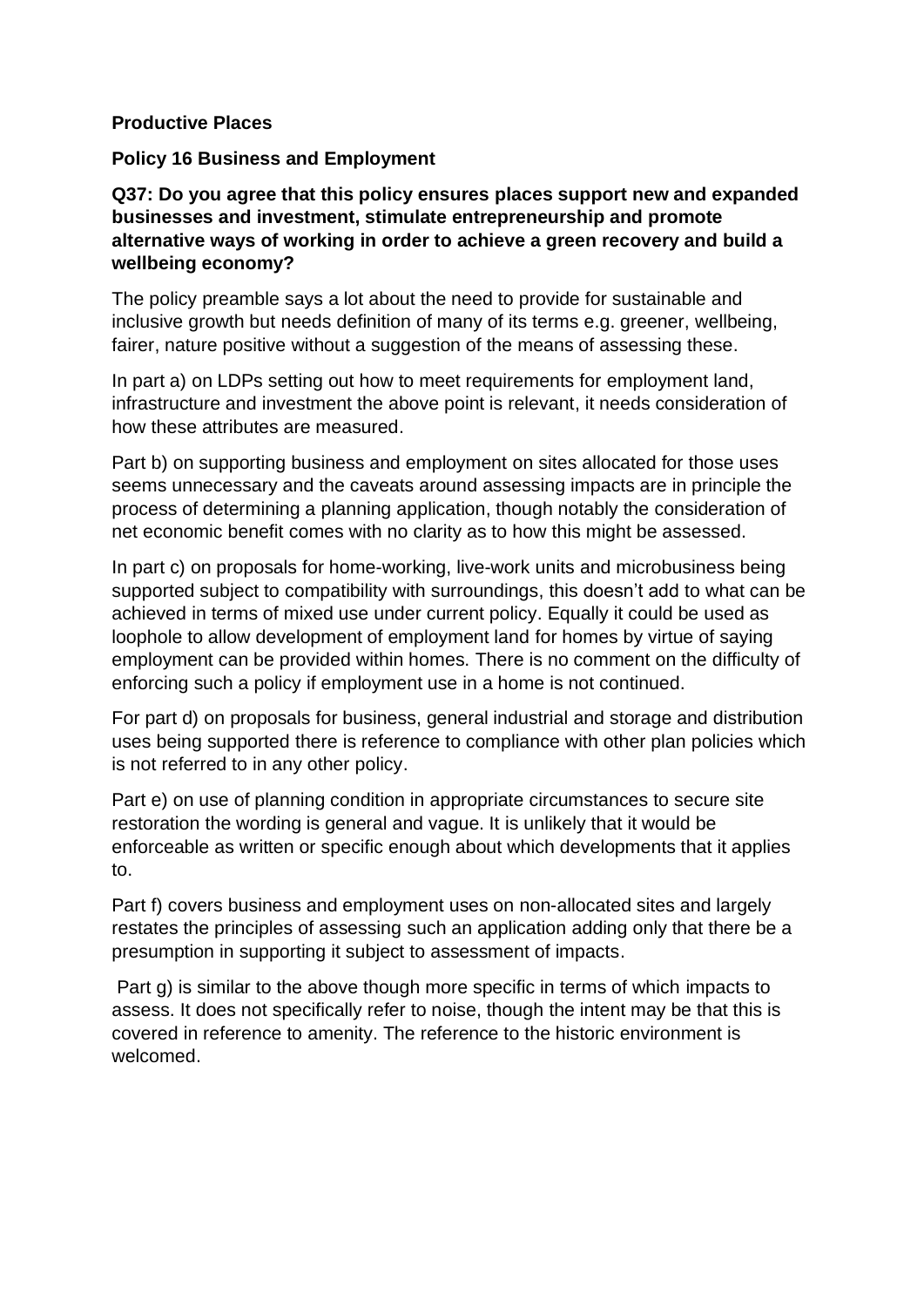#### **Policy 17 Tourism**

#### **Q38: Do you agree that this policy will help to inspire people to visit Scotland, and support sustainable tourism which benefits local people and is consistent with our netzero and nature commitments?**

Subject to the comments below the policy approach is generally appropriate for land use planning policy, however, there is little to it which would in itself inspire visits. In terms of net zero and nature the comments below apply.

Part a) on LDPs supporting the resilience of the tourism sector, including identifying tourism proposals for tourism development should be expressed as supporting any identified tourism related opportunities, it is more appropriate for a plan to do this than to research opportunities.

Part b) no comment.

Part c) should also refer to built and natural heritage. The reference to new development including measures to alleviate existing pressures goes against a principle of the planning system that new developments should only be required, proportionately, to mitigate their own impacts or the cumulative impacts of new development. This appears contrary to the principles of the relevant circulars and case law on planning conditions and obligations. There also needs to be reference to how factors such as impact on quality of life can be assessed.

Part d) it is not clear what evidence there is to justify a national policy on huts and hutting development whilst other leisure pursuits are only considered collectively.

Part e) is welcomed as support for areas under pressure from the impact of short term lets on the housing supply, on communities and on local amenity.

For part f) on change of use of a tourism related facility, this could be assessed on the basis of material considerations and its unclear why a policy is seen to be required.

In part g) there are number of factors for assessment of proposals, most of which are either standard technical assessments or other plan policies. The policy could be more precise by referencing only factors unique to the development type. Should add new bullet point 'impacts upon Natural and Historic Environment' e.g. high visitor numbers may require new paths/ infrastructure and have negative impacts upon sensitive sites e.g. footfall erosion leading to loss of assets.

#### **Policy 18: Culture and creativity**

#### **Q39: Do you agree that this policy supports our places to reflect and facilitate enjoyment of, and investment in, our collective culture and creativity?**

Part a) on LDPs supporting the cultural and creative sectors is supports and reflects existing and proposed plan policy of City of Edinburgh Council.

For part b) on the principle of having public art provided in new or changed open spaces is supported, however, there needs to be more clarity in the policy over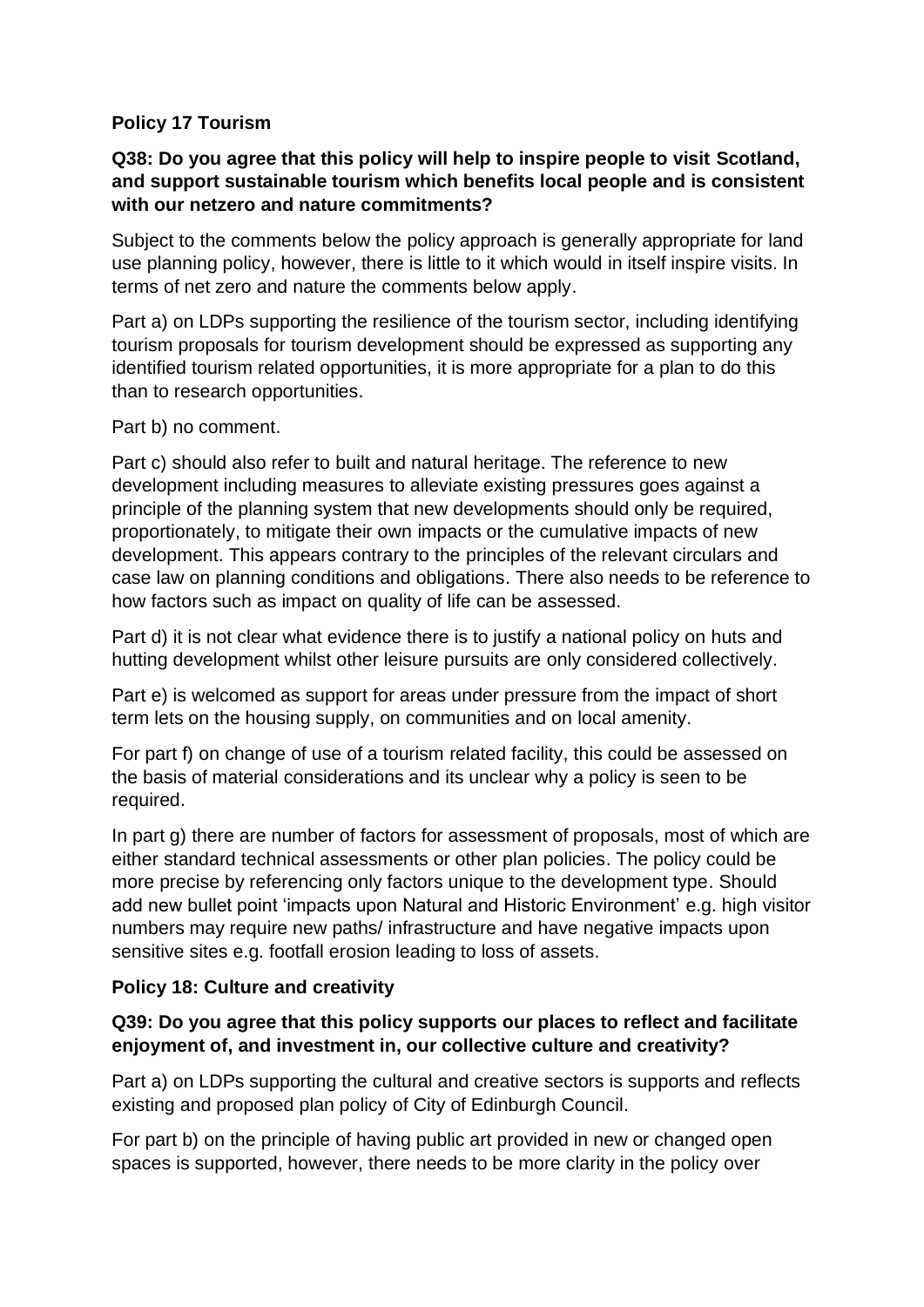requiring it where justified and what level of funding should be sought. It should also refer to interpretation of the historic environment as a form of public art.

Part c) on supporting temporary cultural and creative uses in vacant spaces and property, this can be helpful as a means of maintaining the vitality and viability of areas.

For part d) on criteria for considering proposals which would result in the loss of an arts or cultural venue there is concern as to whether as worded they are sufficiently robust and workable, and whether the criteria need to be strengthened.

#### **Policy 19 Green Energy**

#### **Q40: Do you agree that this policy will ensure our places support continued expansion of low-carbon and net zero energy technologies as a key contributor to net zero emissions by 2045?**

This policy doesn't mention energy conservation, which is a significant omission.

Part a) on LDPs seeking to ensure an area's full potential for renewable energy is achieved has no caveat on landscape or other impacts and as worded supports renewable energy developments in all instances. Reference needs to be made to factors which need to be taken in to account in assessing an area's full energy potential in the context of constraints. Also, it isn't clear how that potential can be calculated.

For part b) and support in principle for proposals for all forms of renewable energy and low carbon fuels and their enabling works needs to be clear that it only supports in principle the parts of any proposals which include renewables but only as a part of an overall proposal.

Part c) refers to presumption against wind farms in National Parks and National Scenic areas and this is supported.

In part d) the requirements for environmental and visual impact reports for wind farms are supported. However, it mentions only nationally important sites and nondesignated assets make up some 95% of heritage assets and may be of more than local importance in terms of sense of place The wording should change to significant heritage assets not just national ones.

Part e) on the presumption for repowering, extending or expanding existing wind farms subject to assessment of impacts is supported.

Part f) presumes in favour of any proposals for small scale renewable energy generation technology and is too simple as worded. Small scale is not defined and it implies all proposals of this type would be supported without caveat or consideration for other issues which need to be taken into account. This part in particular needs clear linkage to part k) as regards natural and built heritage.

In part g) there is a consideration that areas identified for wind farms should be suitable for use in perpetuity. This needs consideration of existing consents where impact has been assessed as acceptable when temporary and it shouldn't be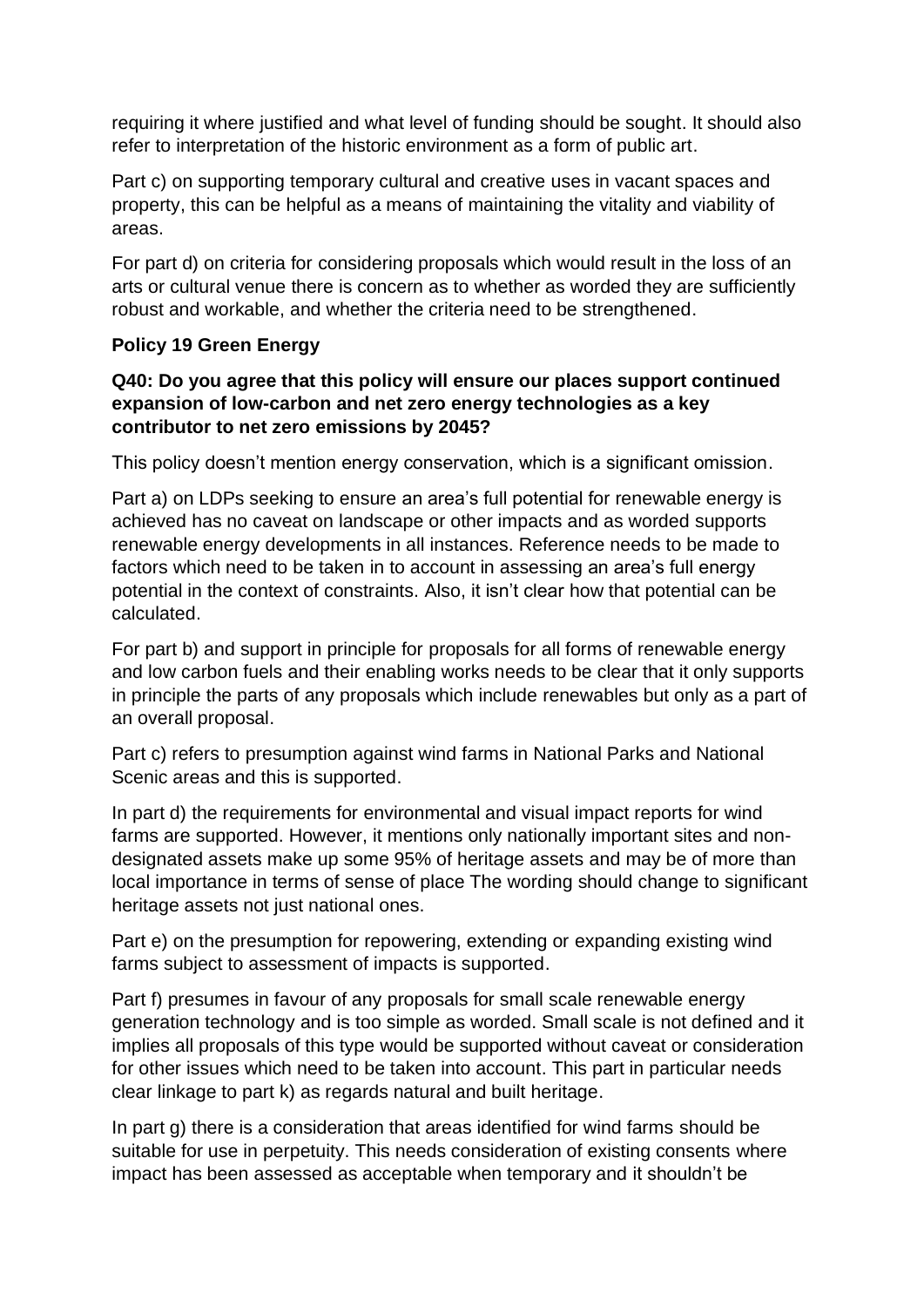assumed that these become permanent sites, rather they should be reassessed if this provision remains in the NPF.

Part h) on decarbonisation strategies for major energy, manufacturing or industrial developments needs to be worded to require them as part of their application. There also needs to be clarity on definition of the term 'appropriately abated.'

Part i) presuming in principle for support negative emissions technologies and carbon capture needs to be clarified with reference to assessment of potential impacts.

In part j) the consideration of criteria for assessing solar arrays is supported.

Part k) includes a range of criteria for assessment of renewable energy developments. These should be cross referenced to the other relevant parts of Policy 19 to ensure they are properly linked and interpreted by developers, decision makers and other stakeholders. They are supported in principle but given the complexity of many of them will require guidance to be published on what should be submitted with proposals and how that information can be effectively assessed. On historic environment assets the wording should refer simply to impacts on historic environment assets and their settings rather than singling out designated assets, as a clearer, inclusive approach.

#### **Policy 20 Zero Waste**

#### **Q41: Do you agree that this policy will help our places to be more resource efficient, and to be supported by services and facilities that help to achieve a circular economy?**

Policy should make more of the positive carbon capture retaining historic assets can play here e.g. reuse of old buildings, conservation of old field boundaries.

In part a) on LDPs identifying appropriate locations for new infrastructure whilst LDPs might play a role in this it would be better to have a more strategic approach through regional spatial strategy working and the NPF should therefore take that approach.

Part b) will only have effect if the wording requires development proposals to evidence how they minimise waste and emissions, including embodied emissions and has a means of compelling adherence to this. As worded its aspirations are supported but it needs a different approach to make change happen.

For part b) the above comments also apply to the range of actions sought in terms of national and major developments and their operation. There is also the issue of competence of this part of the policy on things which are not necessarily within the established remit of planning, particularly the ongoing and future use of the development in terms of waste efficiency.

As regards part c) similar concerns arise as to how the ongoing operation of a development can be controlled in this way.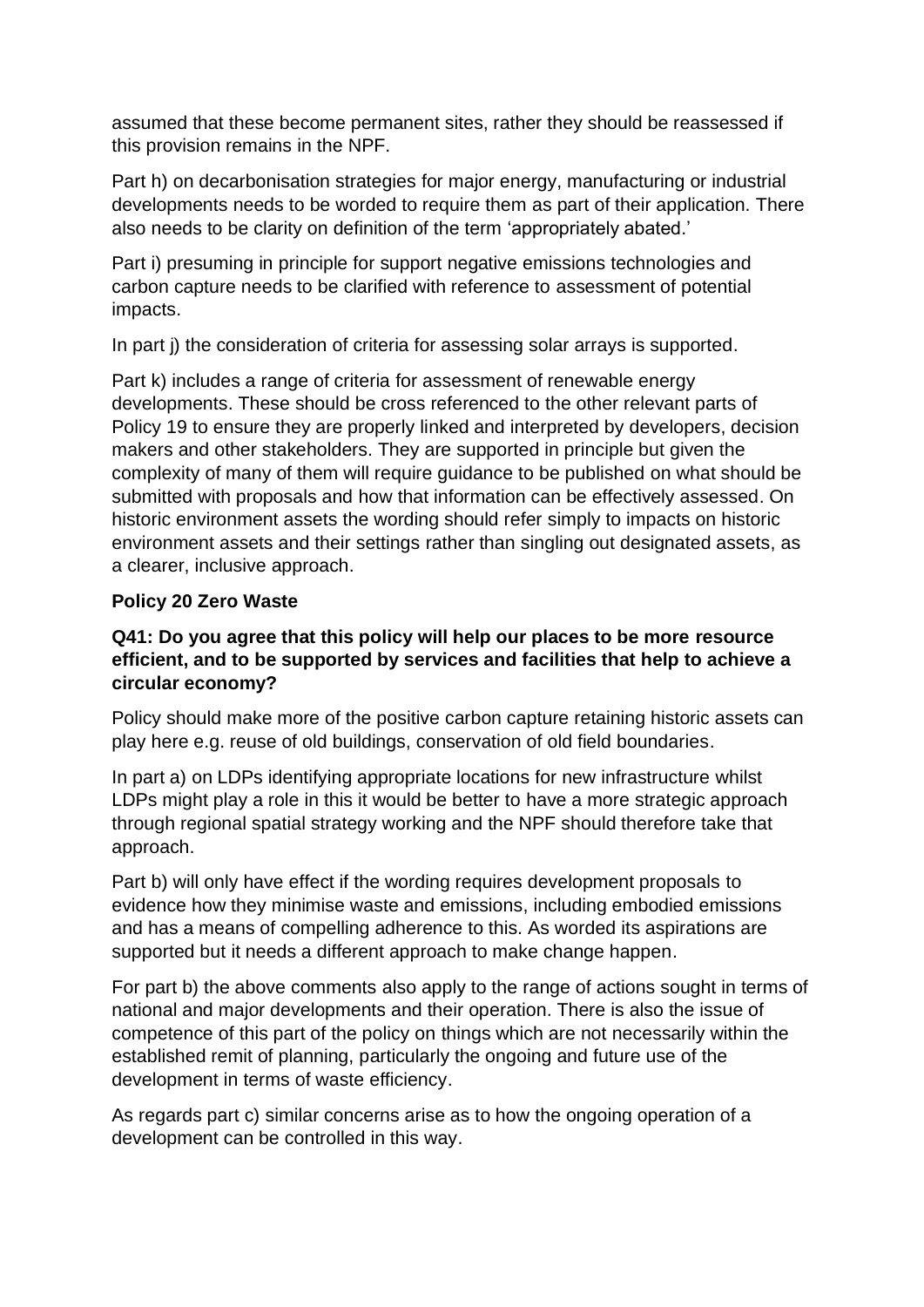In part e) on development of waste infrastructure proposals and assessment of them this should refer to built and natural as well as historic environments in the first bullet point.

Part f) on location of new waste infrastructure on business, industrial or storage and distribution sites this is supported subject to the caveats set out.

Part g) has a presumption against new or extended landfill sites and this is supported.

Part h) on capture and use of gas from landfill or waste water sites should be justified in terms of associated carbon impacts and how they might be mitigated.

Part i) on energy from waste the approach is supported subject to the caveats in and actions required by the policy. This approach should be extended to part h).

#### **Policy 21 Aquaculture**

#### **Q42: Do you agree that this policy will support investment in aquaculture and minimise its potential impacts on the environment?**

In respect of the four part policy proposed the only comment is that it should include reference to the need to include assessment and consideration of the Historic Environment, both marine and land based.

#### **Policy 22 Minerals**

#### **Q43: Do you agree that this policy will support the sustainable management of resources and minimise the impacts of extraction of minerals on communities and the environment?**

The four part policy on minerals, including the presumptions against fossil fuel extraction and unconventional oil and gas is generally supported, however, it would be stronger if the exceptional circumstances qualification in regard to fossil fuel extraction was removed. Any case could be considered as an exception based on other material considerations and it should not be written into policy.

#### **Policy 23 Digital Infrastructure**

#### **Q44: Do you agree that this policy ensures all of our places will be digitally connected?**

This five part policy is generally supported, however, it should recognise that the specific siting or routing of new infrastructure can have significant localised impacts. Although this policy in particular 23D recognises that setting needs to be considered it does not mention physical impacts. The extension of PDR for taller mobile phone installations has met with considerable opposition and the policy needs to find ways in which to integrate new infrastructure with a placemaking approach to ensure that public space and visual amenity are not diminished by installations. The NPF is an appropriate mechanism to seek better outcomes from the industry as well as improved connectivity.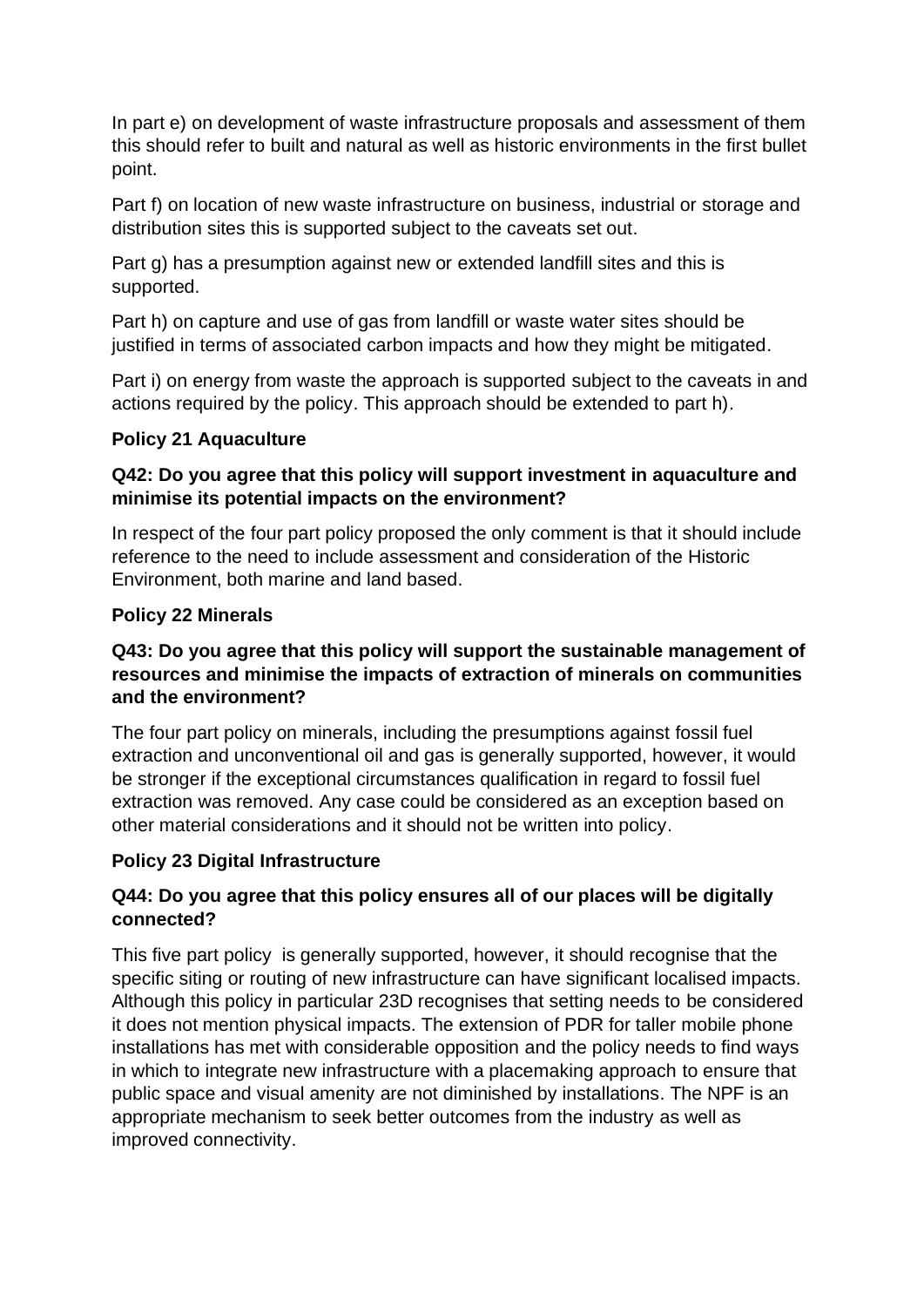#### **Distinctive Places**

#### **Q45: Do you agree that these policies (24-27) will ensure Scotland's places will support low carbon urban living?**

#### **Policy 24 Centres**

Part a) sets out that LDPs should support sustainable futures for city, town and local centres and identify a network of centres. This needs to be a requirement of LDPs.

For part b) and support for development proposals that improve the vitality and viability of city, town and local centres this needs to reference character as well as uses or functions and include the value of the historic environment which is at the core of many places.

#### **Policy 25 Retail**

In part a) on location of retail development which will generate significant footfall (centre first, edge of centre if supported by the development plan, out of town locations not supported) the wording needs to be clearer in terms of ways of assessing 'significant footfall' and on meaning of 'out of town' in a city/local centre context. Another key issue is that there is no reference to retail impact assessments to gauge the impact of a proposal on a centre, which would take proportionality into account for the relevant area. The wording also needs to have more emphasis on mixed use and the interaction of retail market with other use, and consideration of the potential for effective concentrations and clusters of retail types. The policy would be more meaningful if it can be tailored to locality.

Part b) on assessing the impact of retail development on areas is supported.

In part c) the presumption against clustering of some non-retail uses (hot food takeaways, betting offices, high interest money lending premises) is supported. To be stronger this would benefit from a review of the use classes order on such uses to enable control of changes of use.

For part d) on proposals for neighbourhood shopping the reference to 20 minute neighbourhoods is supported.

Part e) supports ancillary retail use linked to existing uses is island and rural areas, This is supported. It needs to be considered whether similar provisions in urban areas might enable the retrofitting of 20 minute neighbourhoods alongside part d).

#### **Policy 26 Town centre first assessment**

In part a) on location of other uses which will generate a significant footfall has a clearer sequential approach with reference to site assessment options and presumption against out of centre locations, and to the scale, proportionality and impact of the proposal. Consideration should be given as to whether it should refer to food and drink uses also. There is a need to clarify how to measure impact and footfall, including whether a proposal will generate more than local reach. It also needs to address where there is scope to develop a historic asset which generates footfall but is in a specific location.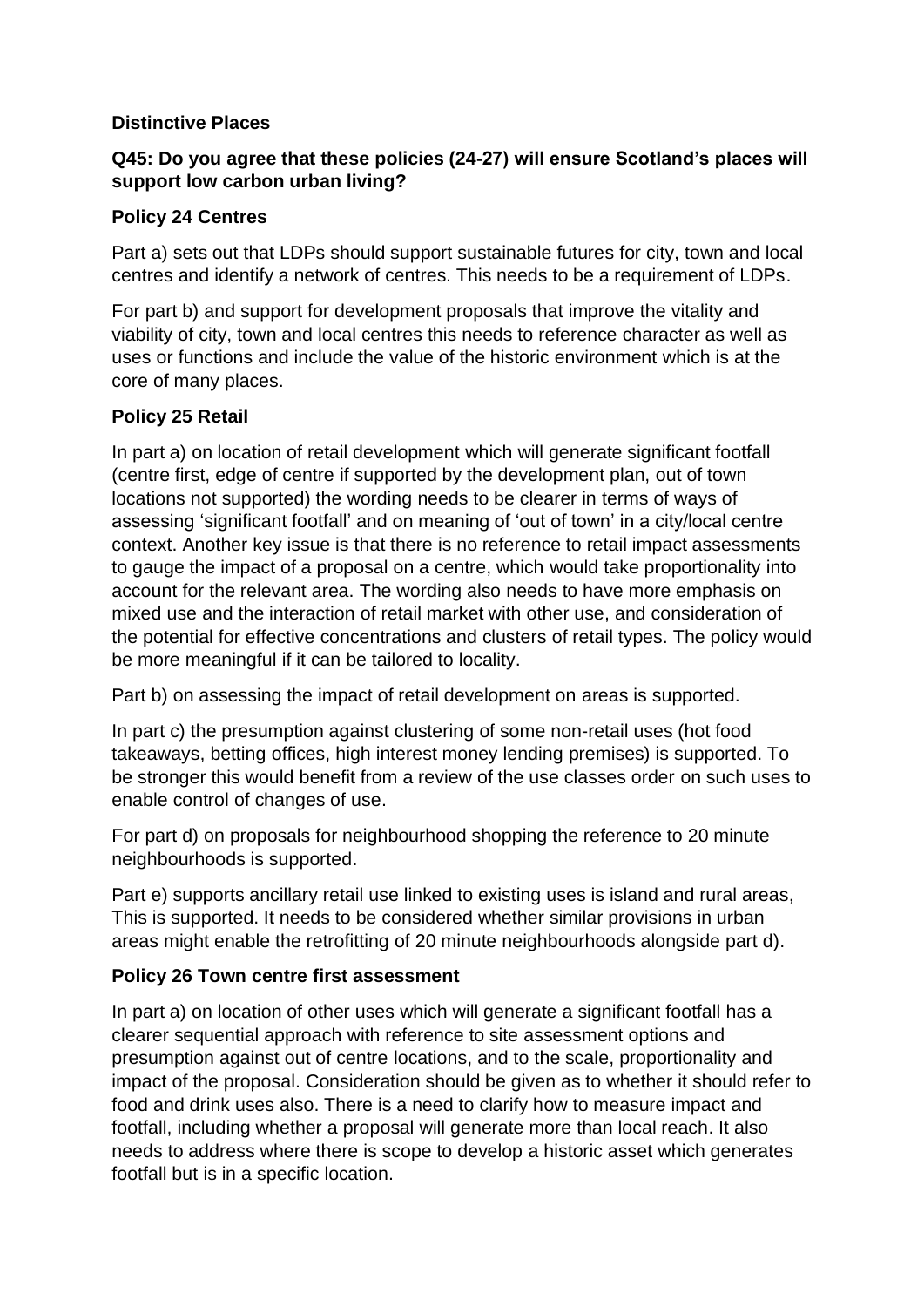Part b) sets out that a town centre first assessment should identify the potential relationship with the network of centre identified by the development plan, and sets out a range of factors for developers to consider. This part needs to be much more focused, detailed and prescriptive so that developers are required to do an assessment and are clear on the data needed.

In part c) further commentary is given on how town centre first assessment should be used for community, education, health and social care and sport and leisure facilities, relating to 20 minute neighbourhood principles and accessibility. This is supported.

## **Policy 27 Town Centre Living**

Part a) sets out that town centre living be encouraged and supported and that a proportion of the housing land requirement be in city and town centres. This is supported though should acknowledge that in successful centres with high demand and costs this may not always be feasible.

In part b) on new residential proposals in city/town centres should be supported, whilst this is appropriate it needs also to have a strong presumption for providing a mix of use on vacant sites as well as the presumption given in protecting existing building uses.

Part c) supporting conversion or reuse of upper floors as residential is supported and consideration should be given that where there is development of a building this is required unless the upper floors are needed to support the ground floor use.

In part d) support is given for ground floor residential use, subject to amenity and vitality and viability considerations. This should be framed as a presumption against the loss of non-residential ground floor space as loss to residential is usually permanent whilst 20 minute neighbourhood principles will promote a variety of uses.

Part e) states that residential developments in city/town centres should ensure suitable residential amenity can be achieved, this needs to be stronger, that it must be demonstrated it can be achieved. This seems to allude to the agent of change principle (as referred to in Policy 18 Culture and creativity), which should be clearly stated and cross referenced as a protector of amenity. It also needs to be considered in terms of the level of adaptability of the historic built environment.

## **Policy 28 Historic Assets and Places**

#### **Q46: Do you agree that this policy will protect and enhance our historic environment, and support the reuse of redundant or neglected historic buildings?**

Overall this needs editing and cross referencing with Natural Heritage policy and the preamble misses the reference point that the historic environment is a finite resource.

Part a) sets out that LDPs and their spatial strategies should identify, protect and enhance locally, regionally, nationally and internationally valued historic assets and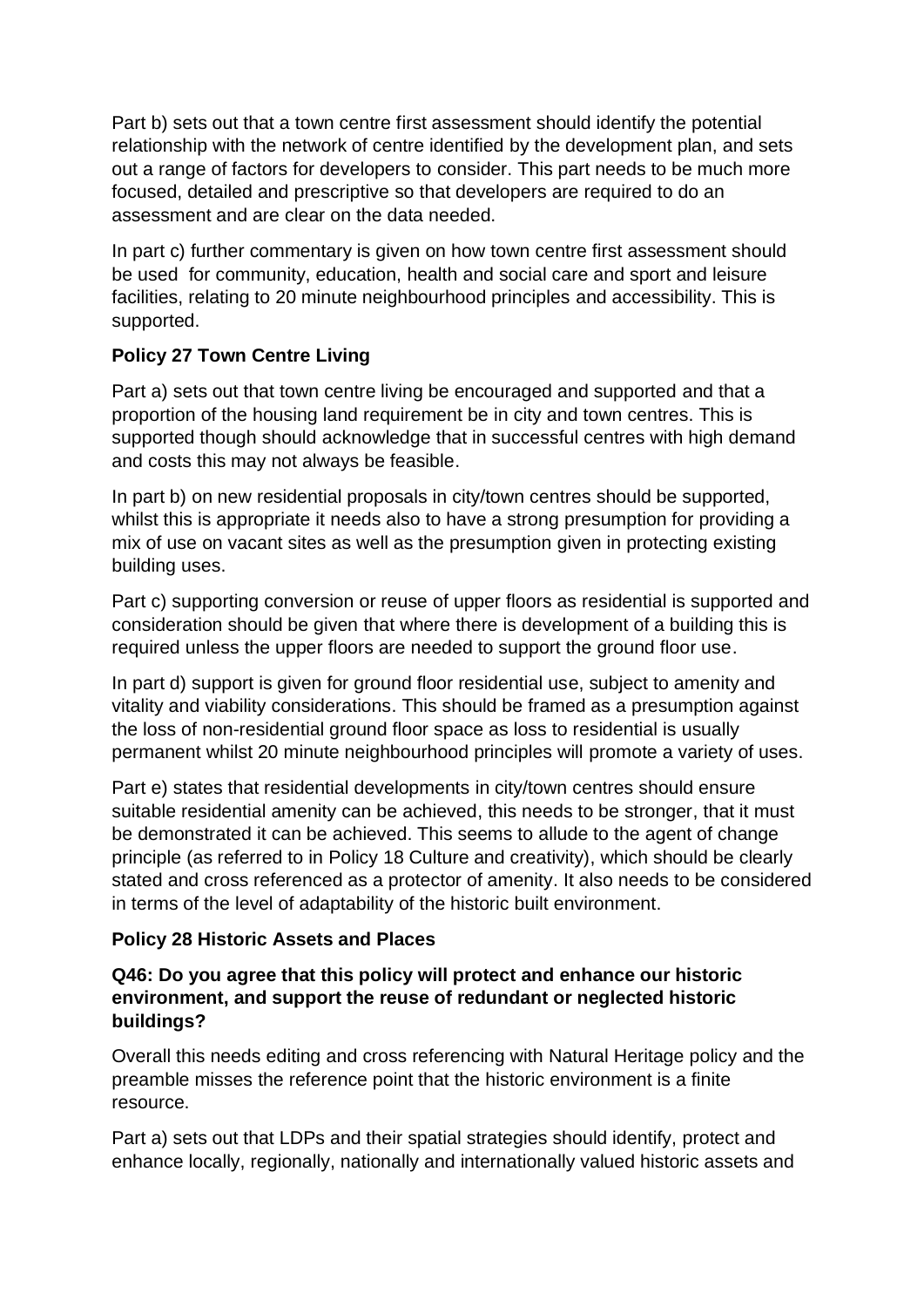places and this is supported, however, it should also reference the Historic Environment Record that planning authorities have a duty to hold.

Part b) refers to what assessment should be required of proposals with a potentially significant impact on historic assets or places and gives planning authorities some discretion on this. Part b) is key to the successful delivery of Policy 28, yet it lacks detail reflecting and updating on the current Scottish Government PAN 2/2011. It should be considered whether these principles should apply to undesignated historic environment also. The reference to HES's Managing Change Guidance Notes is also at odds with the rest of the draft in terms of Key Agency policy and guidance or Planning authority guidance.

Part c) on the presumption against demolition of listed buildings or other works that adversely affect the special interest of a building or its setting is supported.

Part d) on the basis of assessing proposals for the reuse, alteration or extension of a listed building is supported, though needs to be stronger, must not should.

Part e) that development proposals should preserve or enhance the character and appearance of conservation areas and their settings is supported though needs to be stronger, must not should.

Part f) on demolition of buildings in a conservation area which make a positive contribution to its character not being supported is appropriate, though needs to be stronger, must not should.

In part g) that proposals should ensure that existing natural and built features which contribute to the character of the conservation area and/or its setting are retained especially structures, boundary walls, railings, trees and hedges, is supported but needs to be stronger, must not should.

Part h) the presumption against development that affects scheduled monuments is supported though again needs to be strengthened by replacement of should with must.

For part i) on sites within the Inventory of Gardens and Designed Landscapes the comment on part h) applies.

For part j) on sites within the Inventory of Historic Battlefields the comment on part h) applies.

Part k) applies to the preservation objectives of Historic Marine Protected Areas, the comment on part h) applies and a more precise term that 'not significantly hinder' those objectives is required.

For part l) on development that affects a World Heritage Site or its setting is supported subject to should being replaced by must.

Part m) refers to the Buildings at Risk Register (BARR) and supports proposals that sensitively repair, enhance and bring back into beneficial use historic environment assets identified as being at risk. Some concerns are raised at the focus on BARR as it is very specific in focus on listed buildings and buildings in conservation areas.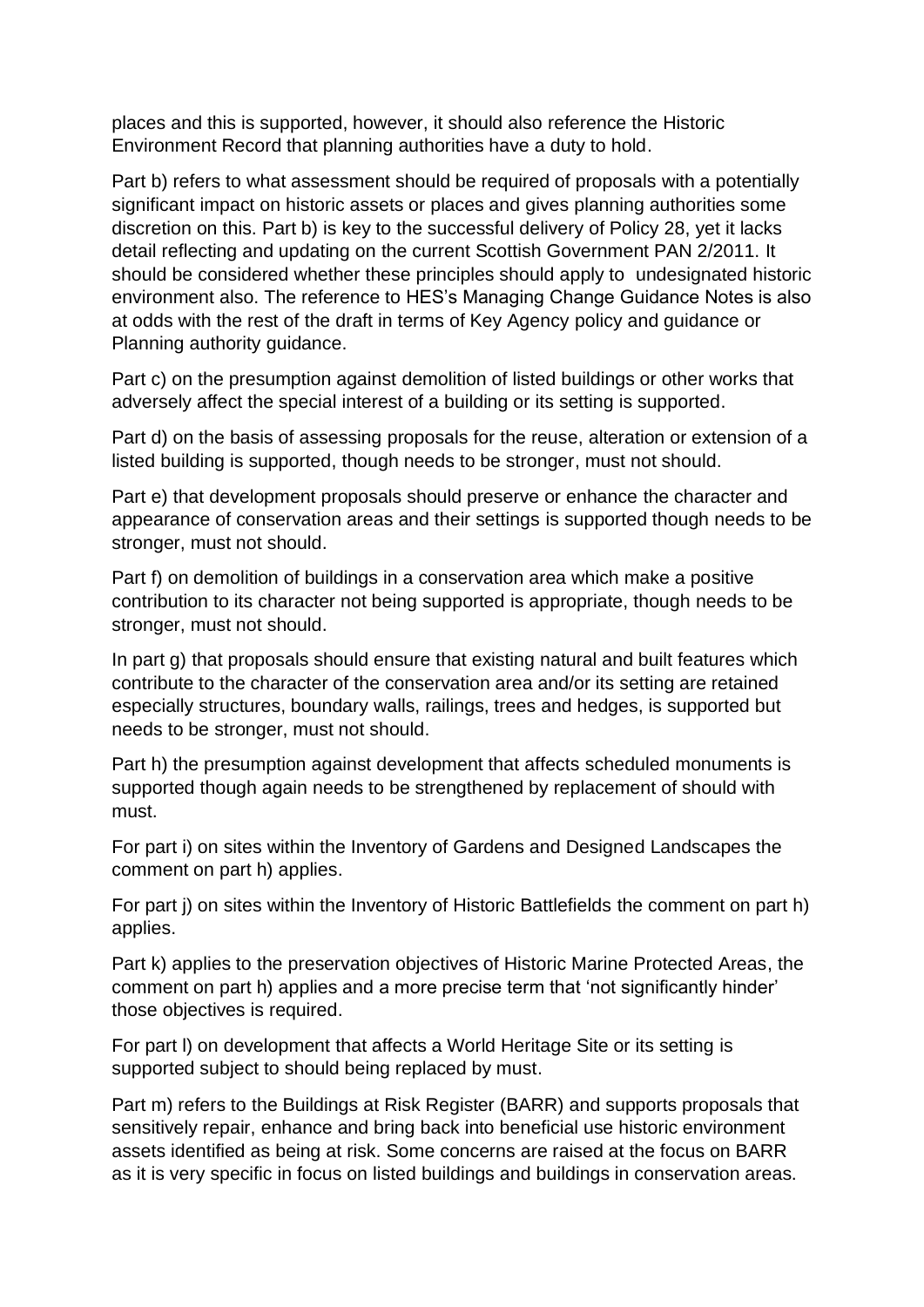As such it is limited in scope and does not cover a whole range of other historic buildings and areas which could benefit from investment, particularly in poorer communities. The Local Authority Historic Environment Record should also be recognised here, or the specific reference to BARR amended or removed.

Part n) refers to cases of enabling development for historic assets or places that would otherwise be unacceptable should only be supported where it can be demonstrated that development will secure the future of a historic place or asset at risk of serious deterioration or loss and what is being proposed is the minimum necessary to secure its restoration, adaptation and long term future. As with other policies the should needs to be changed to must. There are concerns that this part would still result in unacceptable impacts on historic assets and should be dealt with by exception rather than written in to policy as drafted.

Part o) sets out that proposals should avoid adverse impacts on non-designated historic environment assets, areas and their setting. A concern is raised that it is too narrow in definition and scope and by only referencing excavation represents a significant weakening of current planning policies in this area. Consideration needs to be given to replacing it with wording of the Proposed City Plan 2030 for Edinburgh.

#### *Env 17 Development of Sites of Archaeological Significance*

*Proposals will be supported by this policy on sites of known or suspected archaeological significance if it can be demonstrated that either:* 

- *a. no significant archaeological or historic features are likely to be affected by the development, or*
- *b. any significant archaeological or historic features will be preserved in situ and, if necessary, in an appropriate setting with provision for public access and interpretation, or*
- *c. the benefits of allowing the proposed development outweigh the importance of preserving the remains in situ. The applicant will then be required to make provision for appropriate archaeological mitigation (for example historic building recording, environmental sampling, excavation, conservation, recording, and analysis, and publication of the results) before development starts, all to be in accordance with a programme of works agreed with the Council which should include provision for public benefit including public engagement.*

*Assessment against the above criteria will be based on information derived from either* 

*a Desk-Based Assessment, Historic Building Assessment and, if requested by the Council, an archaeological evaluation and survey, forming part of an Environmental Impact Assessment, Heritage Statement and Historic Impact Assessment, or a Design and Access Statement.*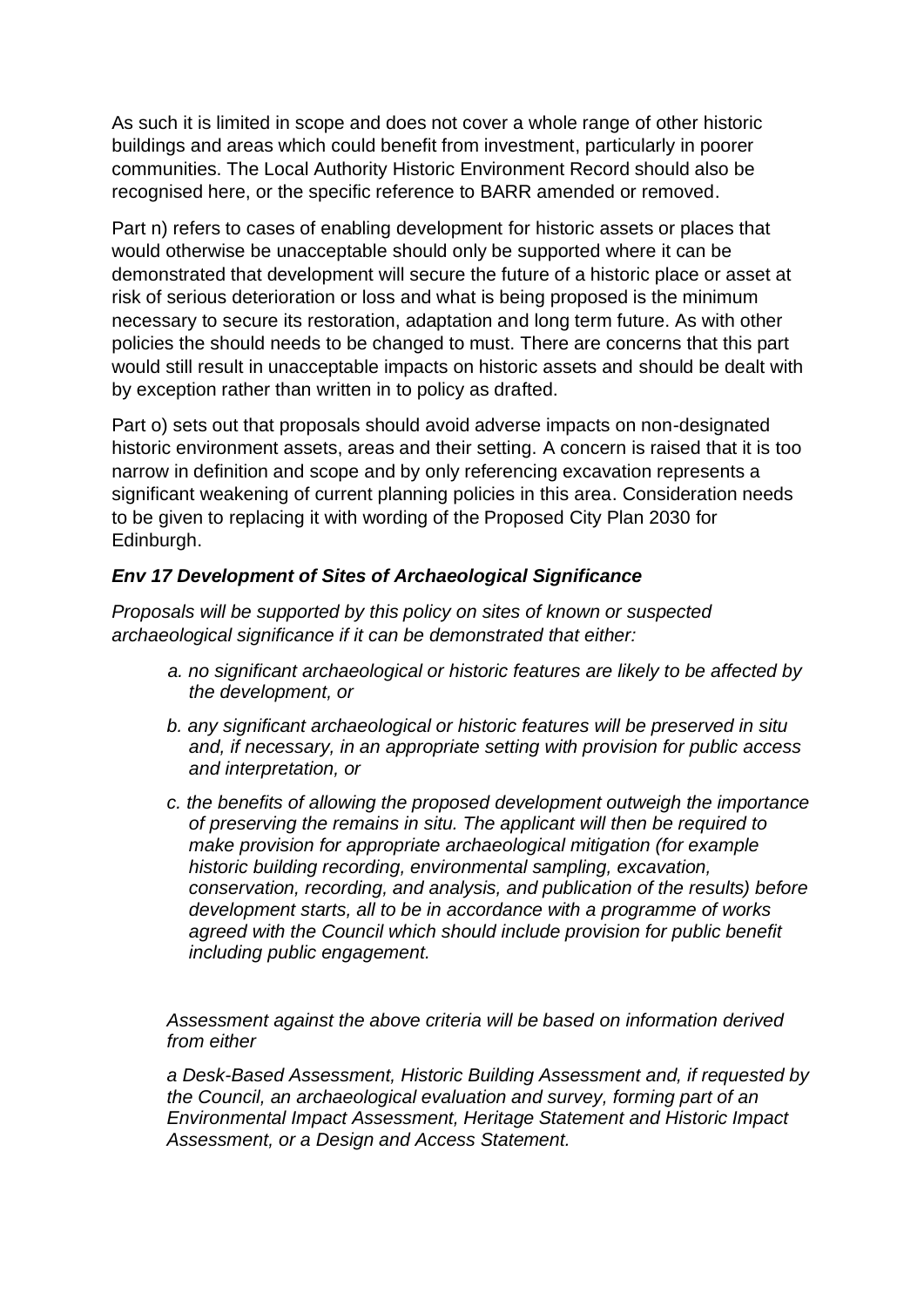Part p) refers to the need to report archaeological discoveries made in the course of development to the planning authority. The wording needs should to be replaces with must. Greater sense and clarity could be given by rewording it as per the aims of Para 31 of PAN 2/2011 on unexpected discoveries of archaeological remains. The issue of enforcement and resourcing of this needs also to be addressed in any revision of PAN 2/2011.

#### **Policy 29 Urban Edges**

#### **Q47: Do you agree that this policy will increase the density of our settlements, restore nature and promote local living by limiting urban expansion and using the land around our towns and cities wisely?**

In respect of the policy preamble, this needs to mention should mention historic environment and landscape as key issues.

Part a) advises that LDPs should consider use of green belts where appropriate in some of the most accessible or pressured rural or peri-urban areas. This is to manage significant danger of unsustainable growth in car-based commuting or suburbanisation of the countryside with a more restrictive approach to development, to benefit quality of life and environment in our cities and towns, increase urban density and minimise the need to travel using unsustainable modes. This approach to managing the sustainability of development has a different emphasis from existing green belt policy and is supported.

Part b) sets out a general presumption against development but with a list of development types and purposes that might be acceptable depending on a range of criteria including whether non green belt sites are available. Established need is one criterion and this could be used to justify new housing developments so therefore should refer to the need for any such development to be built at a density to support a viable level of sustainable public transport accessibility and local services under 20 minute neighbourhood principles. For reuse and conversion of historic environment assets and buildings there is a concern that the wording is too open and needs to be stricter in terms of appropriate uses and that these not be significant traffic generating uses. The interaction of this policy and its objectives with PDR also needs careful consideration. A further concern is that the wording appears to be open to any type of renewable energy proposal without consideration of impacts and this needs to be clarified. There is no mention of traditional green belt objectives such as managing coalescence and retaining landscape setting of settlements and openness in the green belt. Again, this needs consideration and clarification.

Part c) requires a justification in any of the above cases as to why a green belt location is essential and consideration of assessment of impacts, which is supported subject to the comments on part b).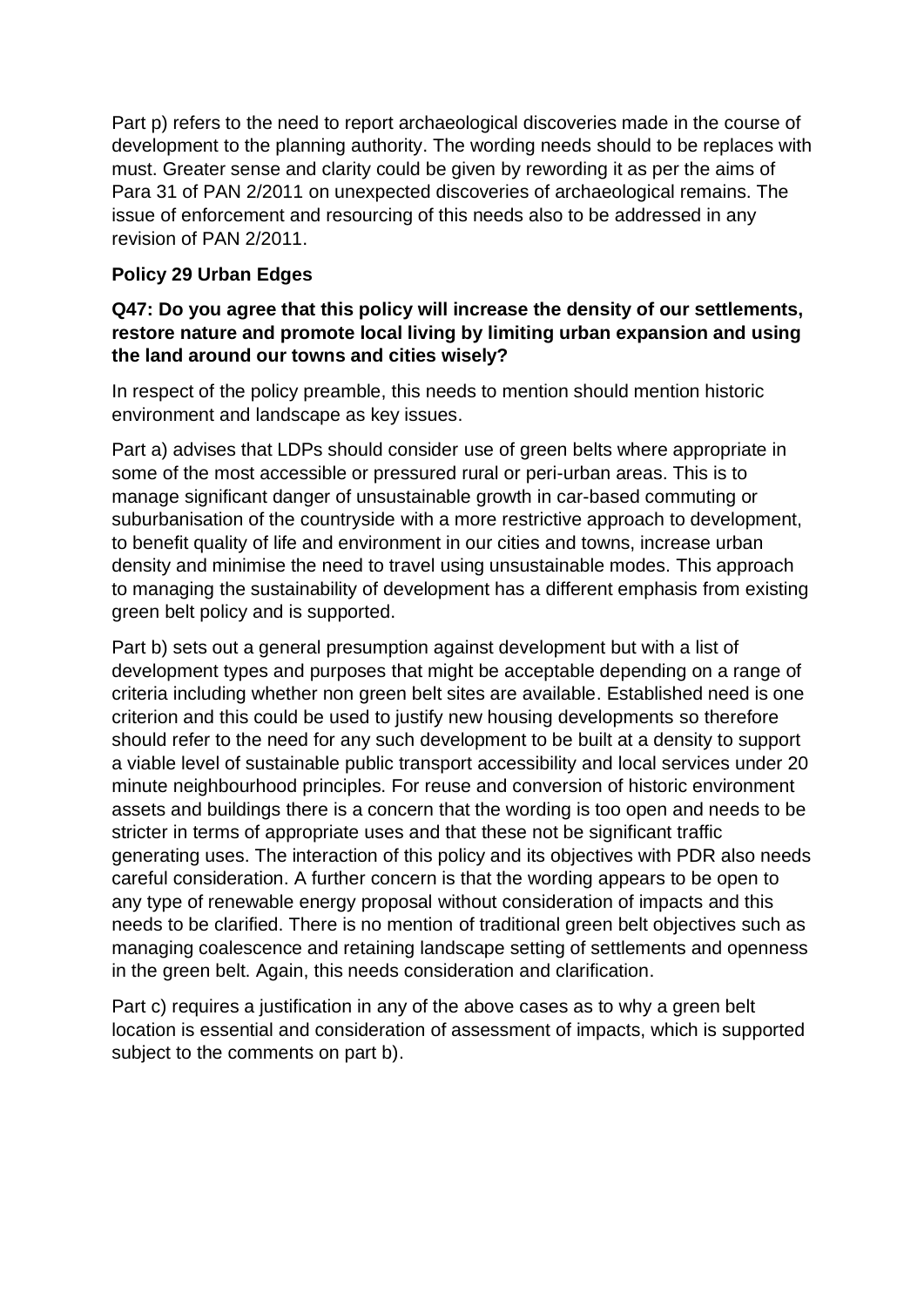#### **Policy 30 Vacant and Derelict Land**

#### **Q48: Do you agree that this policy will help to proactively enable the reuse of vacant and derelict land and buildings?**

Part a) sets out that LDPs should seek to reuse vacant and derelict land and redundant buildings as a priority including in proposals to creatively and sustainably repurpose buildings and structures. This is supported in principle but needs more clarity of definition on the differences between brownfield and derelict land and restored but vacant land to make implementation more practical.

In part b) support in principle is given for proposals for these types of sites, which is appropriate.

Part c) presumes against greenfield development unless allocated through an LDP, or is explicitly supported by development plan policies and there are no suitable brownfield alternatives. This is supported but would benefit from defining how brownfield sites are assessed as suitable.

Part d) requires demonstration of appropriate remediation of contaminated or unstable land, which is supported.

In part e) support is given for reuse of existing buildings with demolition being the least preferred option. Again, this is supported by should be cross referenced with requirements on carbon life cycle assessment. This part of the policy could create incentives which would see the retention and reuse of historic buildings, especially non-designated ones, which help create attractive location and sense of place, which would otherwise be demolished. However often these sites in particular brown field sites are by their very nature often important archaeological sites. Accordingly, the impacts of developing these sites must be assessed at an early stage in the development Plan system so that appropriate selection and or mitigation is put in place. Also, brownfield sites can be of high ecological value, particularly if they meet the classification of Open Mosaic Habitat on Previously Developed Land (OMHPDL) which is a UKBAP classification. The impacts of developing these sites on ecology must be assessed at an early stage and adverse impacts avoided and/or mitigated through site layout and design.

#### **Policy 31 Rural Places**

#### **Q49: Do you agree that this policy will ensure that rural places can be vibrant and sustainable?**

Part a) sets out that LDPs should set out proposals to support the sustainability and prosperity of rural communities and economies, which is supported.

In part b) support is given for development proposals that support the resettlement of previously inhabited areas, where the proposal is consistent with climate change mitigation targets. This is supported, though would benefit from cross referencing with key sustainability policies to ensure an appropriate form of development and consider 20 minute neighbourhood principles.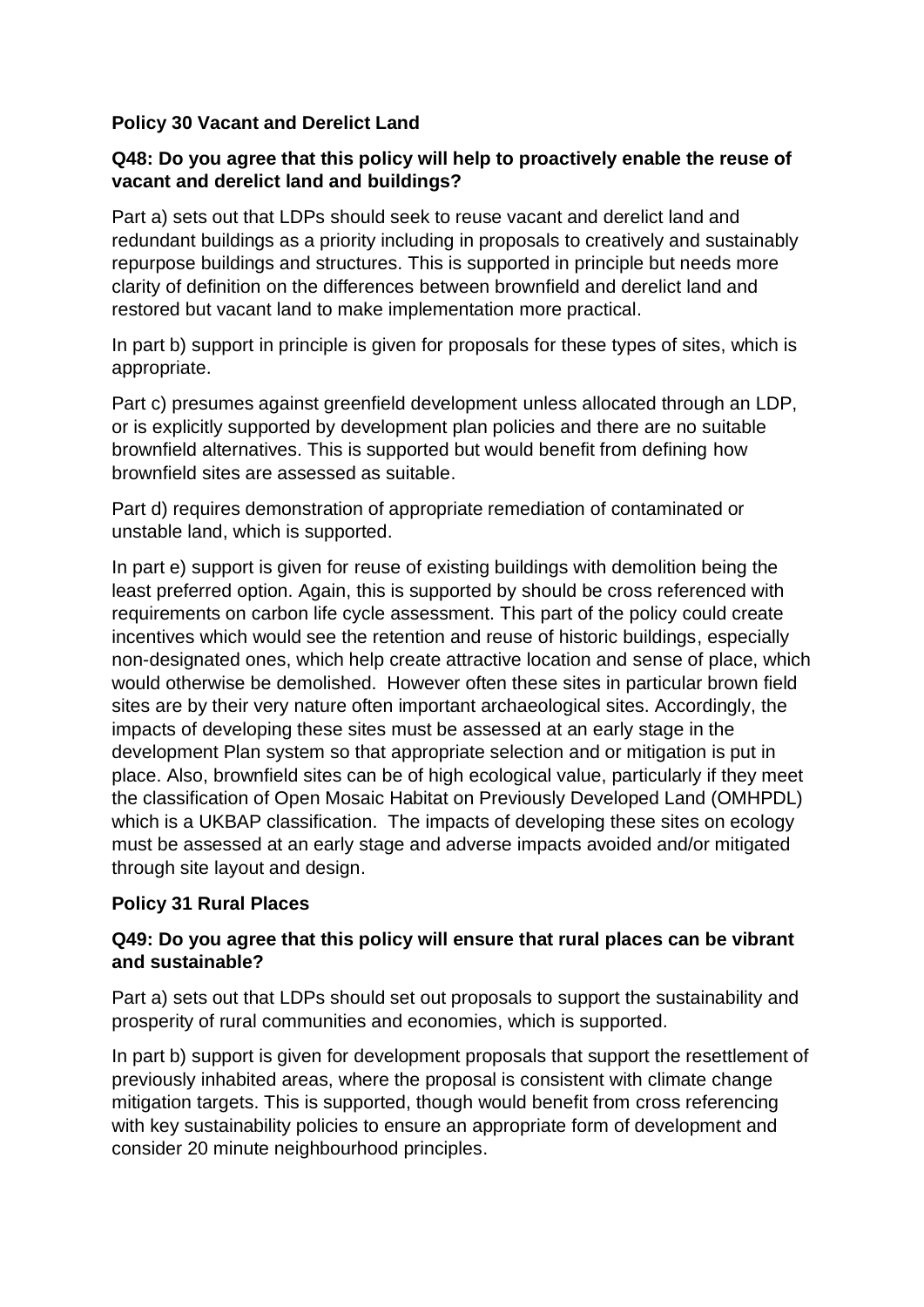Part c) sets out a range of scenarios where rural development should be supported. This is largely supported, however, the first bullet point needs to be reworded to be more precise and to remove the sense that it supports proposals that 'reflect the development pressures…of the area' which could be interpreted as supporting suburbanising development in areas where there is pressure for growth but which may otherwise unsuitable or could undermine the wider NPF sustainable development objectives. Also, there are concerns at the potential impact on archaeological sites through support of enabling development as stated in the fourth bullet point. It is recommended that clearer wording is undertaken along with updated guidance PAN 2/2011.

In part d) support is given for proposals that contribute to the viability, sustainability and diversity of the local economy, with a range of examples of appropriate development. This is supported, though the historic environment needs to be a factor alongside the natural environment in terms of promoting improvement or conservation and restoration.

For part e) circumstances for appropriate development of new homes in rural areas are listed, with the caveats that this is not applicable in accessible areas or areas of pressure identified in LDPs. This is supported, though greater definition of 'accessible areas' is required, notwithstanding part f). In respect of reuse of historic buildings there needs to be a consideration that this be undertaken sensitively and with appropriate mitigation.

Part f) presumes against proposals in accessible or pressured rural areas where they are consistent with the spatial strategy set out in the local development plan and do not lead to the unsustainable growth in long-distance car based commuting or suburbanisation of the countryside. This is supported, though the wording needs to say must only be supported rather should only be supported.

Part g) supports development in remote rural areas, with a range of qualifying criteria, and this is supported.

Part h) presumes against proposals on prime agricultural land, or land of lesser quality that is culturally or locally important for primary use, with a range of criteria as to where this may be appropriate. In the most part these are acceptable, however, the last bullet point on developments 'that can demonstrate that the layout and design of the proposal minimises the amount of good quality land that is required as far as possible' is too vague and open and could be used to justify a significant level of development. This should either be removed or related only to the other bullet points in this part rather than to development generally.

#### **Policy 32 Natural Places**

#### **Q50: Do you agree that this policy will protect and restore natural places?**

There is nothing in the preamble or policy wording to require restoration or enhancement so as proposed it is significantly lacking and only covers 'protection'. There is also no requirement stated here for development proposals to extend nature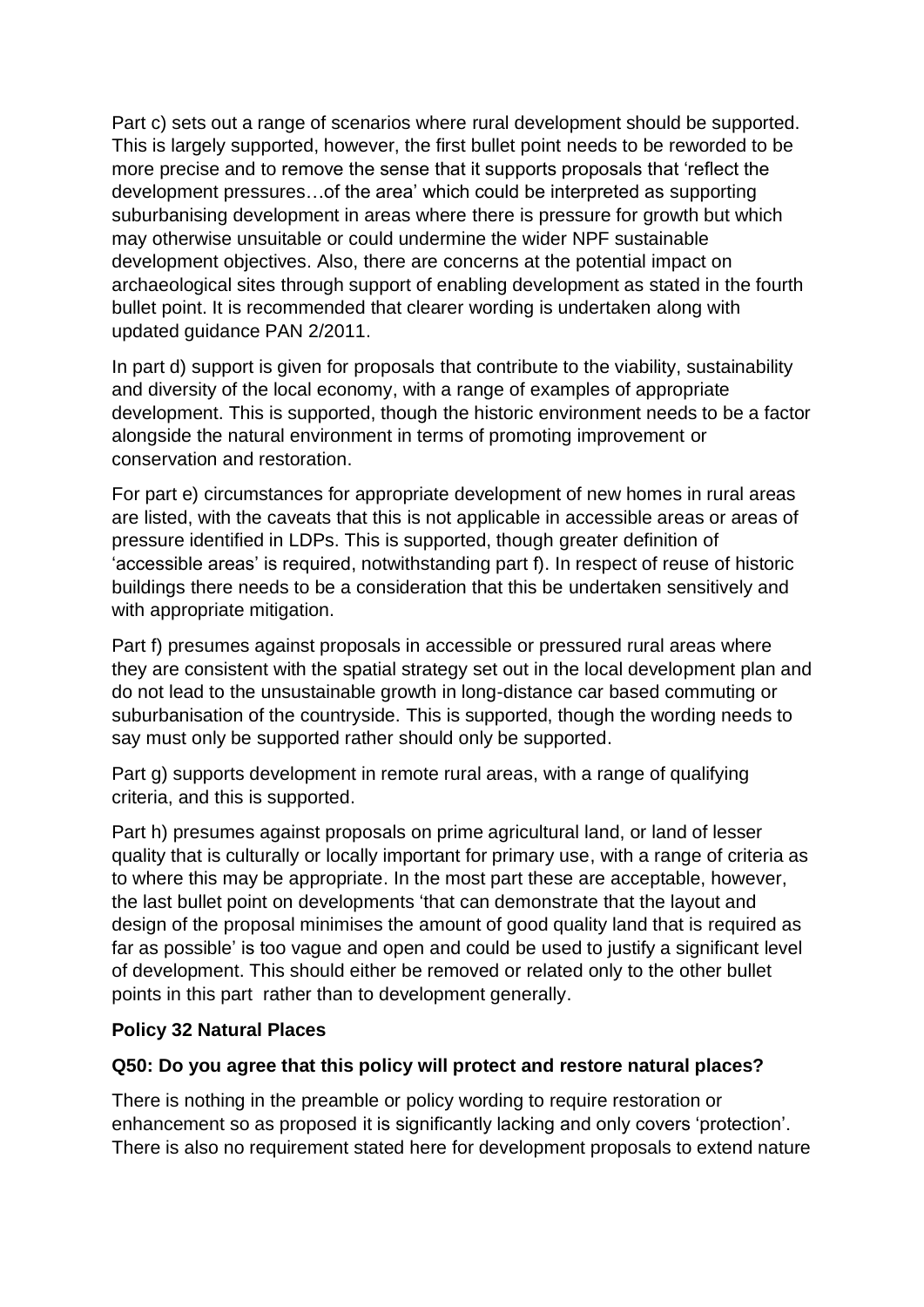networks and deliver positive effects for biodiversity. These requirements are contained in Policy 3 and so this needs to be very clearly cross referenced.

No, it offers some protection but the requirement to restore/enhance is contained within policy 3 and not here. Also, there are too many caveats for the true protection of natural places and too much dependency on designated sites. Protection for important habitats and features outside of designated sites is required.

This should also take account of ongoing Nature.Scot work: <https://www.nature.scot/doc/consultation-developing-nature-guidance>

In all parts of this policy there is a need to emphasise the importance of the precautionary principle as it applies to environmental considerations.

The structure and ordering of the policy parts needs to be reviewed. It should also be linked to nature crisis policy and to Biodiversity Actions Plans.

In part a) LDPs should identify and protect locally, regionally, nationally and internationally valued natural assets, landscapes, species and habitats. This is supported, there should however be mention of geodiversity and duty of LDPs to consider this.

Part b) presumes against development proposals that would have an unacceptable impact on the natural environment including biodiversity objectives, and this is supported though the wording need to be stronger by replacing should with must.

Part c) protects European designation sites and requires 'appropriate assessment' and refers to the relevant statutory tests for such developments. This is appropriate and supported.

Part d) protects National Park, National Scenic Area, Site of Special Scientific Interest or National Nature Reserve designations and refers to relevant statutory regimes. This is supported though the wording of 'should only be supported' needs to be stronger i.e. must only be supported.

In part e) similar protection is given to protected species and the relevant legislation and this is supported subject to the caveat given in part d).

Part f) refers that developers should take into account legislation on non-native species and this is supported if the word should is replaced by must.

For part g) where protection is given for a Local Nature Conservation Site or a Local Landscape Area, this would be better done by saying that development proposals will not be supported unless, referring to the acceptable approaches.

Part h) refers to the precautionary principle and as stated earlier this should be emphasised for the whole policy and not left to this part. Also, given that such landscapes are often valued for their historic environment such studies such be linked with the assessment of the Historic Environment.

For part i) the protection offered to wild land is supported.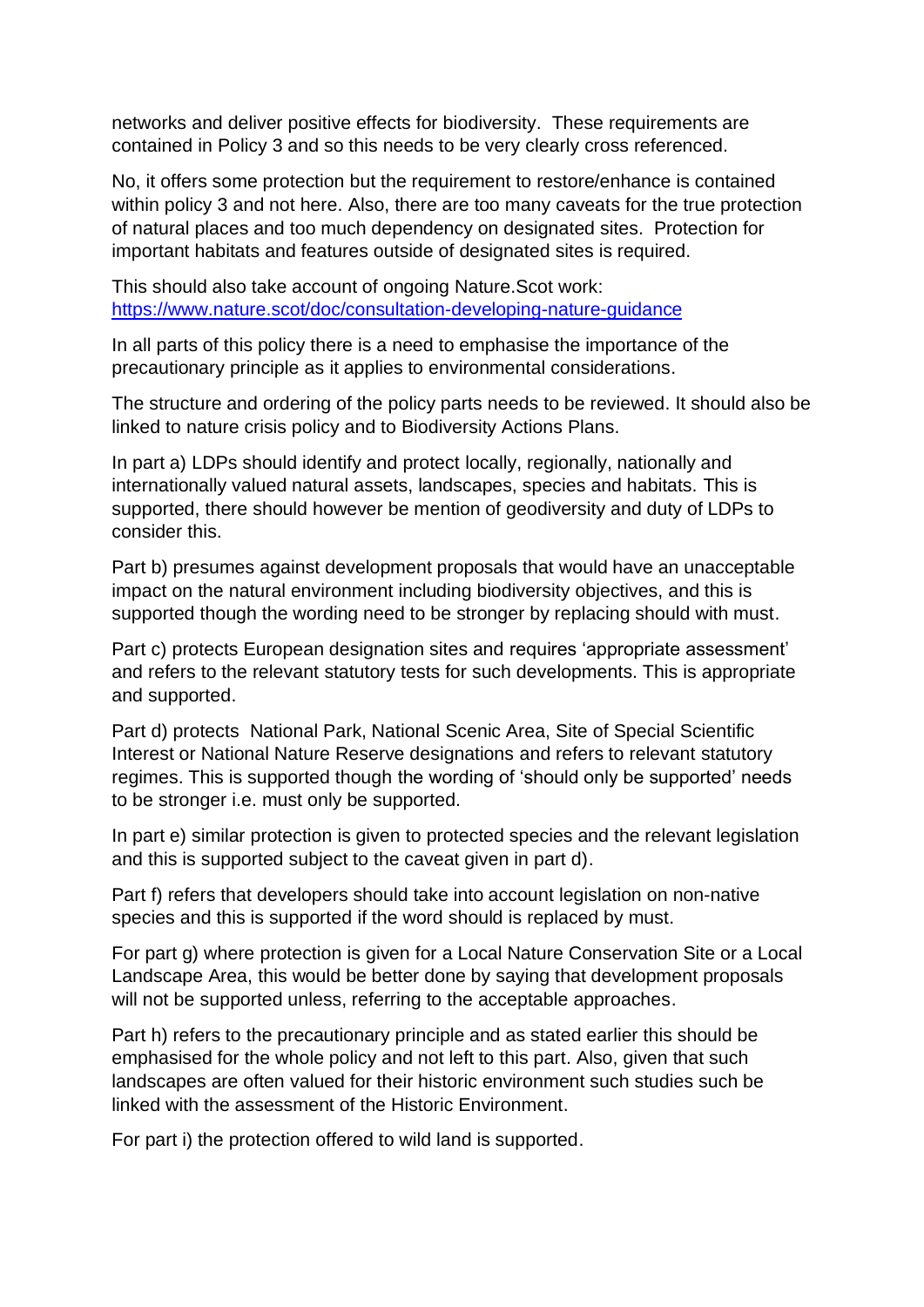#### **Policy 33 Soils**

#### **Q51: Do you agree that this policy protects carbon rich soils and supports the preservation and restoration of peatlands?**

Part a) sets out that LDPs should protect locally, regionally, nationally and internationally valued soils, this is supported in principle and can be achieved by the further parts of the policy subject to appropriate wording to require the outcomes rather than that they 'should' happen and appropriate methods of assessment.

Part b) provides that proposals should only be supported if they are designed in a way that minimises the amount of disturbance to soils on undeveloped land and protects them from damage including erosion or compaction. This needs clarification as to how an assessment of impact could be quantified or measured to be effective.

In part c) as regards development on peatland, carbon rich soils and priority peatland habitat a list of acceptable development types is provided with a presumption against others, along with requirements for assessment of impacts and mitigation. This is supported, though the cultural and historic value of this resource also needs to part of the assessment and mitigation process. Peatland bogs and soils are not only a valuable environment and source of carbon capture, but they are locally and nationally significant archaeological resources, containing not only evidence of past environments but also records of the impact of humans on the local, regional areas. They may also contain within and beneath then important archaeological remains form buried landscapes dating back to early prehistory to human remains, artefacts and settlements. The significance of these impacts and importance of restoring them sensitively was recognised at COP 26.

#### **Policy 34 Trees, Woodland and Forestry**

#### **Q52: Do you agree that this policy will expand woodland cover and protect existing woodland?**

The policy needs to make reference to trees in urban areas, their role in character, historic environment, climate change mitigation and in green-blue networks and flood risk mitigation. It also needs to make reference to where it requires woodland expansion rather than just supporting it.

Part a) sets out that LDPs should identify and protect existing woodland and potential for its enhancement or expansion, with the spatial strategy linking with the Forestry and Woodland Strategy required under the 2019 Act, this is supported but needs to be a requirement.

In part b) which sets out protection for a range of tree and hedge assets the wording should be amended so that proposals must not be supported where they result in loss or adverse impacts as listed.

Part c) on removal of woodland areas there needs to be greater clarity on the 'additional public benefits' which might justify removal rather than protection but essentially there should be a presumption in favour of retention, and acceptable proposals handled by exception. Compensatory planting should be required not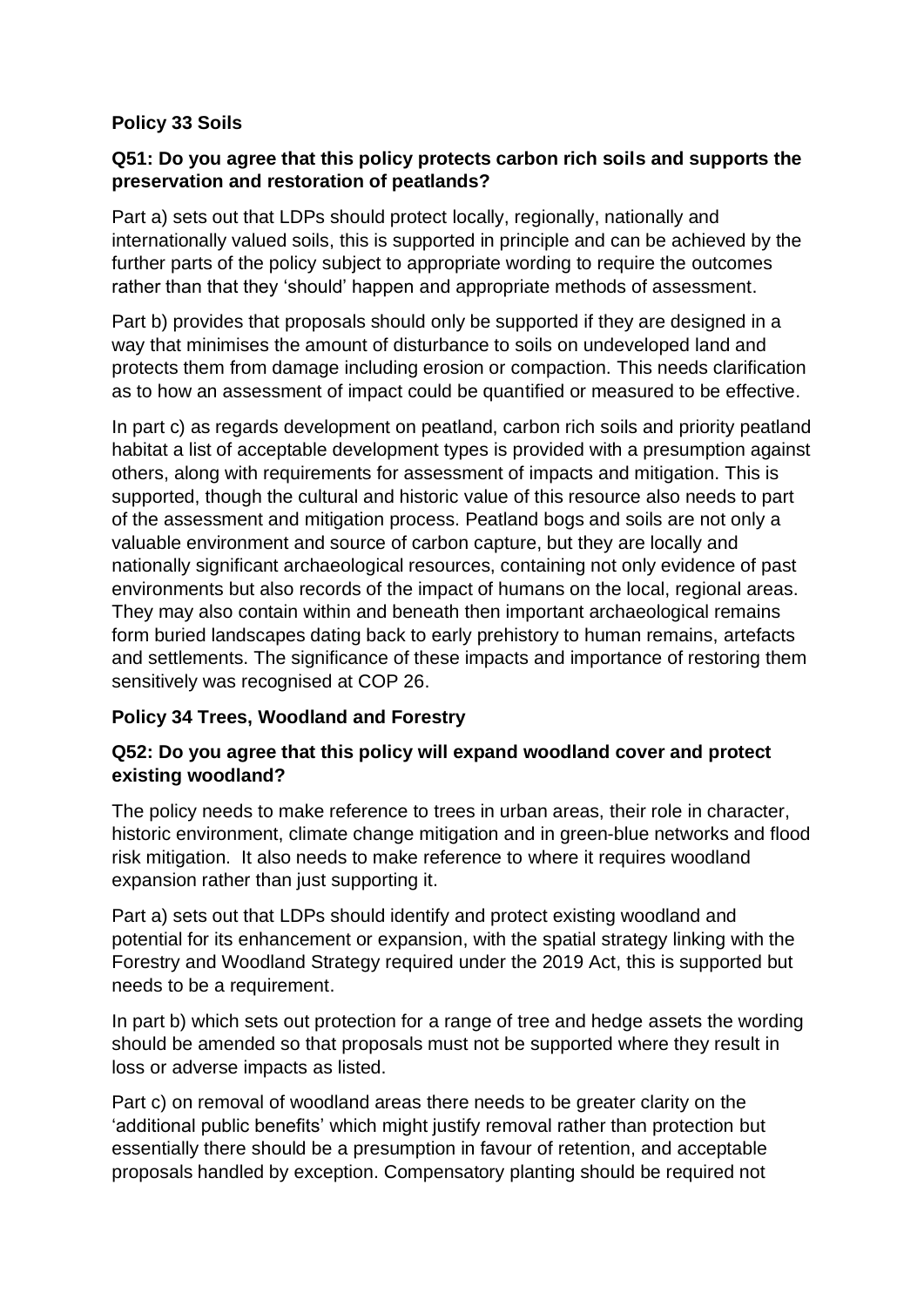generally expected. The wording should refer to trees as well as woodland given the role of trees in carbon mitigation.

In part d) on opportunities for new or expanded woodland associated with new development, the wording should refer to this being prioritised rather than considered.

In part e) the support for proposals which bring about enhancement, expansion and improvement of sustainably managed woodland is supported.

#### **Policy 35 Coasts**

#### **Q53: Do you agree that this policy will help our coastal areas adapt to climate change and support the sustainable development of coastal communities?**

Part a) sets out that LDPs should consider how to adapt coastlines to the impacts of climate change. This should be a requirement where relevant and must do so in the context of regional working where relevant through Regional Spatial Strategies, given that coastal impacts are dynamic and affected by change. It also needs to consider that nature based solutions might conflict with historic environment concerns so needs alignment with these.

In part b) on proposals that require a coastal location being supported in developed coastal areas subject to not requiring coastal protection measures or adding to flood risk, this is supported. This though needs to be clearer as to what requires a coastal location rather than just being a development opportunity in a coastal area and if there is any reason not to support such an opportunity subject to other policy or technical requirements.

Part c) addresses circumstances in which proposals in the undeveloped coat might be supported, The principles of this are supported, however, the language needs to be much more prescriptive to deliver the desired policy outcomes, with use of 'should' replaced by 'must' to be more protective.

#### **Q54: Do you agree with our proposed priorities for the delivery of the spatial strategy?**

#### **Q55: Do you have any other comments on the delivery of the spatial strategy?**

*Delivering our strategy and realising our collective ambitions requires collaborative action from the public and private sectors and wider communities. Actions will range across different scales and include a mix of strategic and project investments. It will be important to focus implementation and monitoring on delivering strategic actions and key developments.*

#### *We expect that our approach to delivery will draw on the following key delivery mechanisms:*

*Aligning Resources Infrastructure First Delivery of National Developments*